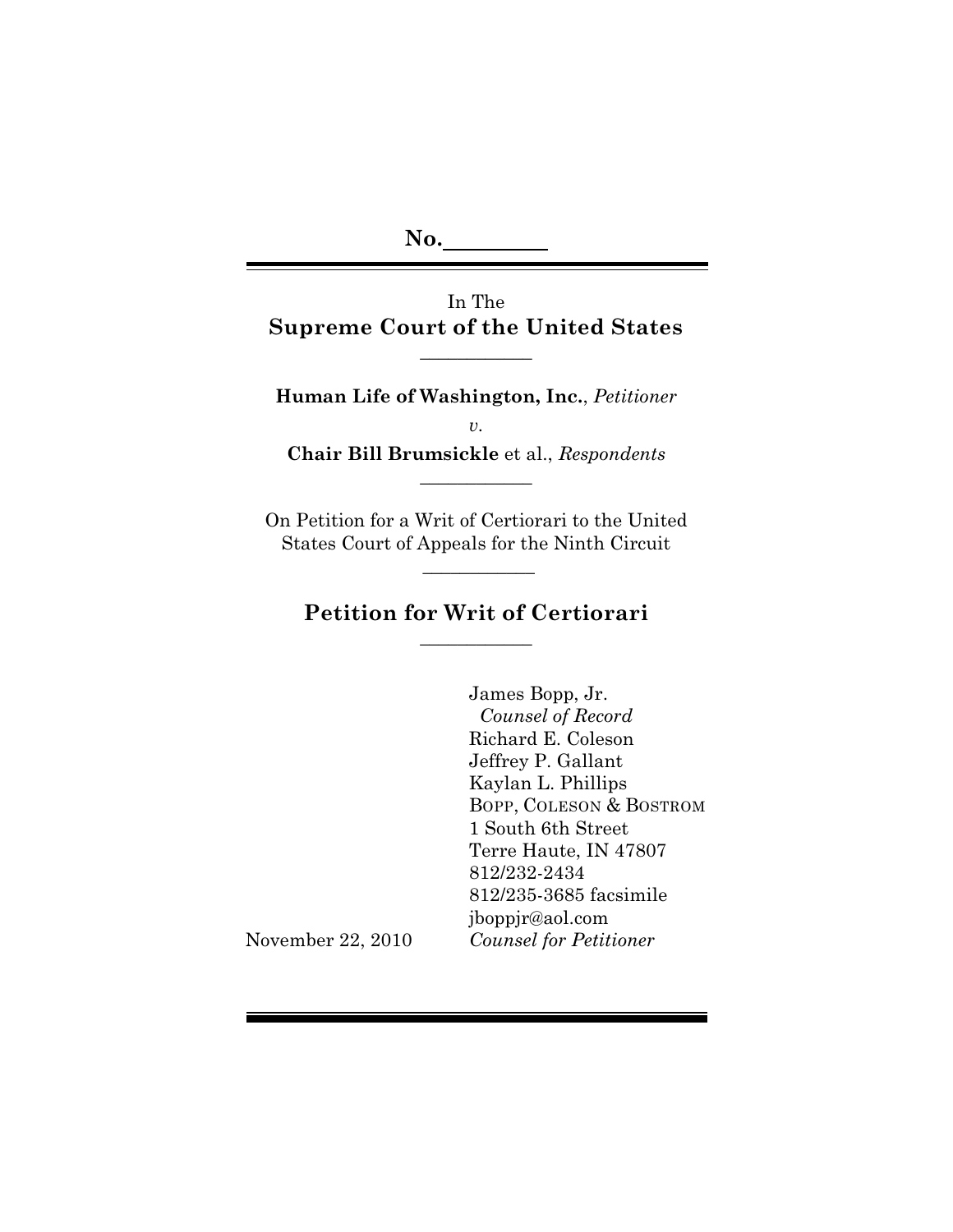## **Questions Presented**

Human Life of Washington, Inc. ("HLW") has long opposed physician-assisted suicide ("PAS"). In 2008, public interest in HLW's issue was high as a ballot initiative legalizing PAS was being debated. HLW wanted to express it views on this issue but selfcensored because Washington would have deemed it to be a "political committee" ("PAC")—even though it is not HLW's major purpose to support or oppose ballot measures and even though its proposed ads neither mentioned nor expressly advocated the passage or defeat of the initiative—and because of the severe penalties for noncompliance. There are four issues:

1. Whether the PAC definition, Wash. Rev. Code ("RCW") § 42.17.020(39)—and its implementing "*a* primary purpose" and "receiver of contributions" tests are unconstitutionally vague and overbroad under the First and Fourteenth Amendments, which limit PACstatus to groups with "*the* major purpose" of regulable election-related speech. *Buckley v. Valeo*, 424 U.S. 1 (1976) (emphasis added).

2. Whether the "independent expenditure" definition, RCW § 42.17.100, is unconstitutionally vague and overbroad under the First and Fourteenth Amendments because it lacks a bright-line, speech-protective test.

3. Whether the "political advertising" definition, RCW § 42.17.020(38), is unconstitutionally vague and overbroad under the First and Fourteenth Amendments because it lacks a bright-line, speech-protective test.

4. Whether the reporting requirement for communications containing "a rating, evaluation, endorsement,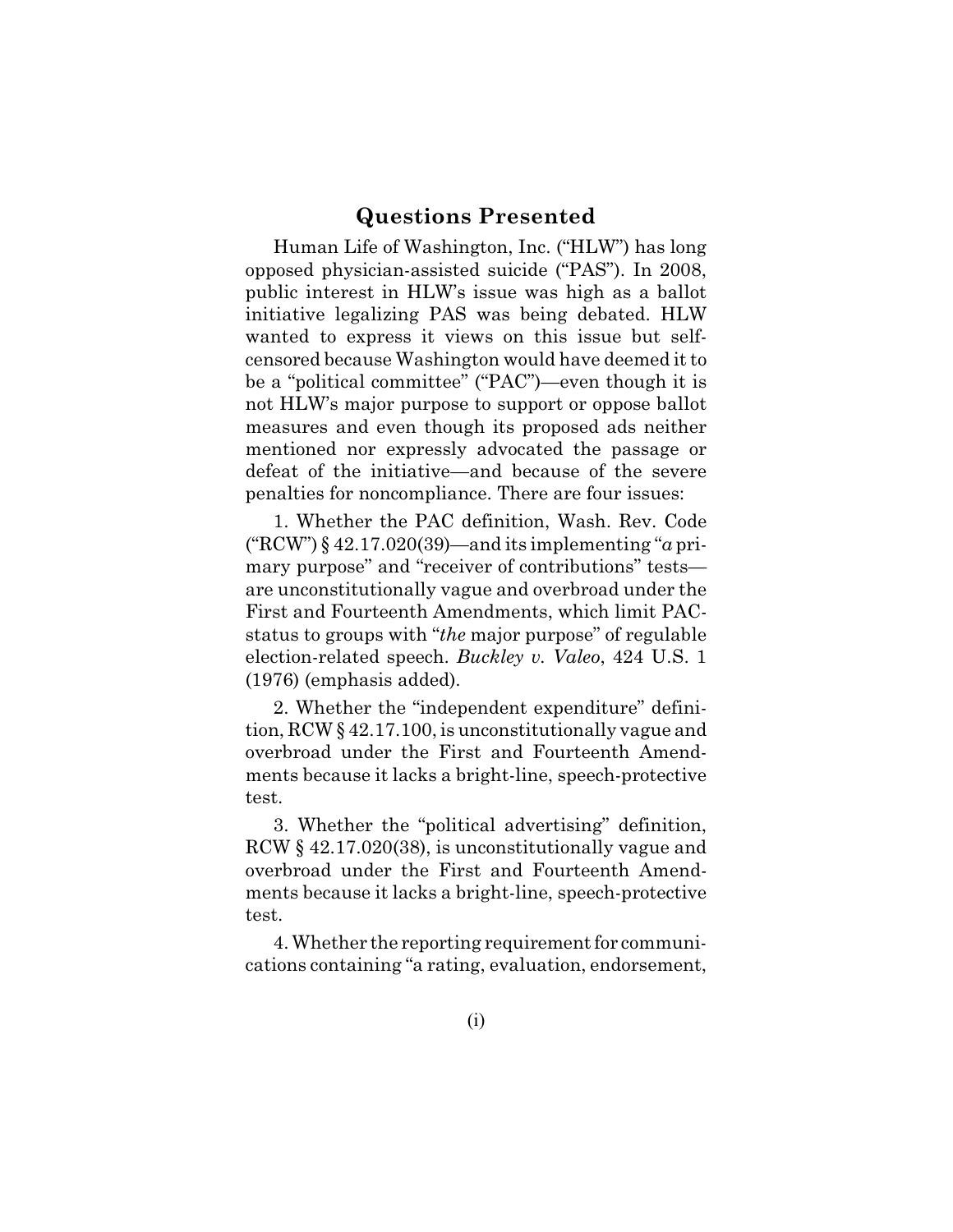or recommendation for or against a candidate or ballot measure," Wash. Admin. Code ("WAC") § 390-16-206, is unconstitutionally vague and overbroad under the First and Fourteenth Amendments because it lacks a bright-line, speech-protective test.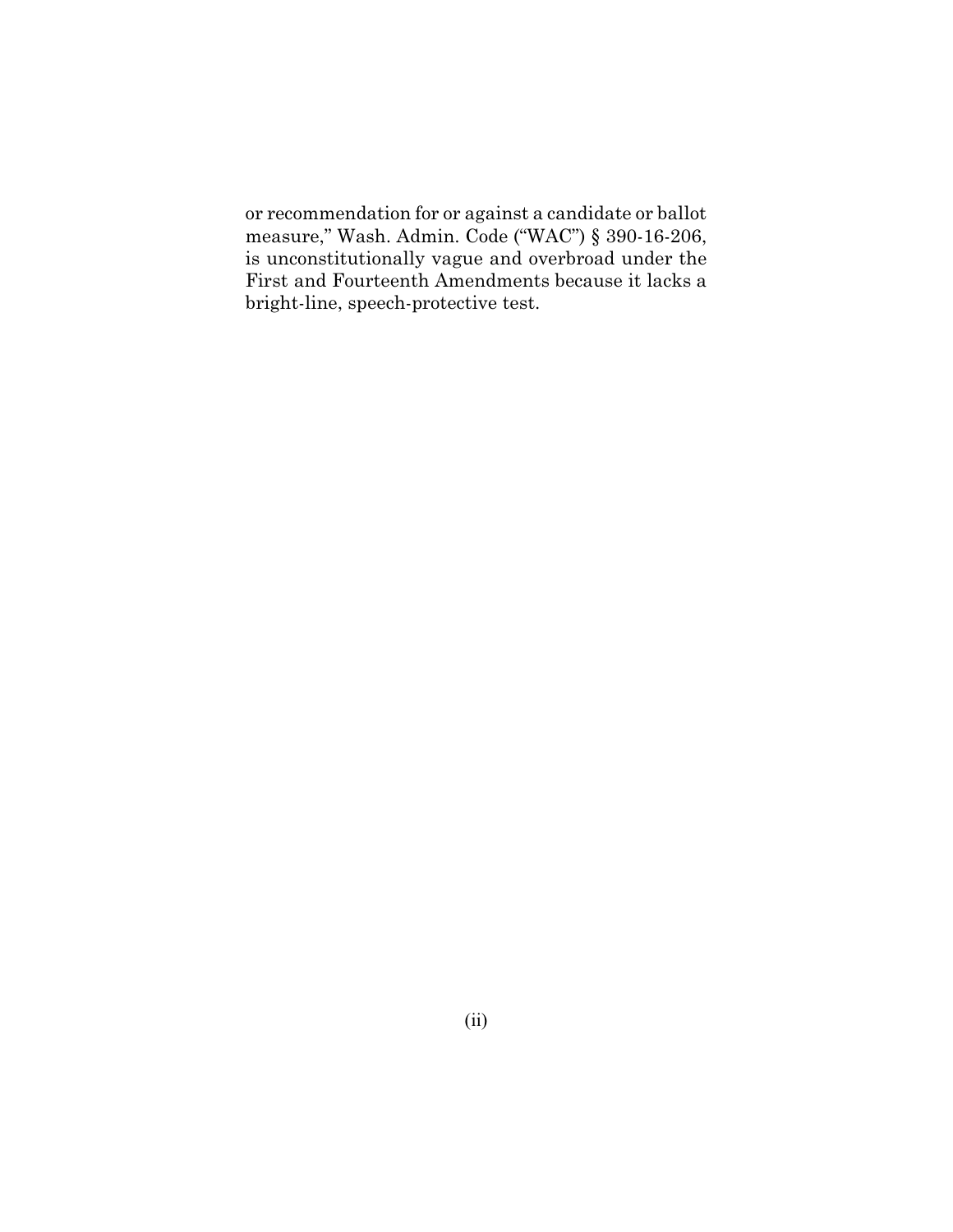## **Parties to the Proceeding**

Petitioner in this Court (Plaintiff-Appellant below) is Human Life of Washington, Inc.

Respondents in this Court (Defendants-Appellees below) are Chair Bill Brumsickle, Vice-Chair Ken Schellberg; Secretary Dave Seabrook; Jane Noland; Jim Clements, in their Official Capacities as Officers and Members of the Washington State Public Disclosure Commission, and Rob McKenna, in His Official Capacity as Attorney General.

## **Corporate Disclosure Statement**

Human Life of Washington, Inc. is a nonstock corporation with no parent company and no publicly held company owning 10% or more of its stock. Rule 29.6.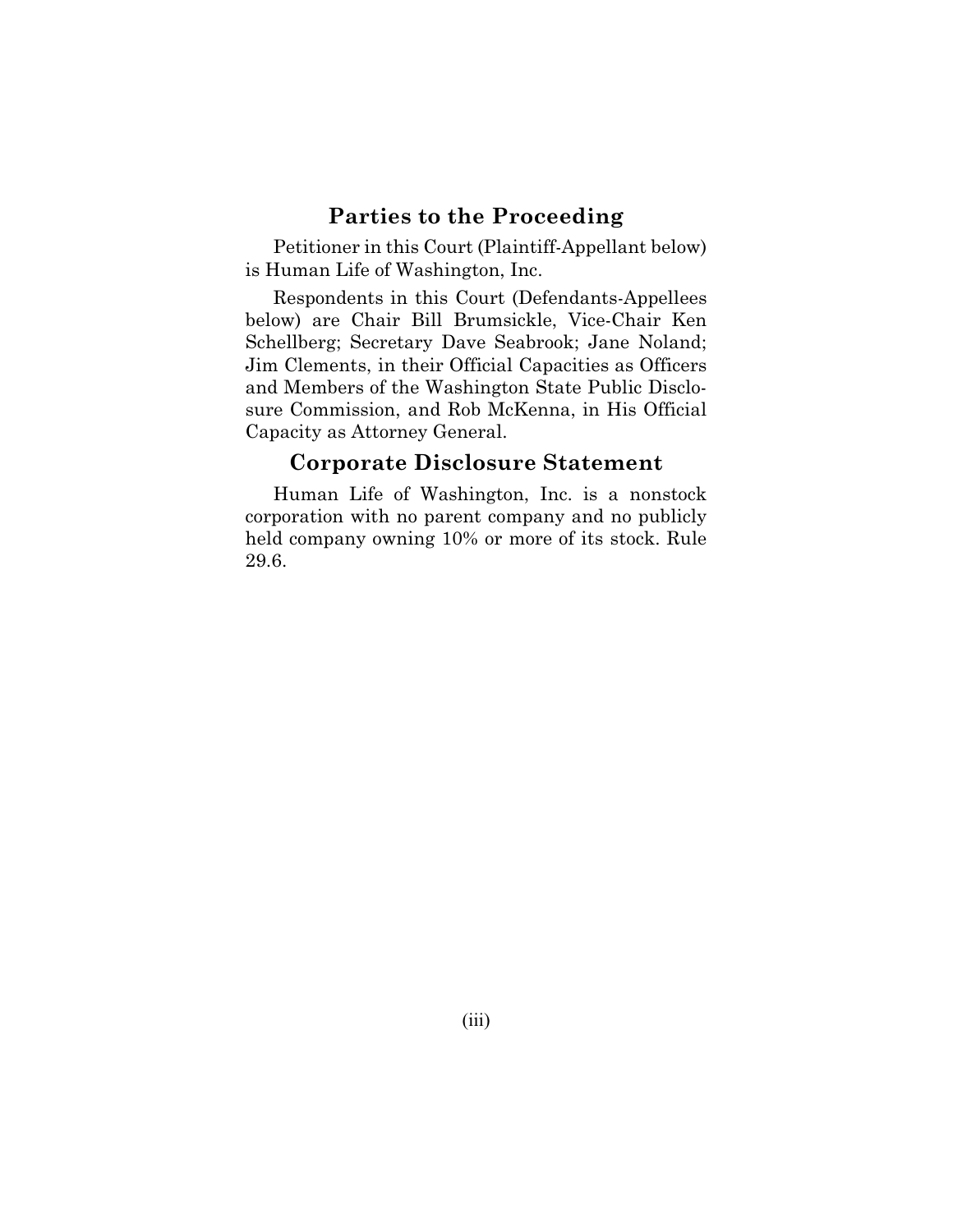## **Table of Contents**

| Corporate Disclosure Statement.  iii                                   |
|------------------------------------------------------------------------|
|                                                                        |
| Table of Contents - Appendix. vii                                      |
|                                                                        |
|                                                                        |
|                                                                        |
|                                                                        |
| Constitutions, Statutes, and Regulations Involved 1                    |
|                                                                        |
|                                                                        |
|                                                                        |
| 1.                                                                     |
| 2.                                                                     |
|                                                                        |
| Reasons to Grant the Petition. $\ldots \ldots \ldots \ldots \ldots 12$ |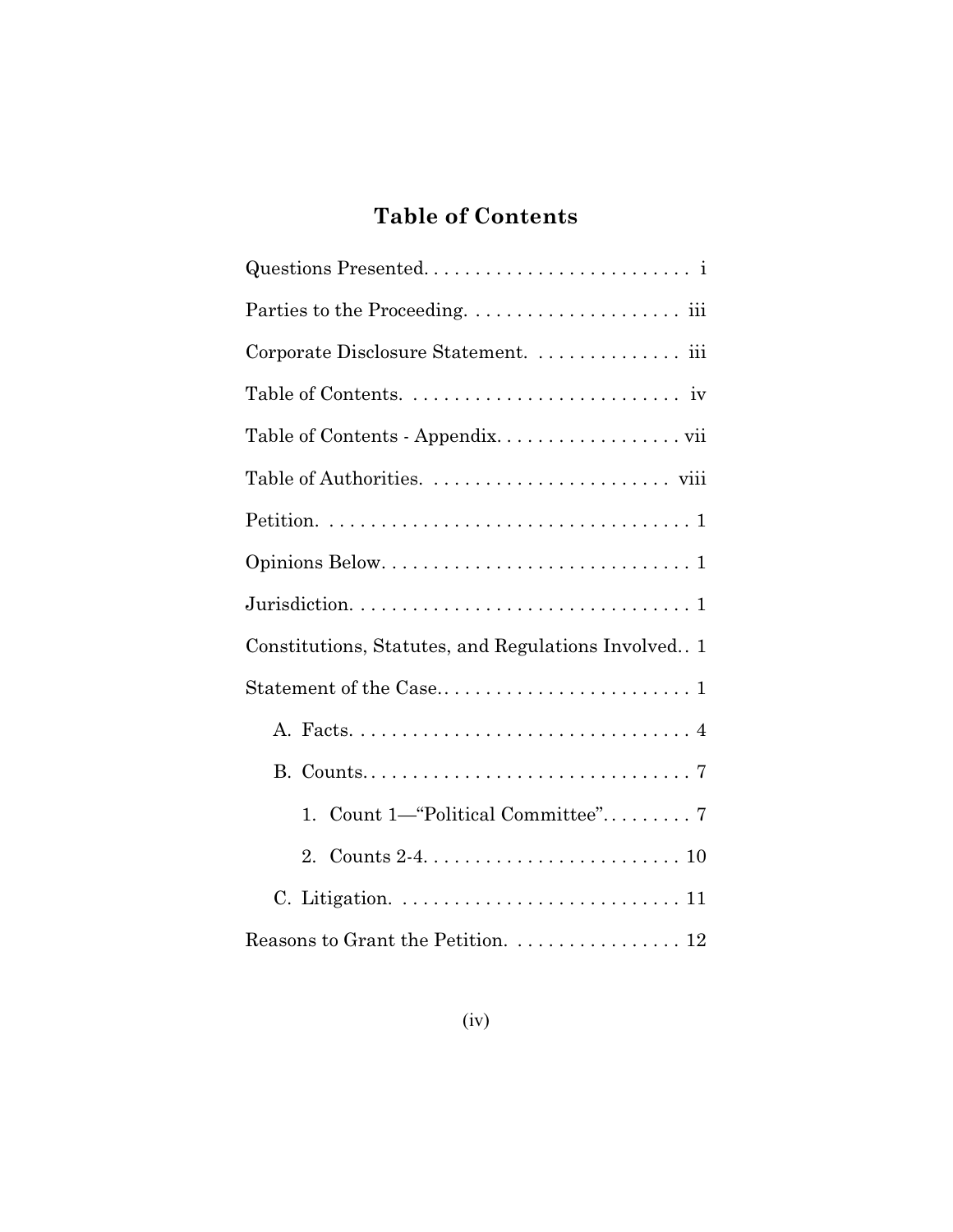|      | Current Campaign Finance Jurisprudence is Not                                                            |
|------|----------------------------------------------------------------------------------------------------------|
|      | The Decision Below Involves Four Important Fed-<br>eral Questions. $\dots \dots \dots \dots \dots \dots$ |
| I.   | Is PAC-Status Still Determined by<br>Buckley's "the Major Purpose" Test 14                               |
|      | A. The Decision Below Conflicts                                                                          |
|      | B. The Decision Below Creates a                                                                          |
| II.  | Is "Major Purpose" Based on<br>"Regulable, Election-Related Speech"?. 22                                 |
|      | A. The Decision Below Conflicts                                                                          |
|      | B. The Decision Below Creates a                                                                          |
| III. | Did Citizens Approve "Onerous" PAC-<br>Style Disclosure Under "Exacting Scru-                            |
|      | A. The Decision Below Conflicts                                                                          |
|      | B. The Decision Below Creates a                                                                          |
| IV.  | Do this Court's High Standards for Defi-<br>nitions and Tests Regulating Speech                          |
|      | A. The Decision Below Conflicts<br>with this Court. $\dots \dots \dots \dots \dots \dots \dots 33$       |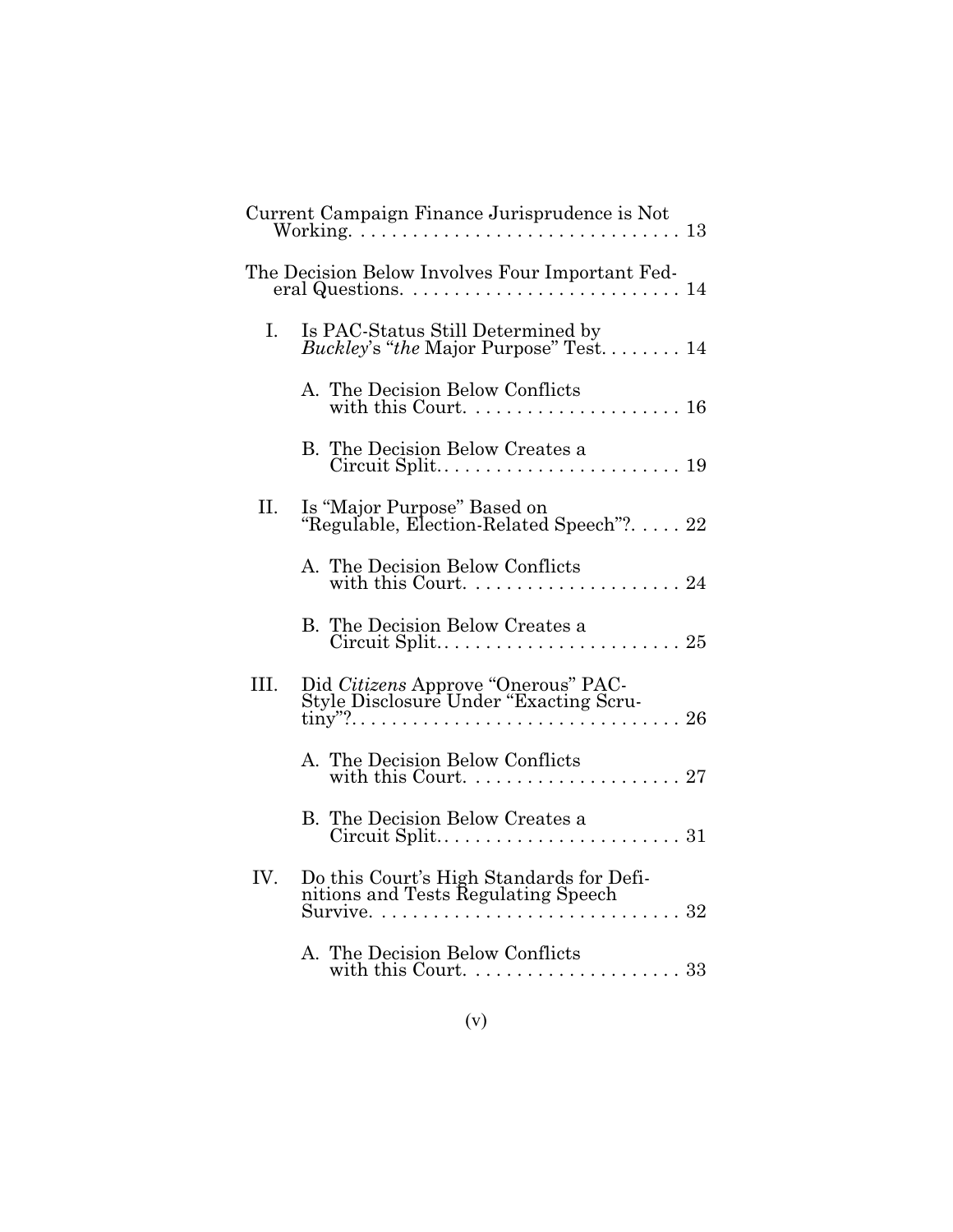| B. The Decision Below Creates a |  |
|---------------------------------|--|
|                                 |  |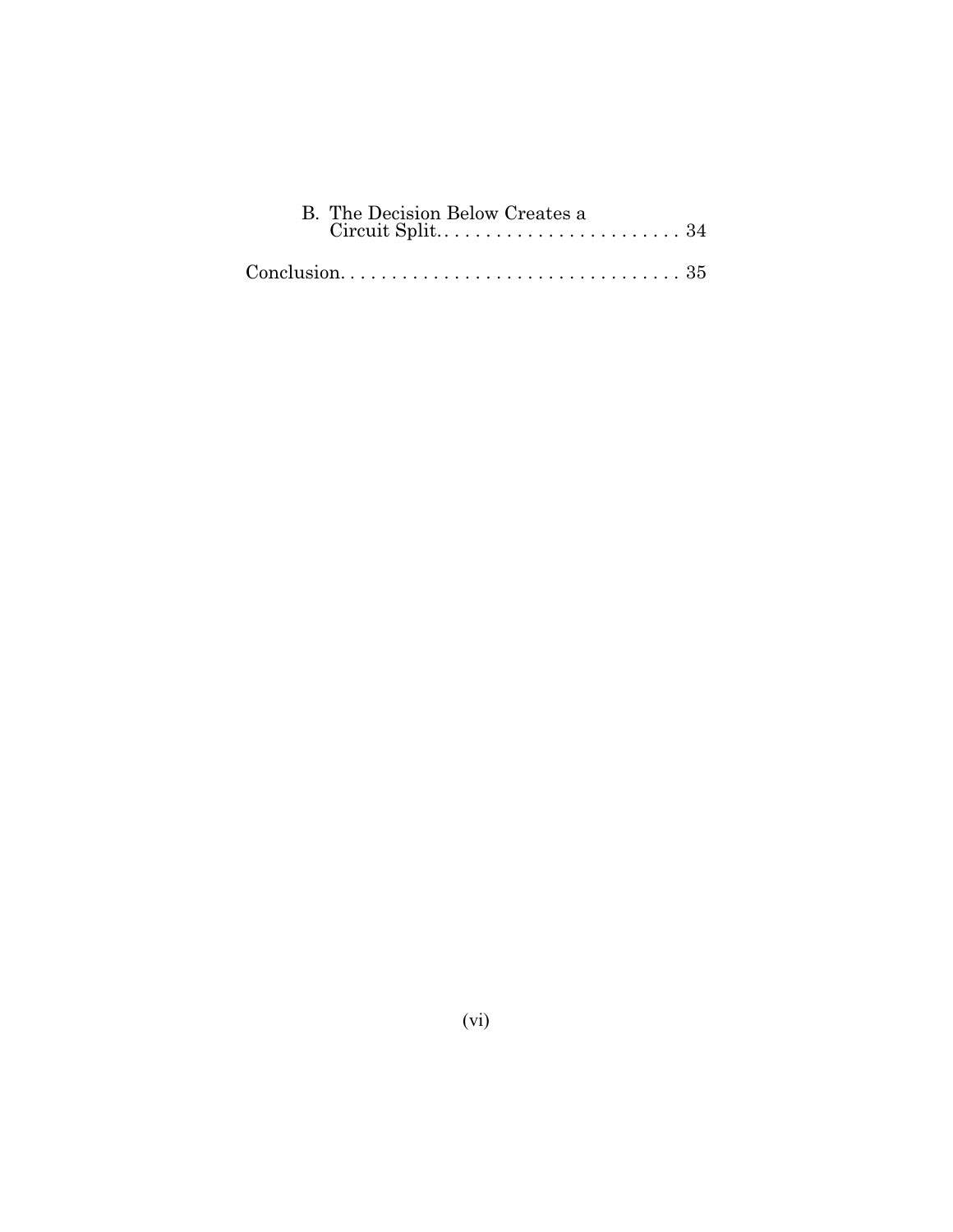# **Table of Contents - Appendix**

| Opinion below, <i>Human Life of Washington</i> , <i>Inc. v.</i>                                     |
|-----------------------------------------------------------------------------------------------------|
| Brumsickle, 2010 WL 3987316 (9th Cir. Oct. 12,                                                      |
|                                                                                                     |
| District Court order entering judgment (filed Janu-                                                 |
| ary 23, 2010). $\ldots \ldots \ldots \ldots \ldots \ldots \ldots \ldots \ldots \ldots 64$ a         |
| District Court order denying Plaintiff's motion for<br>summary judgment (filed January 8, 2010) 65a |
|                                                                                                     |
|                                                                                                     |
| Revised Code of Washington $\S$ 42.17.020(38). 121a                                                 |
| Revised Code of Washington § 42.17.020(39). $\ldots$ 122a                                           |
| Revised Code of Washington § 42.17.100(1). 122a                                                     |
| Washington Administrative Code § 390-16-206(1)22a                                                   |
| Verified Complaint, with exhibits (filed April 16,                                                  |
|                                                                                                     |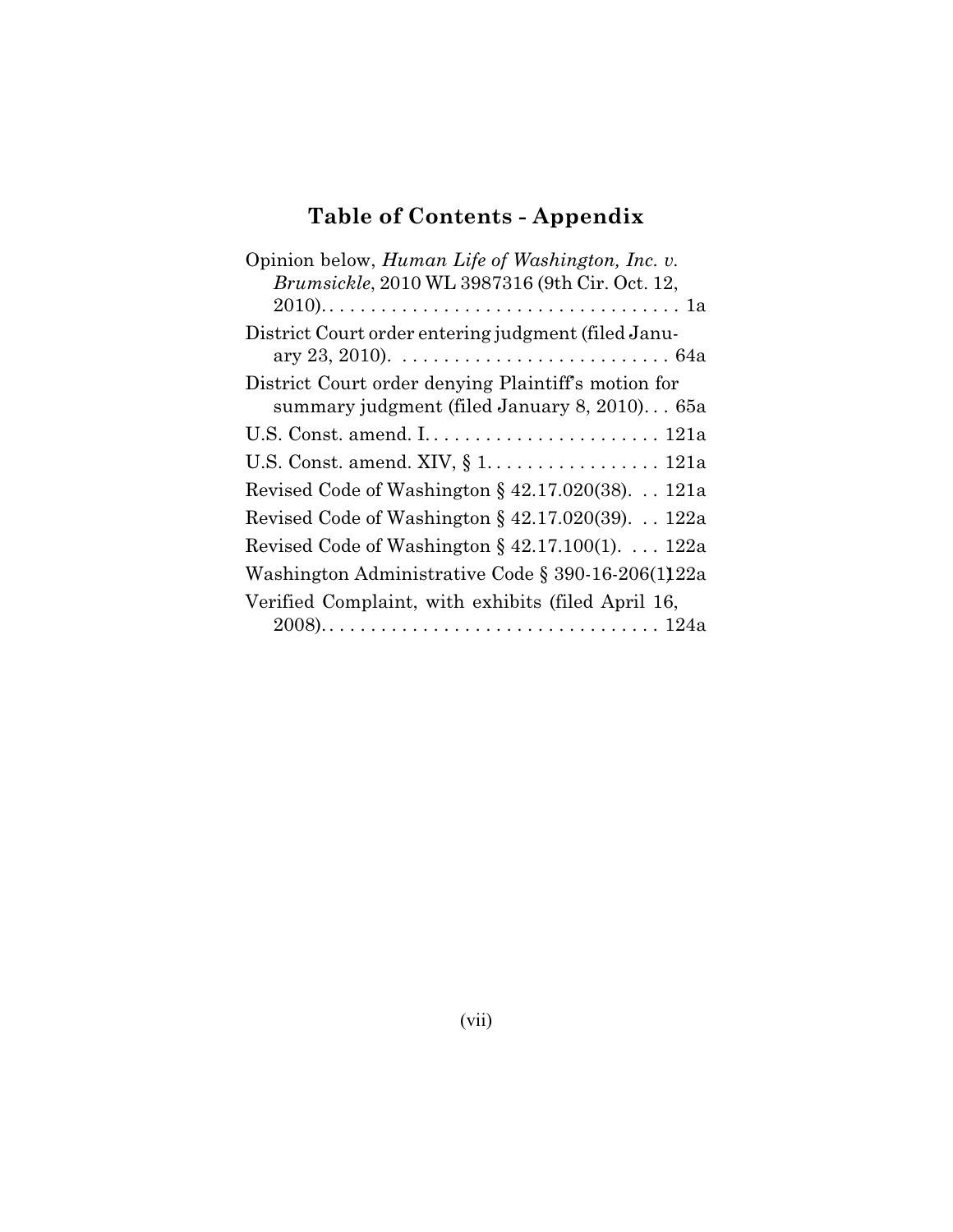## **Table of Authorities**

## *Cases*

| Alaska Right to Life Committee v. Miles, 441 F.3d<br>773 (9th Cir. 2006) 13, 19, 20, 28  |
|------------------------------------------------------------------------------------------|
| Alliance for Colorado's Families v. Gilbert, 172<br>P.3d 964 (Colo. Ct. App. 2007) 25    |
| Austin v. Michigan Chamber of Commerce, 494                                              |
| Broadrick v. Oklahoma, 413 U.S. 601 (1973). 9                                            |
| Brownsburg Area Patrons Affecting Change v.<br>Baldwin, 137 F.3d 503 (7th Cir. 1998). 19 |
| Buckley v. Valeo, 424 U.S. 1 (1976)  passim                                              |
| California Pro-Life Council v. Getman, 328 F.3d                                          |
| California Pro-Life Counsel v. Randolph, 507 F.3d<br>1172 (9th Cir. 2007) 20, 32         |
| Citizens United v. FEC, 130 S.Ct. 876 (2010). passim                                     |
| Colorado Right to Life Comm. v. Coffman, 498<br>F.3d 1137 (10th Cir. 2007)  20, 25, 32   |
| Davis v. FEC, 128 S.Ct. 2759 (2008). 30                                                  |
| Evergreen Freedom Found. v. Washington Educ.                                             |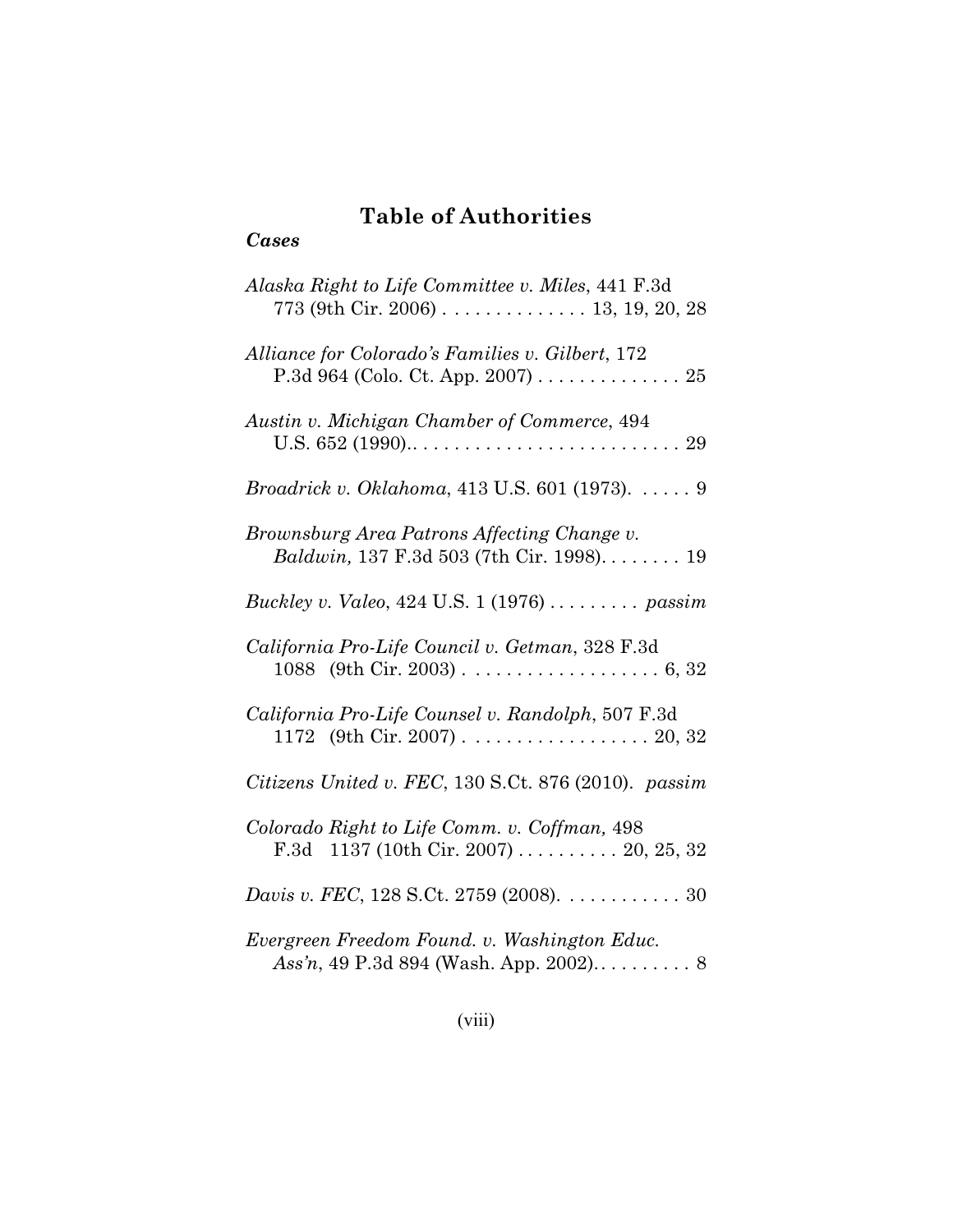| FEC v. EMILY's List, 581 F.3d 1 (D.C. Cir. 2009)                                               |
|------------------------------------------------------------------------------------------------|
| FEC v. Florida for Kennedy Comm., 681 F.2d                                                     |
| <i>FEC v. Furgatch</i> , 807 F.2d 857 (9th Cir. 1987) 13                                       |
| FEC v. GOPAC, 917 F. Supp. 851 (D.D.C. 1996)                                                   |
| FEC v. Machinists Non-partisan Political League,<br>655 F.2d 380 (D.C. Cir. 1981). 20          |
| FEC v. Massachusetts Citizens For Life, 479 U.S.                                               |
| FEC v. Survival Educ. Fund, 65 F.3d 285 (2d Cir.                                               |
| FEC v. Wisconsin Right to Life, 551 U.S. 449                                                   |
| Iowa Right to Life v. Smithson, 2010 WL 4277715                                                |
| McConnell v FEC, 540 U.S. 93 (2003). 3, 18, 24                                                 |
| National Organization for Marriage, Inc. v. Rob-<br>erts, No. 1:10-cv-00192 (N.D. Fla, Nov. 8, |
| New Mexico Youth Organized v. Herrera, 611 F.3d                                                |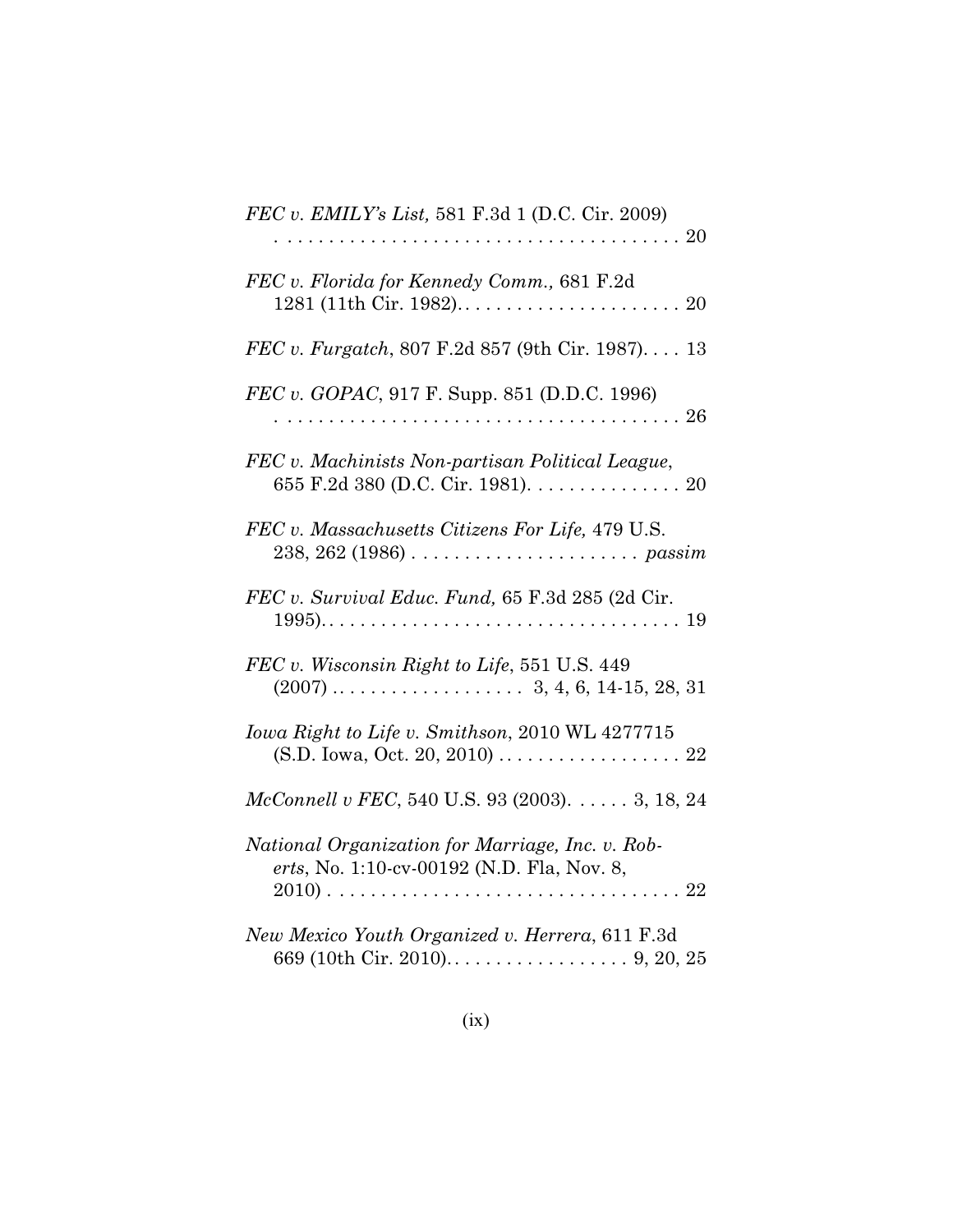| North Carolina Right to Life v. Bartlett, 168 F.3d                                                                                    |
|---------------------------------------------------------------------------------------------------------------------------------------|
| North Carolina Right to Life v. Leake, 525 F.3d<br>274 (4th Cir. 2008) 9, 20, 21, 23, 25, 26, 31, 34                                  |
| Real Truth About Obama v. FEC, 575 F.3d 342<br>$(4th Cir. 2009) \ldots \ldots \ldots \ldots \ldots \ldots \ldots \ldots \ldots 3, 13$ |
| Sampson v. Buescher, 2010 WL 4456970 (10th                                                                                            |
| State v. Dan Evans Campaign Comm., 546 P.2d                                                                                           |
| United States v. National Comm. for Impeach-<br>ment, 469 F.2d 1135 (2d Cir. 1972) 19                                                 |
|                                                                                                                                       |
| Unity08 v. FEC, 596 F.3d 861 (D.C. Cir. 2010) 20                                                                                      |
| <b>Constitutions, Statutes, Regulations &amp; Rules</b>                                                                               |
|                                                                                                                                       |
| U.S. Const. amend. XIV, sec. 1. passim                                                                                                |
| $2 U.S.C. \S 100.22(b) \ldots \ldots \ldots \ldots \ldots \ldots \ldots \ldots \ldots \ldots \ldots \ldots$                           |
| $2 U.S.C. \S 431(4) \ldots \ldots \ldots \ldots \ldots \ldots \ldots \ldots \ldots \ldots 29$                                         |
| $2 U.S.C. \S 434(f)(3) \ldots \ldots \ldots \ldots \ldots \ldots \ldots \ldots \ldots 19$                                             |
|                                                                                                                                       |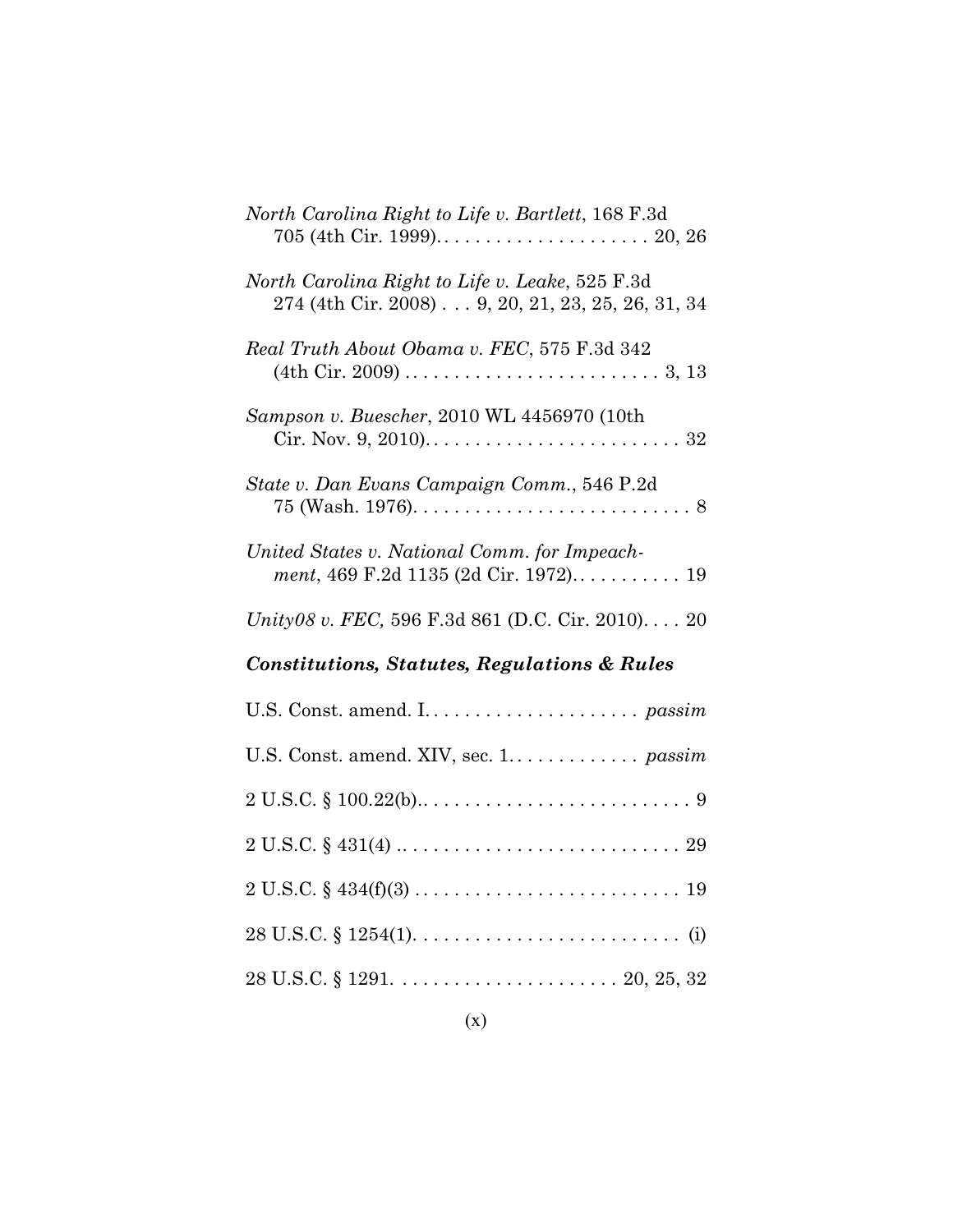| <b>Other Authorities</b>                                                                                            |
|---------------------------------------------------------------------------------------------------------------------|
| Washington Administrative Code § 390-16-206<br>. (ii), 1, 3, 4, 6, 14, 15, 28, 31                                   |
| Washington Administrative Code § 390-16-034. 19                                                                     |
| Revised Code of Washington $\S$ 42.17.100 (i), 13                                                                   |
| Revised Code of Washington $\S$ 42.17.080 20                                                                        |
| Revised Code of Washington § 42.17.060 20                                                                           |
|                                                                                                                     |
| Revised Code of Washington § $42.17.020(39)$ . $22$                                                                 |
| Revised Code of Washington § 42.17.020(38). $\ldots$ . 25                                                           |
| Revised Code of Washington § 42.020(37) (i), 1                                                                      |
| $42 \text{ U.S.C.} \$ $1983 \ldots \ldots \ldots \ldots \ldots \ldots \ldots \ldots \ldots \ldots \ldots \ldots 30$ |
|                                                                                                                     |
| $28 \text{ U.S.C.} \S 2201. \ldots \ldots \ldots \ldots \ldots \ldots \ldots \ldots \ldots 1$                       |
|                                                                                                                     |
|                                                                                                                     |

1973 Wash. Att'y Gen. Op. 114 . . . . . . . . . . . 3, 18, 24 FEC, "Political Committee Status," 72 Fed. Reg. 5595 (Feb. 7, 2007).. . . . . . . . . . . . . . . . . . . . . . . 22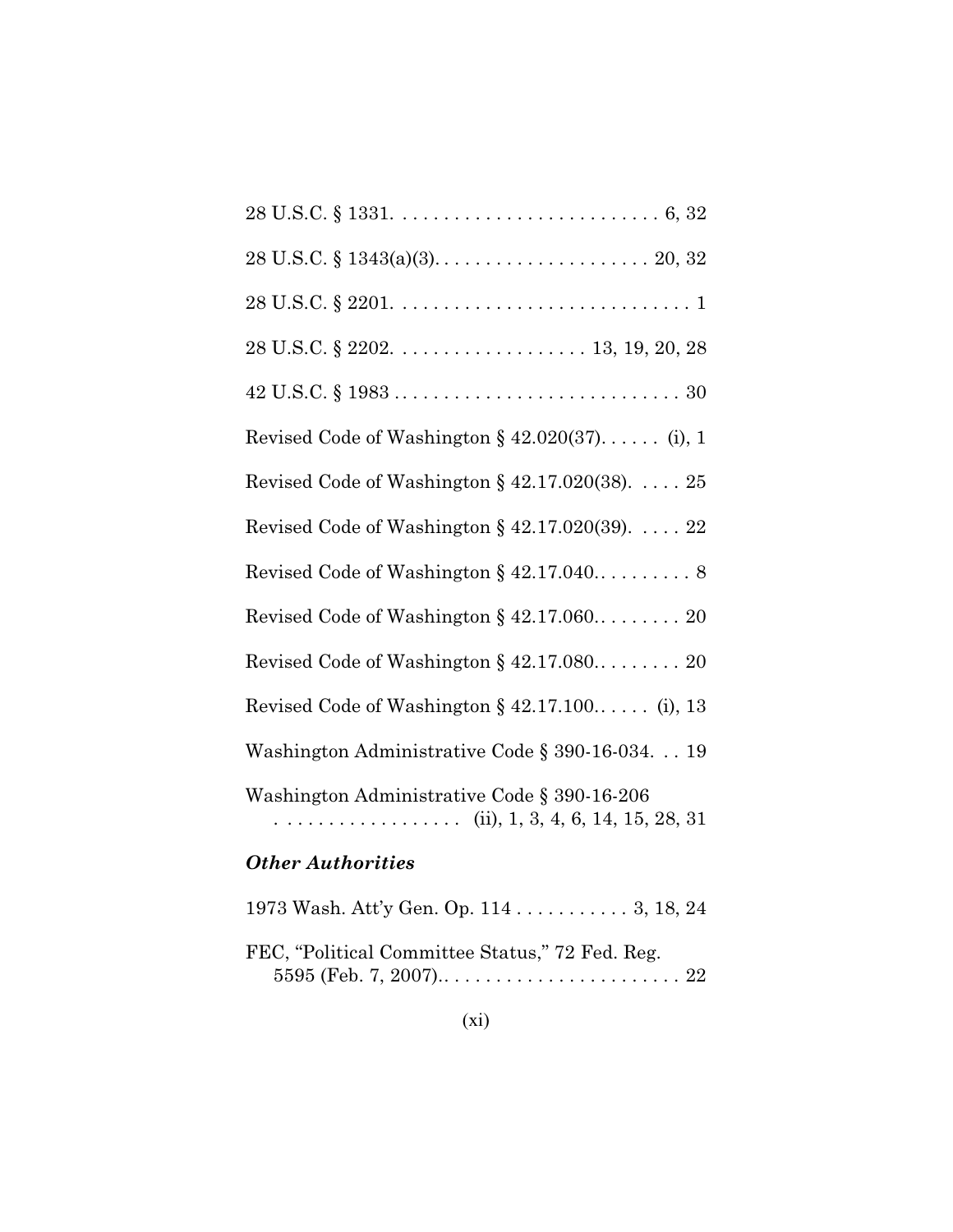| PDC Interpretation 07-02 ("Primary Purpose"<br>Guidelines") $\dots \dots \dots \dots \dots \dots \dots \dots$ 9, 20, 25 |
|-------------------------------------------------------------------------------------------------------------------------|
| PDC, "Campaign Activities on the Internet," PDC<br>Interpretation 07-04 (Oct. 25, 2007) 20, 26                          |
| PDC, "Political Committees: 2010 Campaign Dis-<br>closure Instructions". . 9, 20, 21, 23, 25, 26, 31, 34                |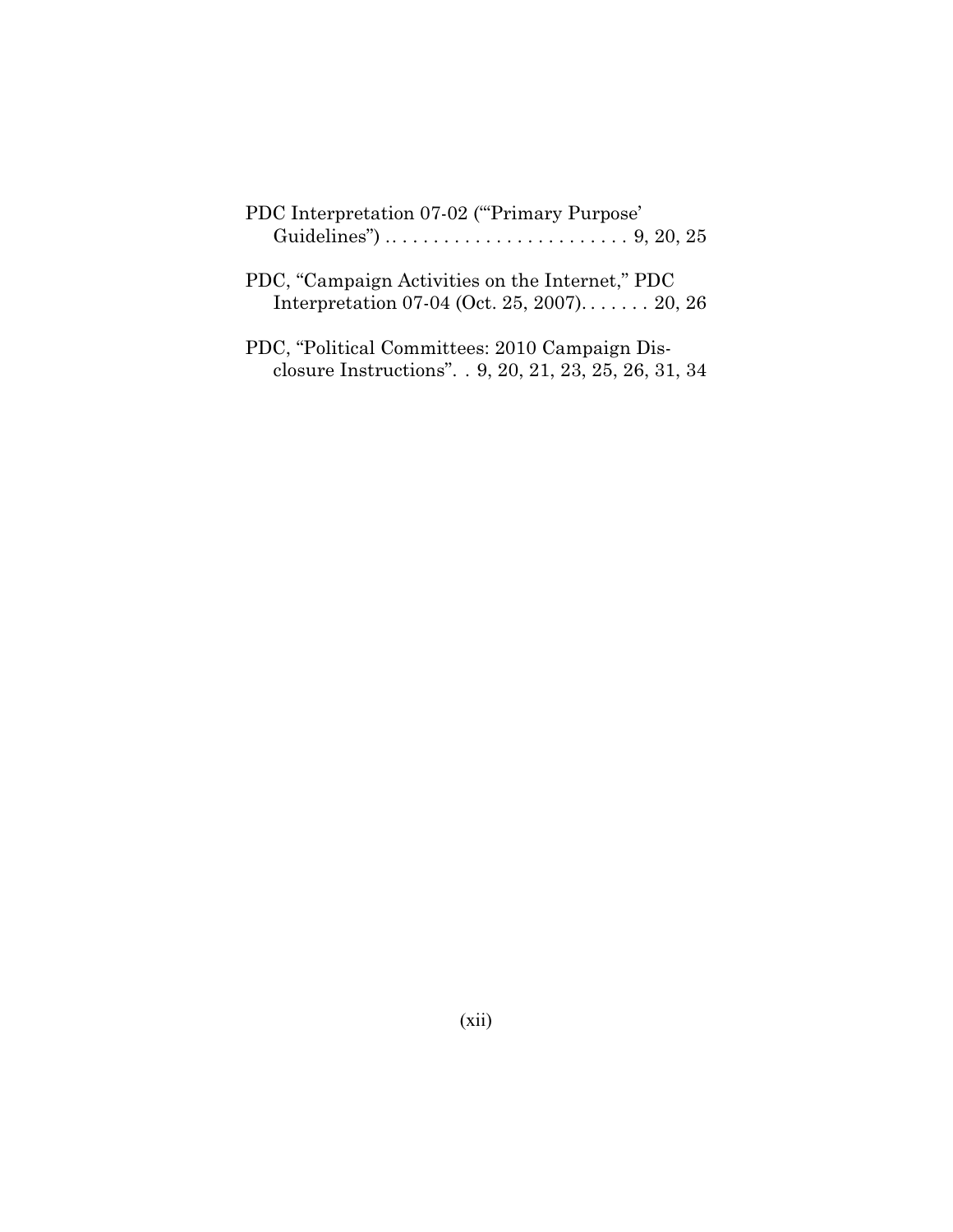## **Petition**

Human Life of Washington ("HLW") seeks a writ of certiorari to the U.S. Court of Appeals for the Ninth Circuit to review its judgment herein.

#### **Opinions Below**

The appellate opinion is reprinted in the Appendix ("App.") at 1a and available at  $F.3d$ , 2010 WL 3987316 (9th Cir. Oct. 12, 2010). The district court opinion, App. 65a, is unreported but available at 2009 WL 62144 (W.D. Wash. Jan. 8, 2009).

## **Jurisdiction**

Appellate judgment was entered October 12, 2010. This Court has jurisdiction. 28 U.S.C. 1254(1).

## **Constitutions, Statutes, and Regulations Involved**

Appended are: First Amendment (App. 121a); Fourteenth Amendment, Section 1 (App. 121a); RCW 42.17.020(39), App. 122a; RCW 42.17.100(1), App. 122a; RCW 42.17.020(38), App. 121a; Wash. Administrative Code ("WAC") 390-16-206, App. 122a.

#### **Statement of the Case** 1

As a result of this Court's decision in *Citizens United v. FEC*, 130 S.Ct. 876 (2010) ("*Citizens*"), citizens groups, whether incorporated or a labor union, are no longer prohibited from engaging in the full range of independent political advocacy of candidates. While this is a profound change in federal election law,

<sup>&</sup>lt;sup>1</sup> The district court had jurisdiction over this case brought under 42 U.S.C. § 1983 and the First and Fourteenth Amendments. 28 U.S.C. §§ 1331, 1343(a)(3), 2201, 2202. The Ninth Circuit had jurisdiction. 28 U.S.C.1291.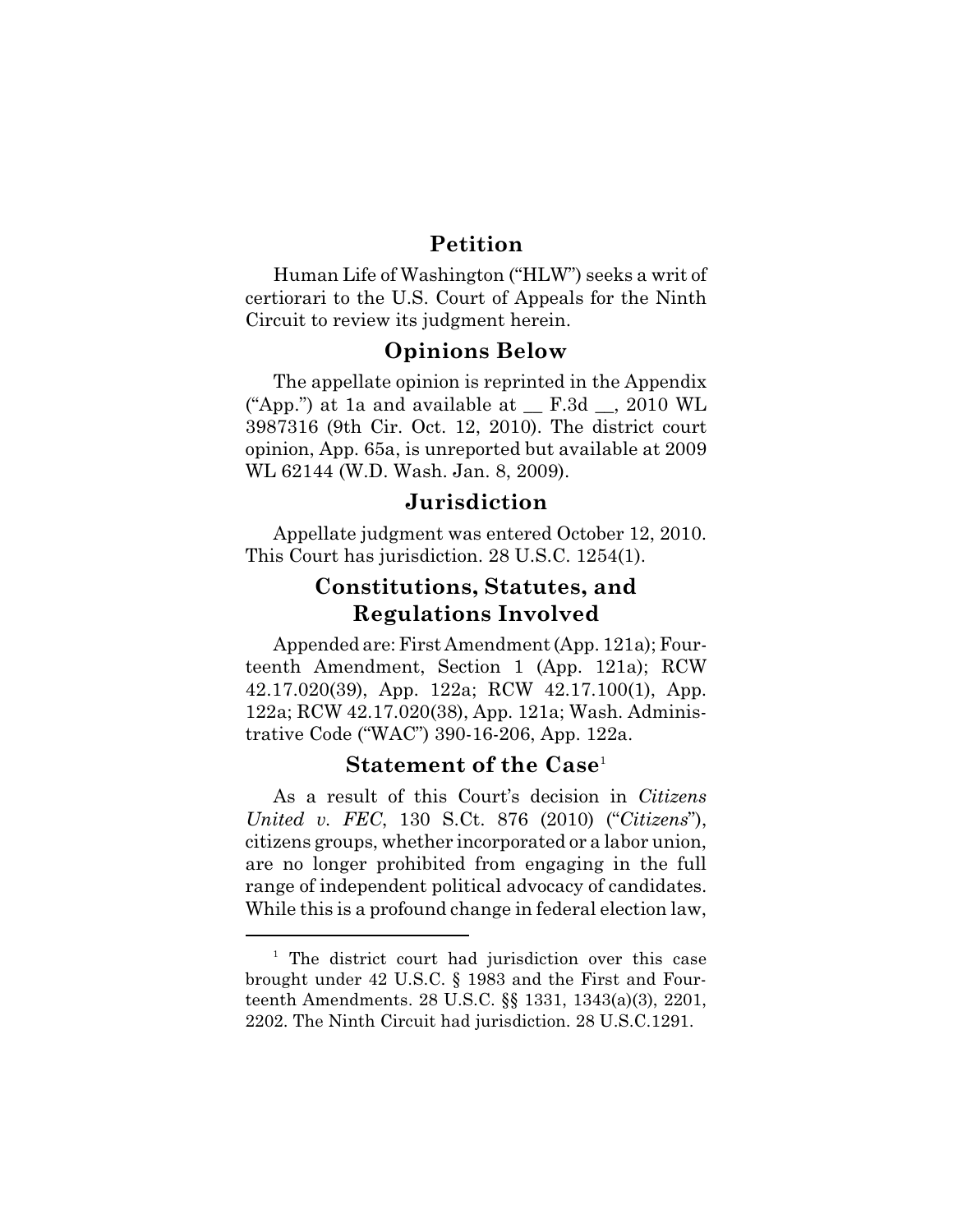its practical implications are still unclear because there remain substantial legal impediments to citizen groups' free speech.

The State of Washington has adopted many of these impediments, targeting independent speech by both groups and individuals for regulation and prohibition. By these vague and overbroad laws, Washington has chilled issue advocacy by groups, by threatening them with PAC-status and punishing them if they fail to register and comply with complex organization-wide disclosure and administrative burdens. And by using vague terms, Washington does not give them fair notice of when PAC-status is triggered.

Of course, before *Citizens*, some groups were already exempt from the corporate and labor union political speech ban, such as *MCFL*-type corporations and unincorporated associations, and some political speech regarding candidates could not be regulated, such as issue-advocacy and grass roots lobbying. So since 1974, Congress and many states have tried to reign in these group's political speech by regulating them as PACs. But this Court has carefully cabined these efforts, in order to protect issue advocacy organizations and to ensure that campaign laws are unambiguously campaign related. In *Buckley v. Valeo*, 424 U.S. 1 (1976), this Court limited PAC-status to those groups with the major purpose of nominating or electing candidates to public office<sup>2</sup> and, to ensure that

<sup>&</sup>lt;sup>2</sup> PAC-status may only be imposed on "organizations... *the* major purpose of which is the nomination or election of a candidate." *Buckley*, 424 U.S. at 79 (emphasis added). If PAC-status may be applied in this context, the majorpurpose test would only permit it to be imposed on groups with *the* major purpose of *passing or defeating ballot*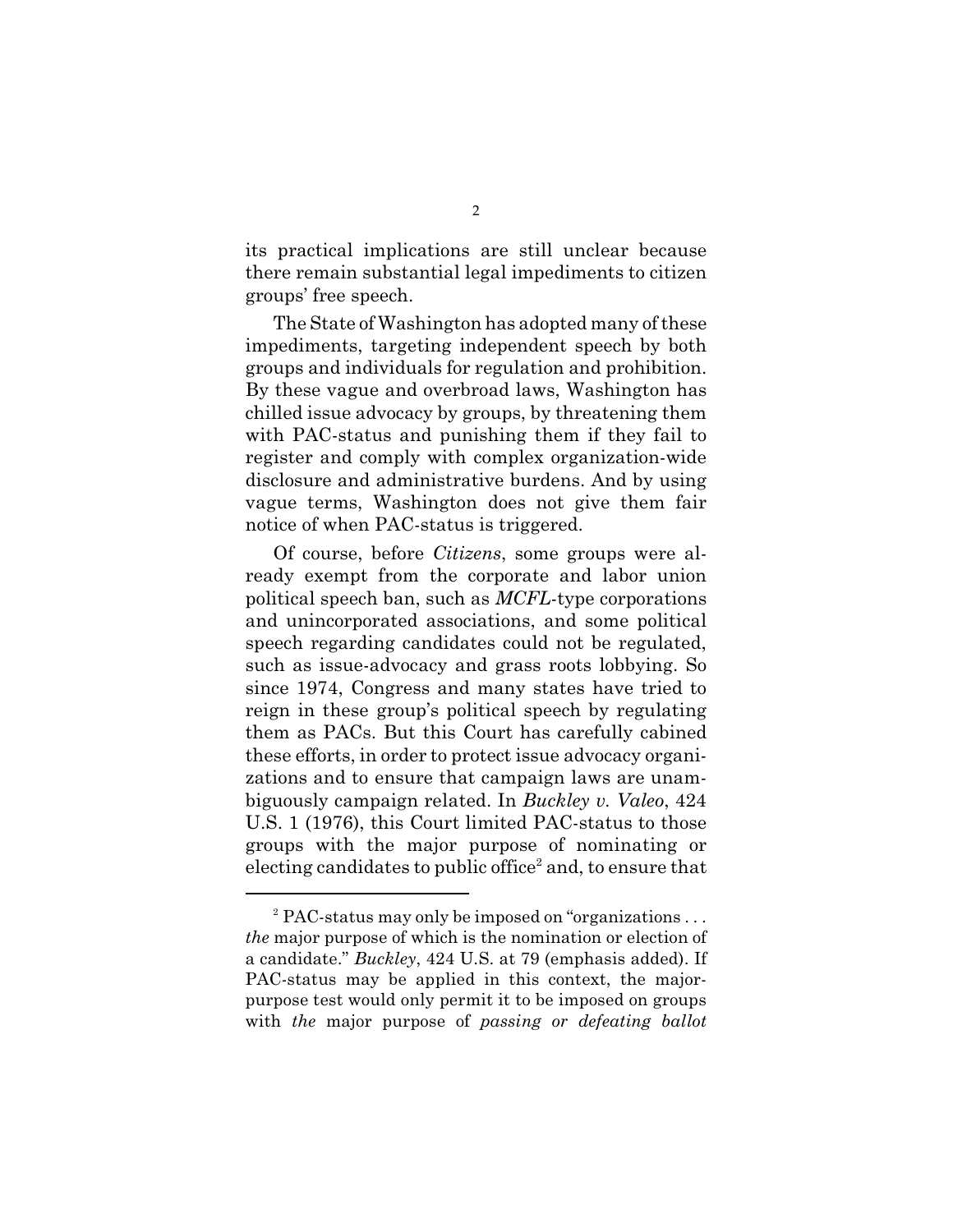groups knew when they were engaged in political activity that might trigger PAC-status, held that only contributions to candidates and express-advocacy communication could be counted. These standards have been consistently reaffirmed by this Court. *See FEC v. Massachusetts Citizens For Life,* 479 U.S. 238, 262 (1986) ("*MCFL*"); *McConnell v FEC*, 540 U.S. 93, 170 (2003); *FEC v. Wisconsin Right to Life*, 551 U.S. 449, 488 n.3 (2007) ("*WRTL-II*")

However, these carefully crafted standards for determining PAC-status have been under persistent assault, leading to numerous decisions of the federal courts dealing with this issue. Most recently, the complex federal regulatory scheme for determining PAC-status reached this Court in *Real Truth About Obama v. FEC*, 575 F.3d 342 (4th Cir. 2009) ("*RTAO*"), where Plaintiff claimed that the FEC, through both regulations and their enforcement policy, had subverted this Court's major purpose test and PAC-status triggers, but which the Fourth Circuit had upheld. This Court, however, had just decided *Citizens*, which held that PAC burdens were "onerous" and did not resolve First Amendment concerns about undue regulation of political speech, and which condemned complex and vague multi-factor tests. *Citizens* 130 S.Ct. at 895-96. As a result, this Court vacated and remanded *RTAO* for reconsideration in light of *Citizens*. 130 S.Ct. 2371 (2010).

The court below here, however, thought that *Citizens* cast no negative light on PAC-status, rather that *Citizens* endorsed imposition of PAC-status because it upheld a one-time, event-driven report. So

*initiatives*.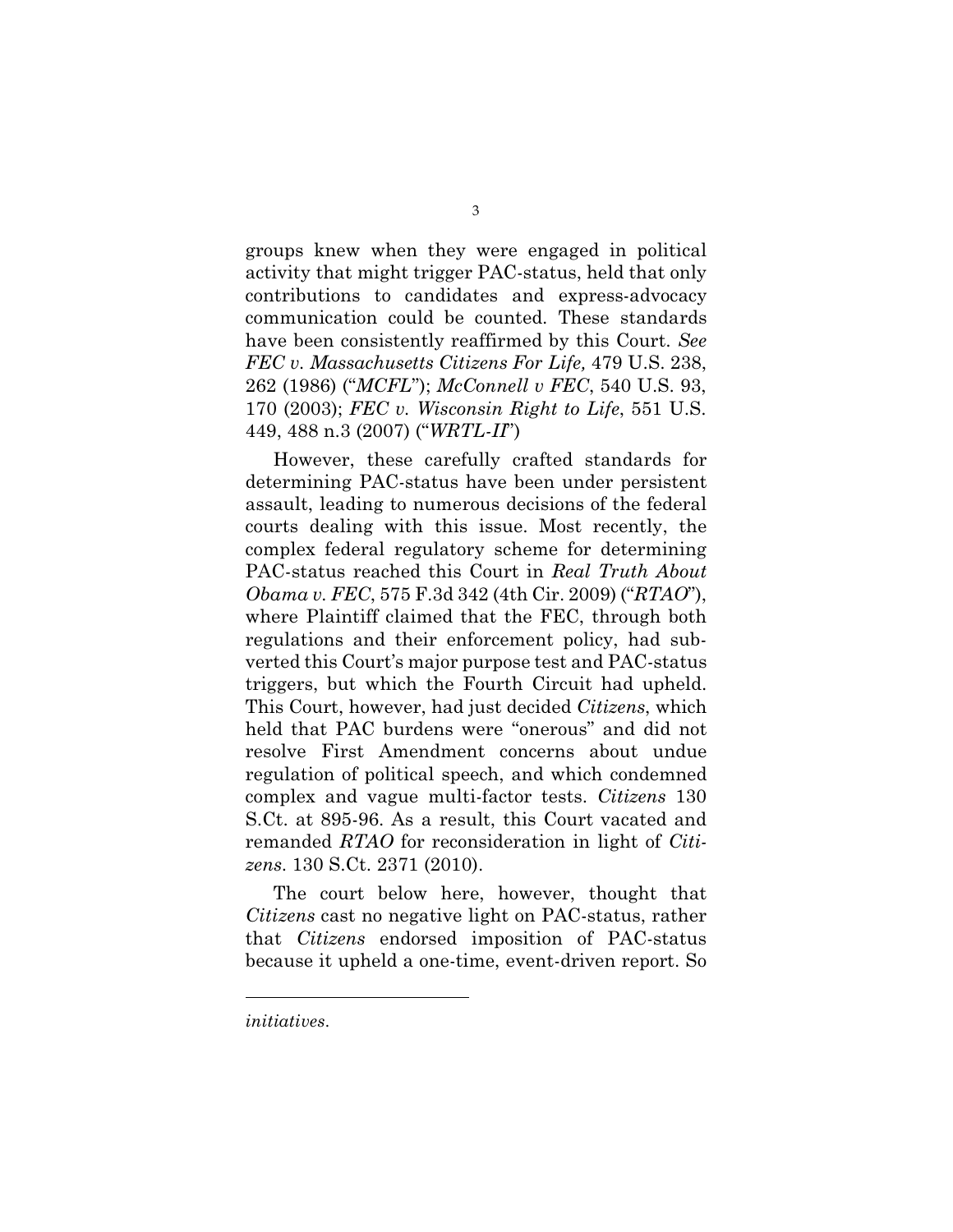despite this Court's vacation and remand of *RTAO*, the Ninth Circuit has taken a different tack, undermining this Court's carefully crafted standards in *Buckley* and inviting wholesale disregard of this Court's important precedent.

Therefore, even if HLW escapes PAC-status, its independent political speech is potentially subject to penalty for failing to comply with certain event-driven reports, which are defined so vaguely that HLW cannot be certain of when they are triggered. They are also overbroad, regulating issue advocacy that is not campaign related.

These are important issues for this Court to decide. The Ninth Circuit's decision conflicts with this Court's precedents and the decisions of other Circuits. Unless reversed, it threatens to deprive groups of the very political speech that this Court sought to protect in *Buckley* through *Citizens*. The petition should granted.

## **A. Facts**<sup>3</sup>

Plaintiff HLW is a nonprofit, pro-life advocacy group that wanted to continue its long-time issue advocacy against physician-assisted suicide ("PAS"), while public interest in it peaked during efforts to qualify and pass Initiative 1000, legalizing PAS in the State of Washington during 2008.<sup>4</sup> Defendants ("Washington") are the members of the Public Disclosure Commission ("PDC") and the Attorney General.

 $3$  Facts are verified in the Complaint. App. 124-36a, ¶¶ 1-10, 13-40.

 $4$  This case is not moot: HLW intends similar future activity and such challenges are capable of repetition yet evade review. *WRTL*-*II*, 551 U.S. at 462.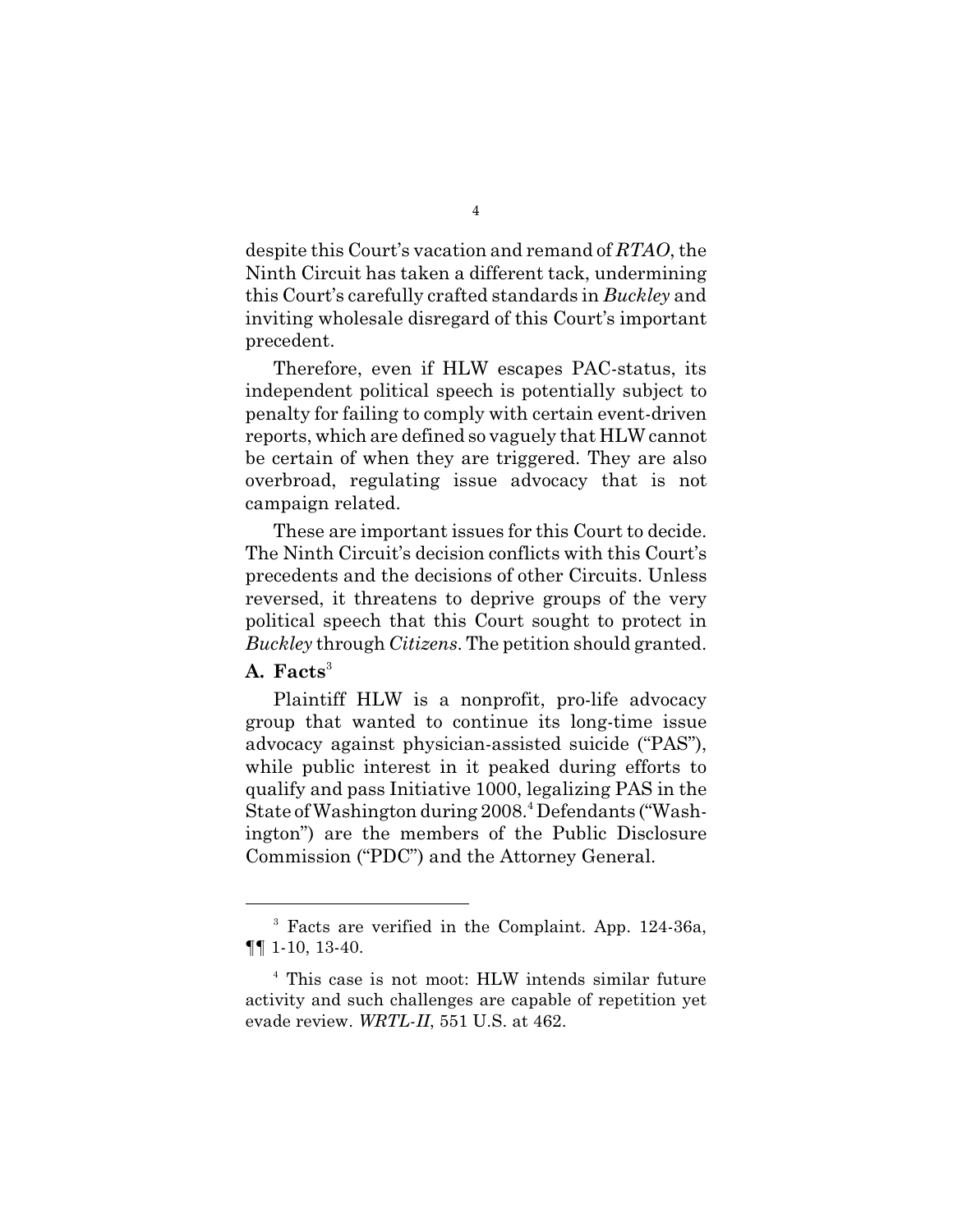HLW wanted to solicit funds for issue-advocacy PAS advertisements. A planned fundraising "Letter" referenced a failed PAS ballot initiative *in 1991* and a failed PAS bill in 2006, but it made *no mention* of I-1000, referring instead to the PAS *issue*:

[N]ow in 2008 the assisted suicide *issue* is again *on the minds of the people* of Washington. Now, *while their minds are focused* on the *issue*, is the *opportune time to educate* them on the dangers of assisted suicide—and on the value of every life. . . . The public needs to receive this sort of information as assisted suicide advocates once again offer biased, inaccurate, and rosy depictions of this grisly practice. The public needs to know that the answer is love and care at the end of life, not eliminating patients. And people need to be reminded of the importance of patients always being able to trust that physicians will be care givers, not life takers.

App. 148-50a (emphasis added).

A planned fundraising "Phone Script" mentioned efforts "to get an initiative on the ballot this fall that would legalize [PAS]," but it did not expressly advocate for or against any initiative or say it would do so with funds it received, focusing rather on "plan[s] to broadcast . . . advertisements bringing awareness to this issue." App. 151-52a.

Of HLW's four intended ads, only *Settled* mentioned a "ballot measure," but that was a *1991* initiative. *Settled* said "[a]ssisted suicide is back in the news," asked "[d]idn't we settle that issue?," and recited problems with Oregon's PAS experience as "reasons *not* to reconsider the *issue*." *Id.* (second emphasis added). *Slippery* discussed the slippery slope of the Dutch PAS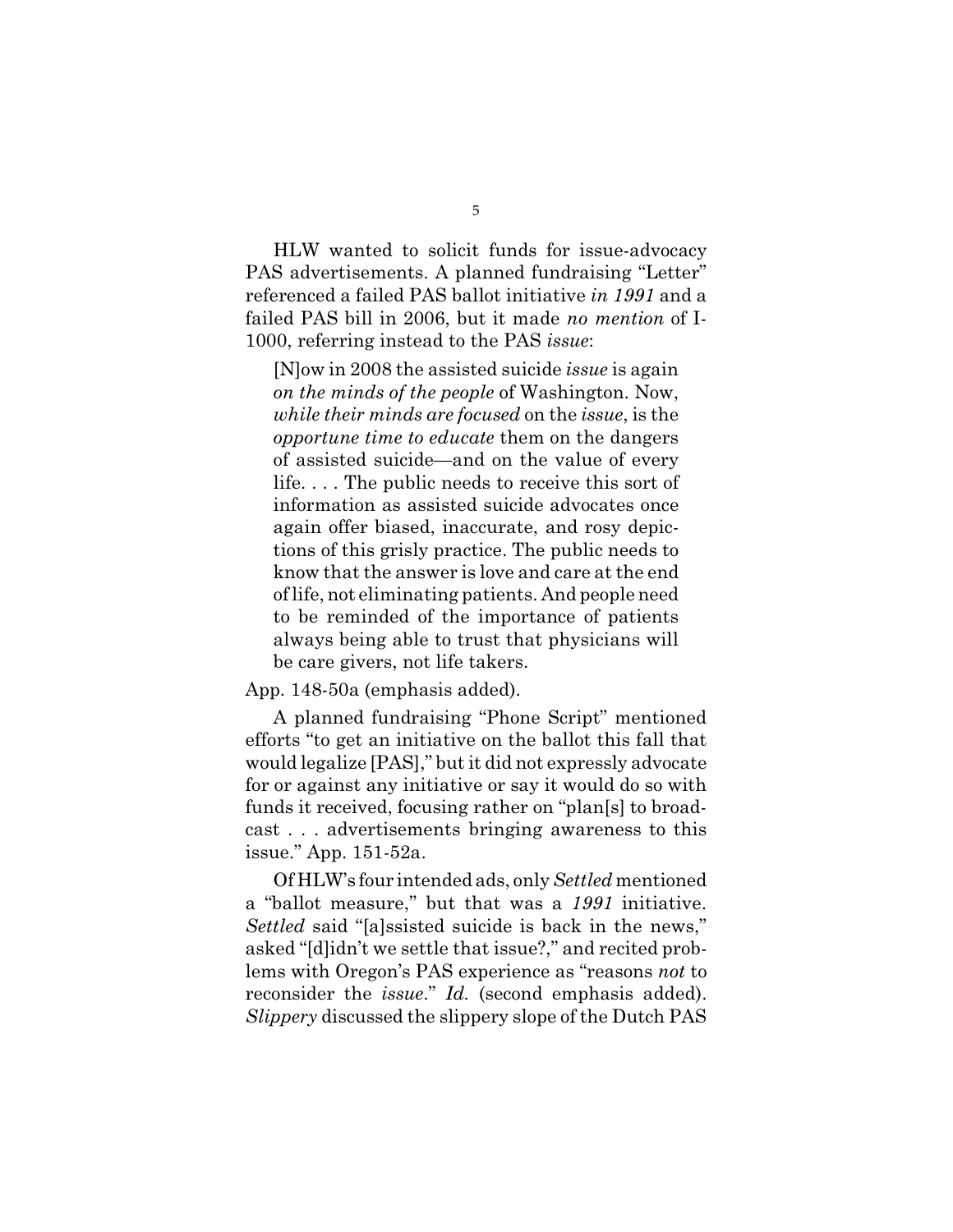experience. *Id. Tolerance* discussed why disability groups oppose PAS and the need for "[t]he Hemlock Society's founder" to "be more tolerant—of persons with disabilities." *Id. Trust* recalled the Hippocratic Oath breakthrough—whereby patients could trust doctors—and the danger of turning doctors into killers. *Id.*

So only the Phone Script even mentioned an effort to put a current initiative on the ballot, and no communication expressly advocated for or against it.<sup>5</sup> These communications are "issue advocacy," which "conveys information and educates. An issue ad's impact on an election, if it exists at all, will come only after the voters hear the information and choose—uninvited by the ad—to factor it into their voting decisions." *WRTL-II*, 551 U.S. at 470. HLW did not plan to, or solicit funds for doing "express advocacy" of the ballot measure. *See California Pro-Life Council v. Getman*, 328 F.3d 1088, 1096-00 (9th Cir. 2003) ("*CPLC*-*I*") (upholding "independent expenditure" definition in the ballotinitiative context because it was construed to apply to only express advocacy communications). Washington "den[ied HLW]'s characterization of [its communications as issue advocacy], saying that it "lack[ed] sufficient information . . . to form a belief regarding [HLW]'s *intentions*." *See* Answer ¶¶ 27-29 (emphasis added). 6

<sup>&</sup>lt;sup>5</sup> Washington has asserted no interest in regulating broadcast communications simply referencing initiatives near elections because it has not passed legislation similar to the federal "electioneering communications" provisions. *See* 2 U.S.C. 434(f)(3) (definition).

Washington's forbidden reliance on *intent* to determine <sup>6</sup>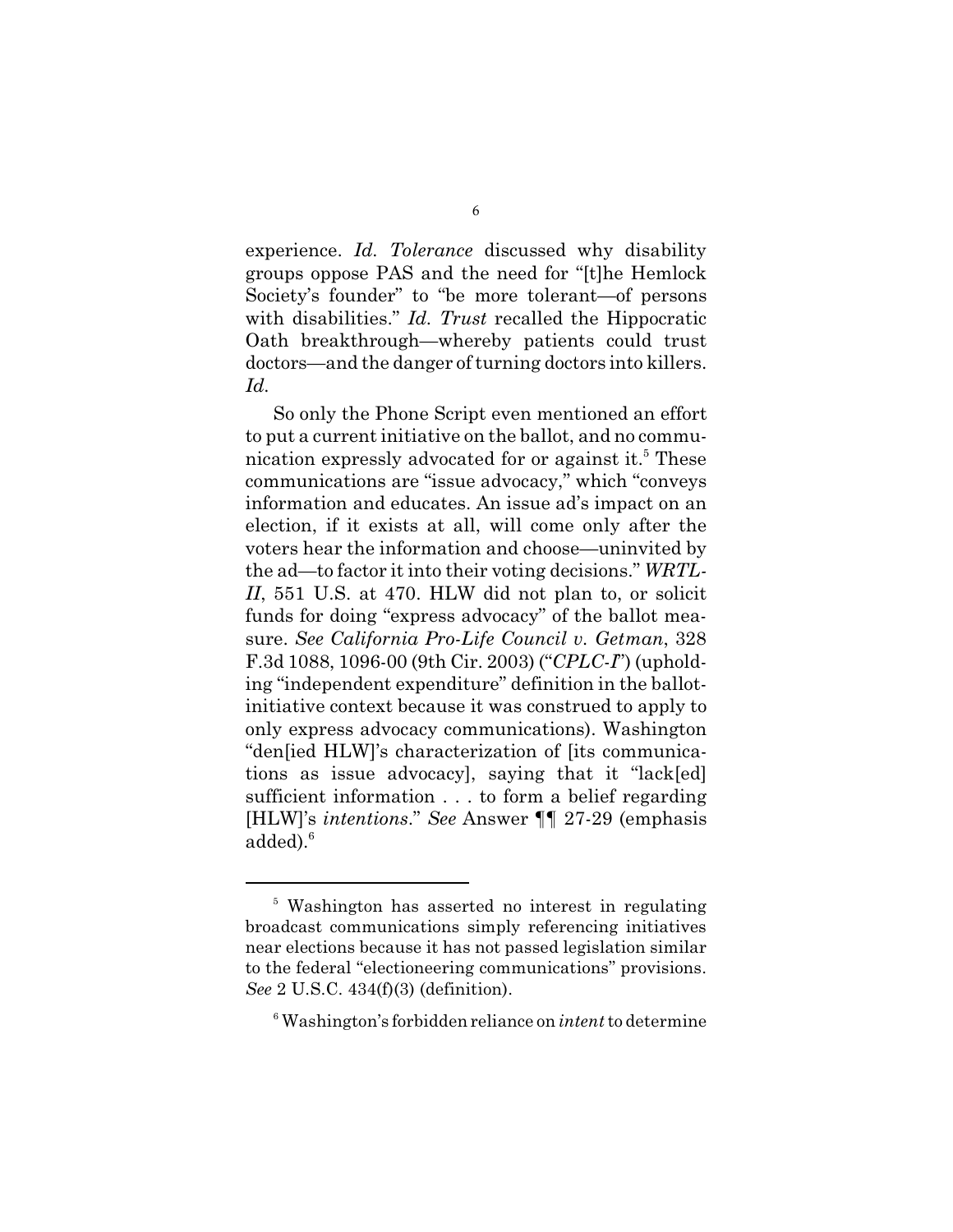Disbursements for HLW's issue-advocacy communications (even if they are cognizable for the majorpurpose analysis) could not have been HLW's major purpose, because they were under 20% of HLW's \$180,000 annual budget.

HLW feared Washington would deem it a PAC and penalize it for not complying with PAC requirements. Compl., Count 1.

HLW feared Washington would deem its communications "independent expenditures"—despite no express advocacy—and penalize it for not complying with requirements for making independent expenditures. Compl., Count 2.

HLW feared Washington would deem its communications "political advertising" and penalize it for not complying with requirements for doing political advertising. Compl., Count 3.

HLW feared Washington would deem its communications "a rating, evaluation, endorsement, or recommendation for or against . . . a ballot measure" and penalize it for not complying with requirements for making such communications. Compl., Count 4.

HLW considered Washington's speech burdens unconstitutional and did not intend to comply with them but was chilled from its speech for fear of investigation, enforcement, and penalties.

#### **B. Counts**

#### **1. Count 1—"Political Committee"**

HLW challenged Washington's PAC-status scheme,

communications' meaning violates this Court's repudiation of intent-and-effect tests for interpreting communications. *See Buckley*, 424 U.S. at 43.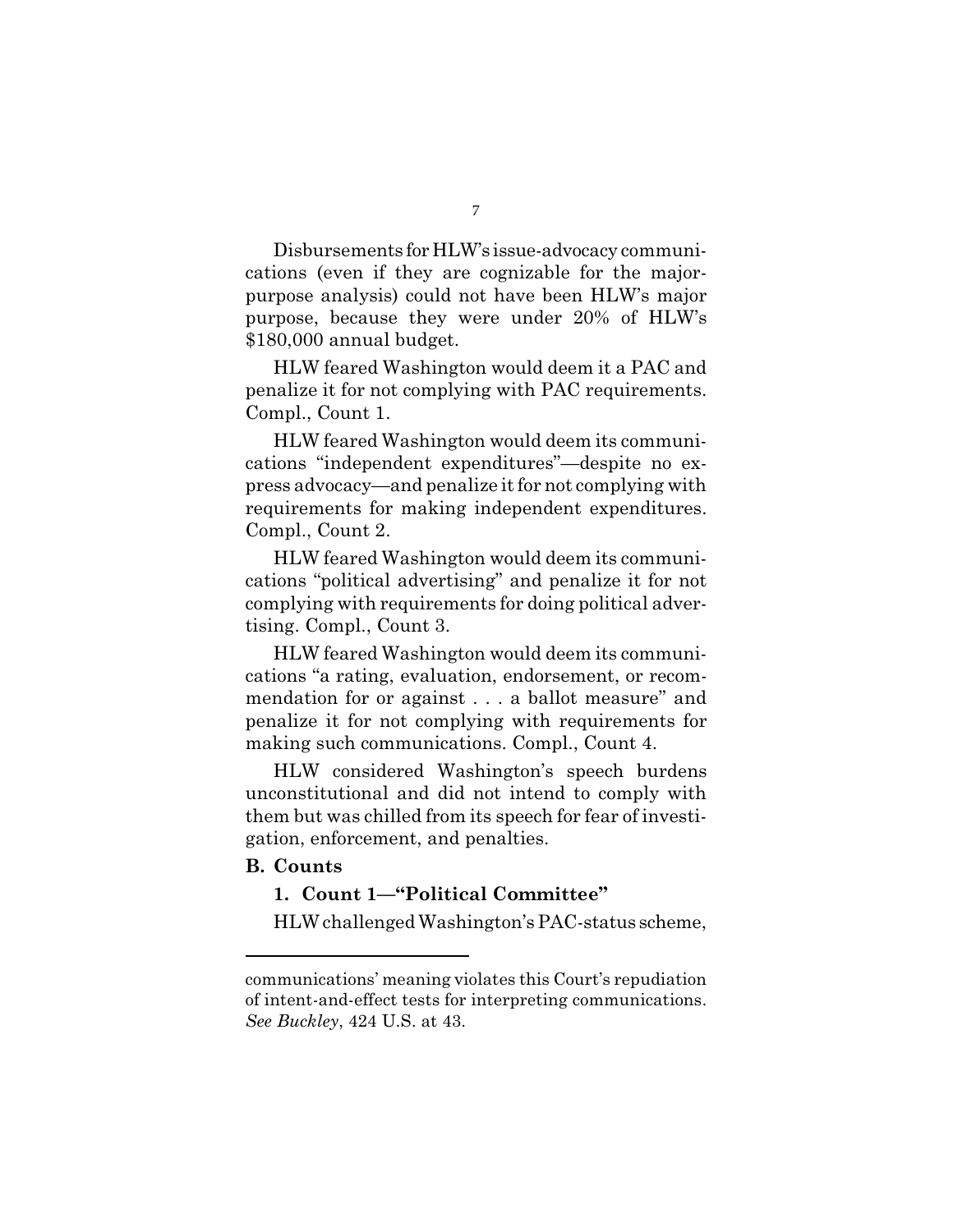involving the PAC definition and Washington's (1) "*a* primary purpose" test, *see State v. Dan Evans Campaign Comm.*, 546 P.2d 75, 79 (Wash. 1976); *Evergreen Freedom Found. v. Washington Educ. Ass'n*, 49 P.3d 894, 903 (Wash. App. 2002), and (2) "receiver of contributions" test. *See Evergreen Freedom Found.*, 49 P.3d at 904; 1973 Wash. Att'y Gen. Op. 114 ("'Political committee' means any person . . . having the expectation of receiving contributions or making expenditures in support of, or opposition to, any candidate or any ballot proposition. RCW 42.17.020(39).")

PAC burdens are onerous. PACs must file a prompt "Statement of Organization" appointing a treasurer, providing detailed informationabout the organization's officers, and stating the ballot proposition or candidate supported or opposed. RCW 42.17.040. PACs file regular reports—some monthly and some weekly—of all of its contributions and expenditures, even those unrelated to any political activity. RCW 42.17.080; RCW 42.17.060. PAC reports must contain the names and addresses of those contributing \$25 or more, RCW 42.17.080(3), and also their occupation and employer for contributions over \$100. WAC 390-16-034. Contributions received must be deposited into a designated account. RCW 42.17.040. PACs may not accept anonymous contributions over \$300. RCW 42.17.060. PACs must keep account books current within five days of any contribution or expenditure and books are available for public inspection. RCW 42.17.080(5). For eight days preceding elections, books must be current within one day and available for viewing by the public from 8:00 a.m. to 8:00 p.m. *Id.* PACs are subject to random "in-depth" audits following elections. PDC, "Political Committees: 2010 Campaign Disclosure Instructions"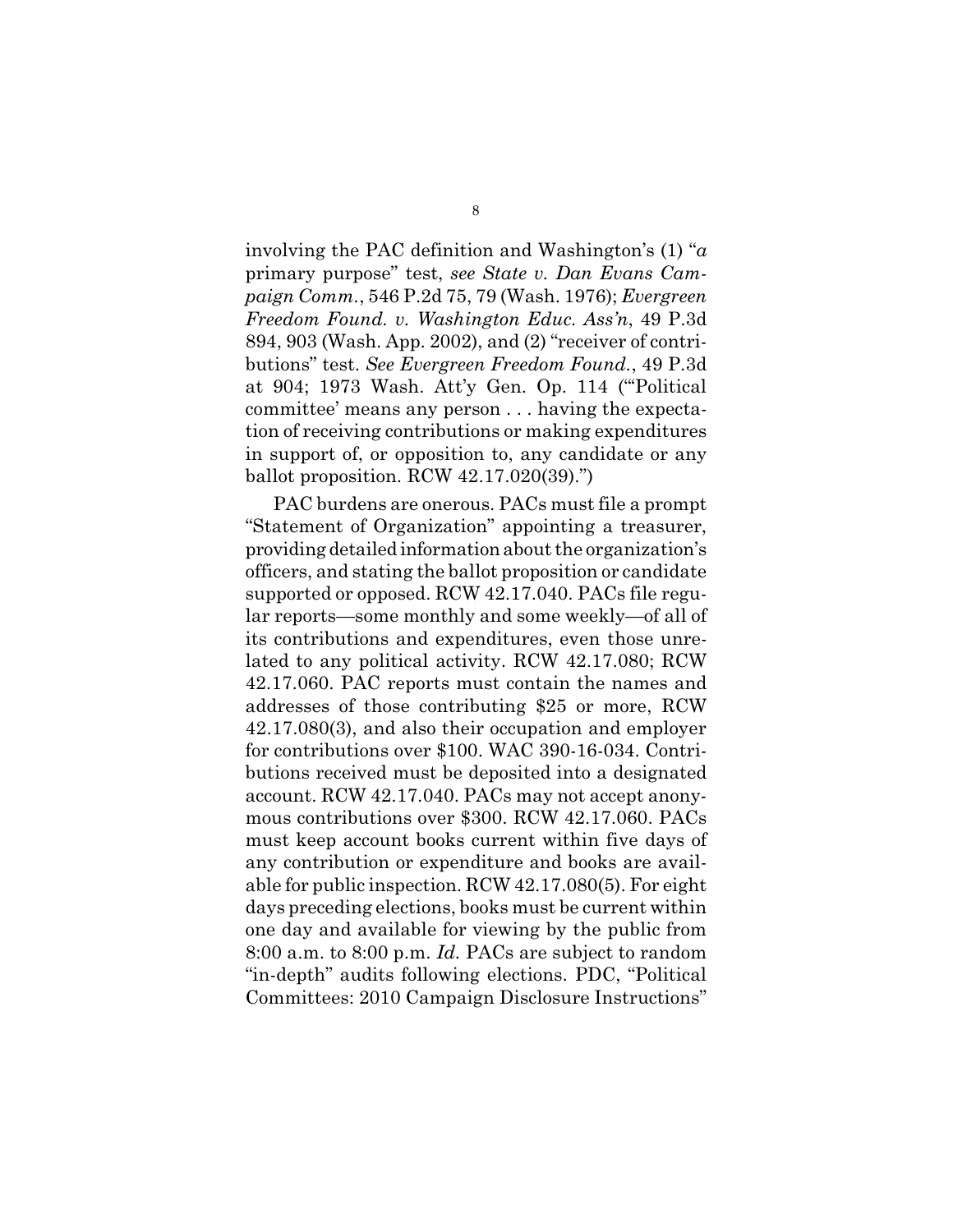("PAC Manual") at 10.<sup>7</sup> PACs are stuck with PAC burdens until they dispose of all their assets, cease operation, dissolve, and report doing so in a final report. *Id*. at 58. PAC burdens are substantial: "Treasurers . . . devote many hours to keeping exact records and filing accurate, detailed reports of receipts and expenditures." *Id.* at 1.

HLW challenged Washington's PAC definition as unconstitutional because (1) "expectation" of receiving contributions or making expenditures for political purposes is undefined, vague, and overbroad  $\sin$ 

<sup>&</sup>lt;sup>7</sup> Available at http://www.pdc.wa.gov/ archive/filerassistance/manuals/pdf/2010/2010.Man.Comm.pdf (materially parallels 2008 manual).

<sup>&</sup>lt;sup>8</sup> "Overbroad" herein refers to both inadequate tailoring and failure to comply with "*Buckley*-overbreadth," which limits government disclosure to activity that is "unambiguously campaign related." *Buckley*, 424 U.S. at 81. *Buckley*overbreadth examines whether speech regulated is clearly and closely related to Congress's authority to regulate elections, the authority under which government may regulate First Amendment activities to begin with, *Id*. at 13 and n.6 (*citing* U.S. Const. art. I, § 4). *Buckley* employed it as a threshold test before other scrutiny was applied. *Id.* at 39-51, 76-82. It differs from the First Amendment substantial-overbreadthdoctrine of *Broadrick v. Oklahoma*, 413 U.S. 601 (1973), which strikes facially provisions sweeping in a substantial amount of protected speech. Courts recognizing the unambiguously-campaign-related requirement as this Court's means of cabining governmental speech regulation in the election context include the Fourth Circuit, *North Carolina Right to Life v. Leake*, 525 F.3d 274, 281-83 (4th Cir. 2008) ("*Leake*"), and the Tenth Circuit, *New Mexico Youth Organized v. Herrera*, 611 F.3d 669, 676-77 (10th Cir. 2010) ("*NMYO*")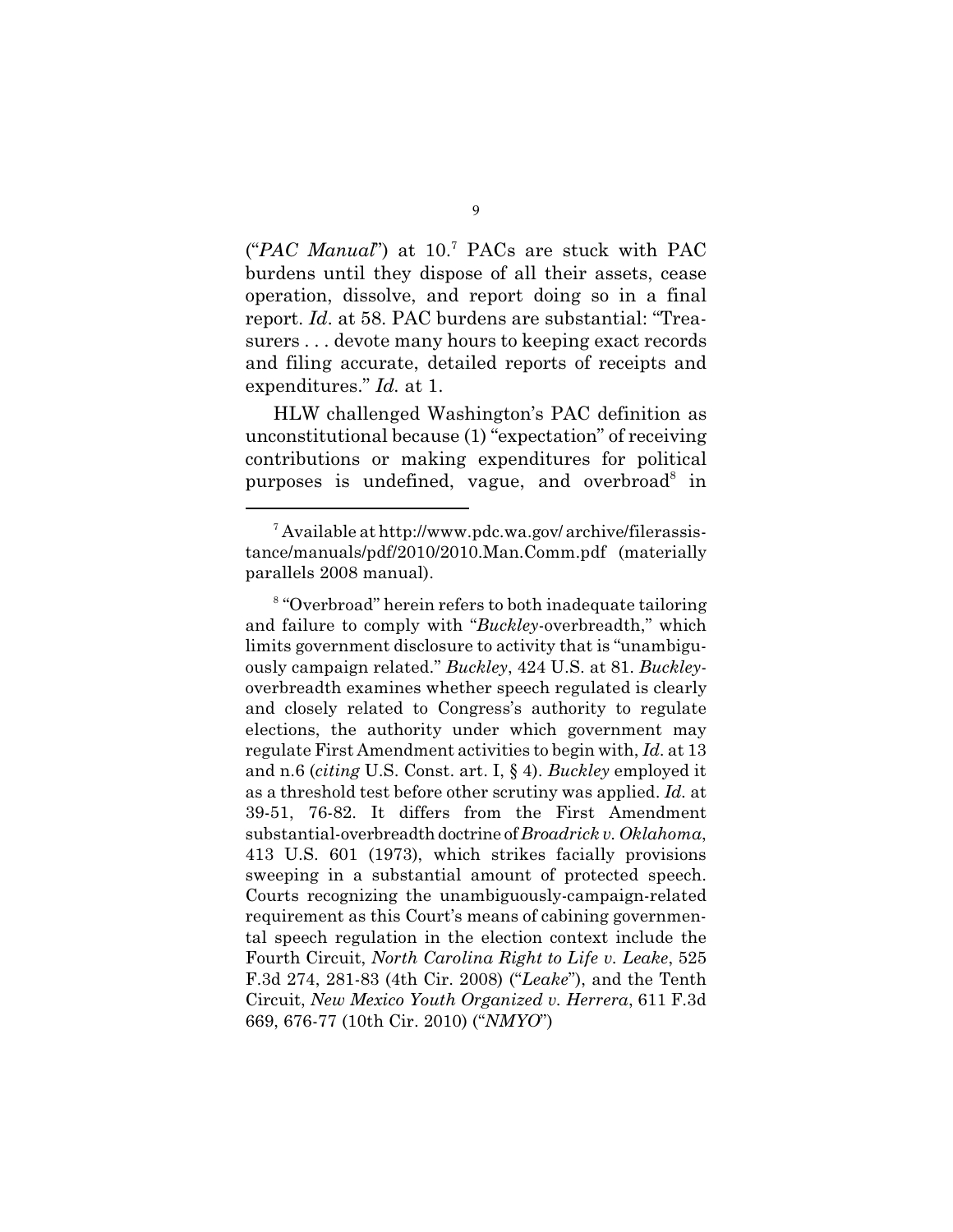providing a trigger for when PAC burdens are imposed; (2) there is no monetary contribution or expenditure trigger, *cf.* 2 U.S.C. 431(4) (\$1,000 trigger), which lack enhances vagueness and overbreadth; (3) "contributions" is vague and overbroad, not following this Court's construction, *Buckley*, 424 U.S. at 23 n.24; (4) "expenditures" is vague and overbroad, not following this Court's construction, *id.* at 44, 80; *MCFL*, 479 U.S. at 249; (5) "in support of, or opposition to" is vague and overbroad; and (6) the definition lacks the necessary "the major purpose" requirement to be a PAC. *Buckley*, 424 U.S. at 79.

HLW also challenged Washington's "*a* primary purpose" test for imposing PAC-status, *see*, *e.g.*, PDC Interpretation 07-02 ("'Primary Purpose' Guidelines") (available at http://www.pdc.wa.gov/archive/guide/pdf/ Interp0702.pdf), as vague and overbroad for not following this Court's "the major purpose" test.

In addition, HLW challenged Washington's "receiver of contributions" test for imposing PAC-status as vague and overbroad because it also does not follow this Court's "the major purpose" test.

#### **2. Counts 2-4**

HLW also challenged three additional provisions as unconstitutionally vague and overbroad: first, the definition of "independent expenditure" as "any expenditure . . . made *in support of or in opposition to* any candidate or *ballot proposition* and is not otherwise required to be reported," RCW 42.17.100 (emphasis added); second, the definition of "political advertising," as "any advertising . . . mass communication, used *for the purpose of appealing, directly or indirectly, for votes or for financial or other support or opposition in any election campaign*," RCW 42.17.020(37) (emphasis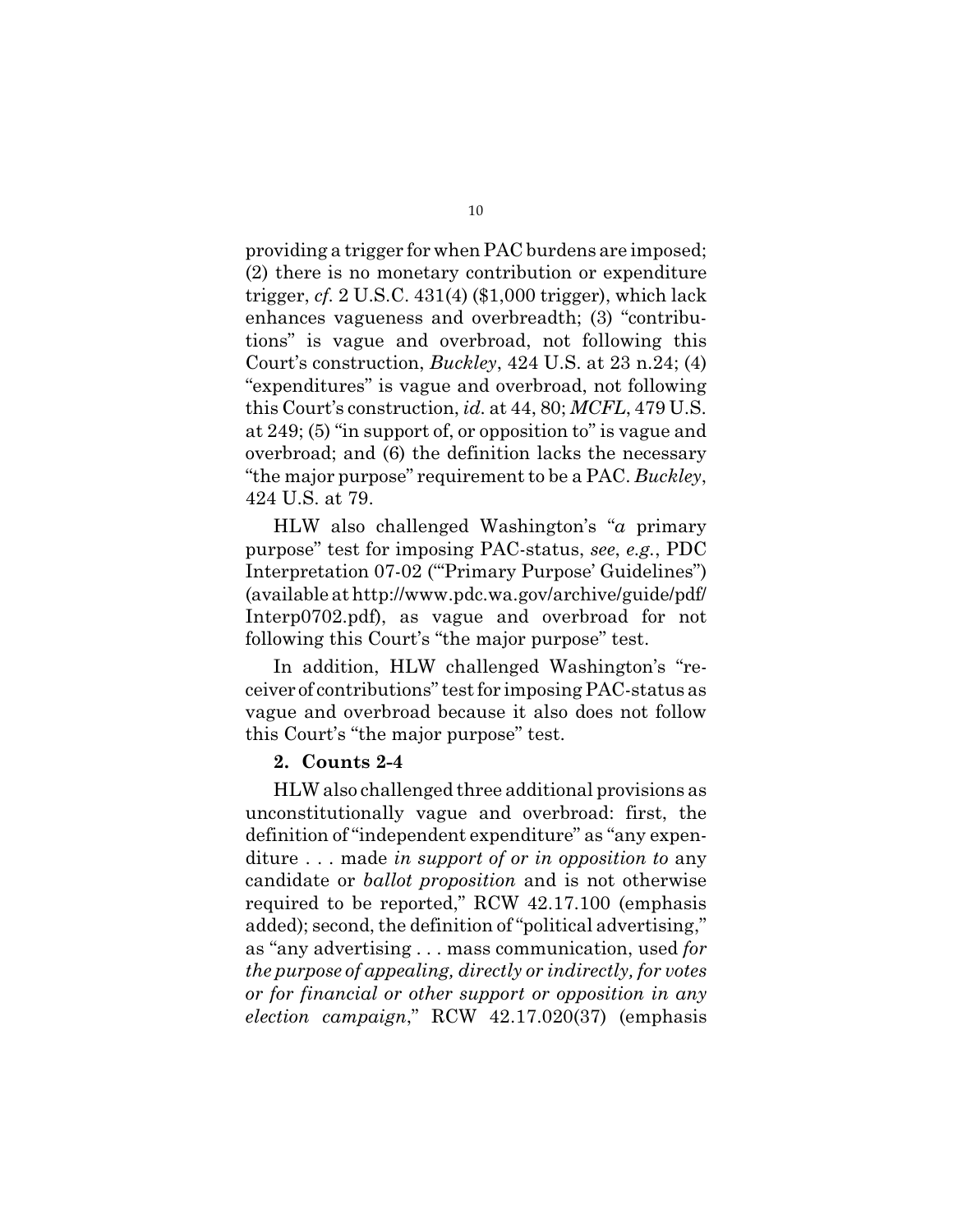added); and third, the regulation of "[a]ny person making a measurable expenditure of funds to communicate a rating, evaluation, endorsement or recommendation for or against a candidate or ballot proposition . . . ." WAC 390-16-206.

#### **C. Litigation**

On April 16, 2008, HLW filed its Verified Complaint and moved for preliminary injunction, which was denied. On August 7, HLW moved for summary judgment. Briefing was completed August 29, but the court did not hold the requested expedited hearing. On November 4, Washington voters enacted I-1000, without HLW ever being able to do its issue advocacy. On January 8, 2009, summary judgment was denied. Defendants had not cross-moved for summary judgment, so on January 16 HLW moved for judgment to allow it to appeal. On January 23, judgment for Defendants was entered disposing of all issues and dismissing the action with prejudice.

On October 12, 2010, the Ninth Circuit affirmed the district court. Regarding the PAC definition, it held that after *Citizens*, PAC-style burdensaremere "disclosure" subject to "exacting scrutiny," that this Court's "*the* major purpose" test for PAC-status is satisfied by "*a* major purpose," and that the definition survives exacting scrutiny. App. 20a. Of the several vagueness and overbreadth challenges to terms used in the PAC definition, it only addressed "expectation," ignoring challenges to "expenditure," "contribution," and the statutory support/oppose test. App. 56-58a.

Regarding challenges to "independent expenditure," "political advertising," "a rating, evaluation, endorsement, or recommendation," it again ignored vagueness and overbreadth challenges—except for "mass commu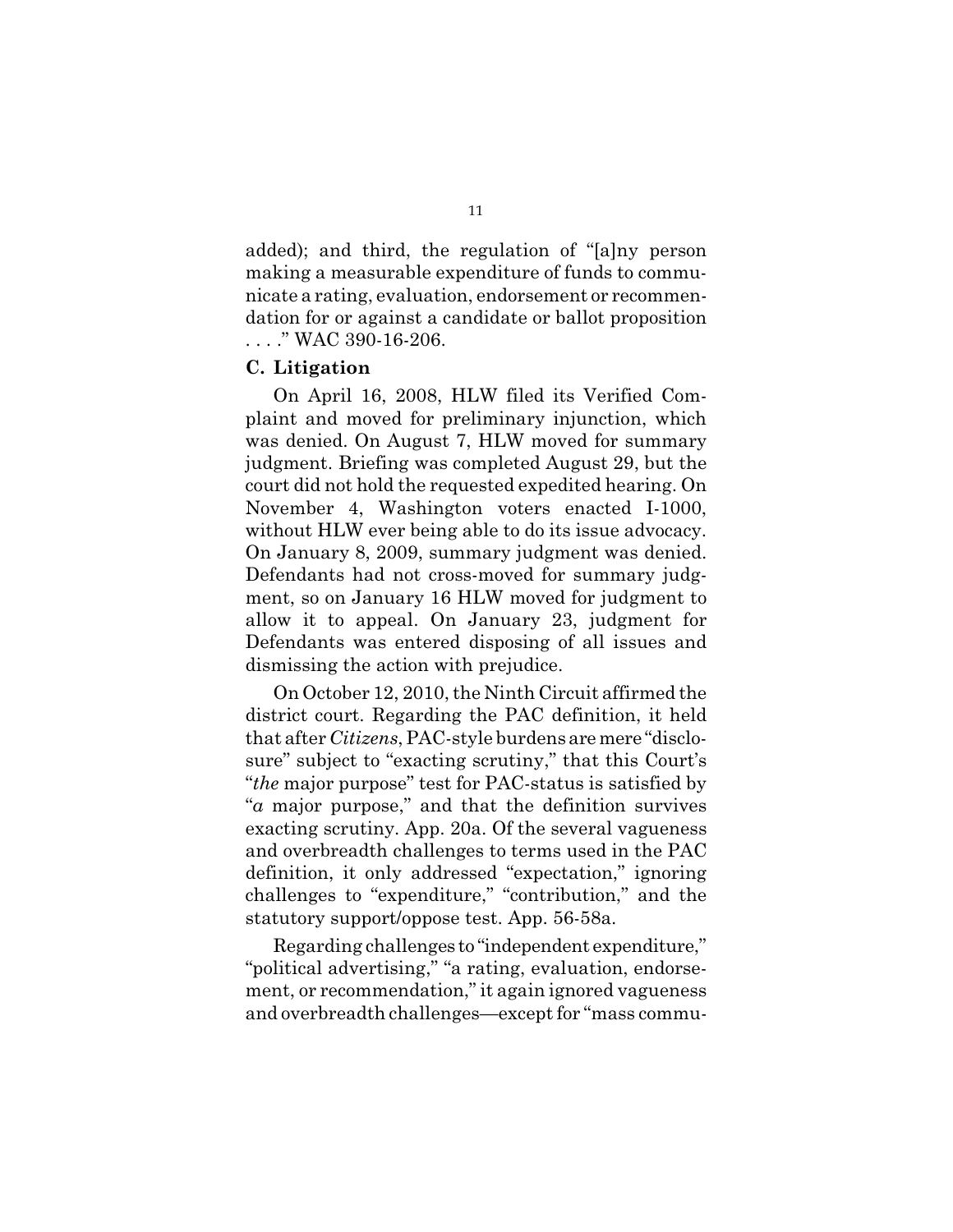nication" in the "political advertising" definition treating the sole issue as whether issue advocacy ("physician-assisted suicide is bad policy") without any express advocacy ("vote against Initiative 1000") could be subject to disclosure. App. 44-45a. It held that the two were essentially the same in the ballot-initiative context, App. 46-48a, and that since *Citizens* permitted disclosure as to issue advocacy under the "electioneering communication" definition, 130 S.Ct. at 915, Washington could require it under its tests. App. 48- 49a.

#### **Reasons to Grant the Petition**

The petition should be granted because the decision below conflicts with decisions of this Court and other federal appellate courts on four important questions of federal constitutional law. Rule 10. These four questions ask (I & II) on what groups and under what standards may PAC-status be imposed, (III) what disclosure burdens may be imposed to meet the government's informational interest, and (IV) what clarity standards govern definitions regulating core political speech?

These questions are vitally important because this Court's recent campaign-finance decisions are being viewed as carte blanche for heavy burdens on free speech in the name of "mere disclosure," ignoring important holdings of this Court limiting the application of these burdens, and because this Court's prior speech-protective standards are being ignored. Consequently, free speech and association are being chilled. That HLW was chilled, when an issue central to its mission was in public debate, is a prime example.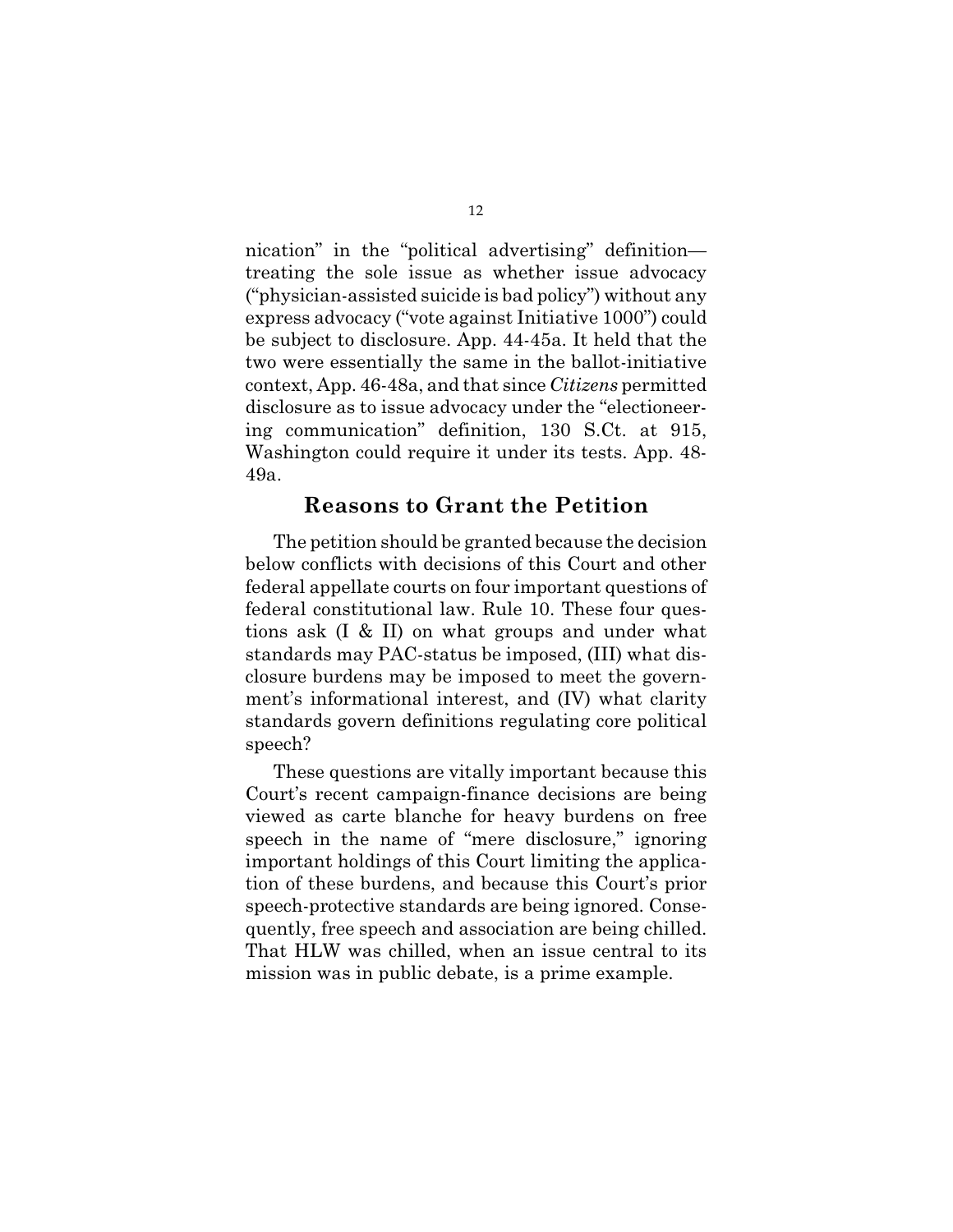#### **Current Campaign Finance Jurisprudence Is Not Working.**

Two previous Ninth Circuit decisions on which this Court denied review are being cited as authority for lowered protection of issue advocacy and issue-advocacy groups. If this case is also denied review, free speech and association will be further chilled.

In *FEC v. Furgatch*, 807 F.2d 857, 864 (9th Cir. 1987), *cert. denied*, 484 U.S. 850 (1987), the Ninth Circuit decided that this Court's magic-words expressadvocacy test—established to narrow "expenditure" for disclosure, prohibition, and PAC-status-trigger purposes, *Buckley*, 424 U.S. at 44 & n.52, 80; *MCFL*, 479 U.S. at 249—could be replaced by a vague multi-factor test. States and the FEC have since recited *Furgatch* as authority for tests regulating speech that are neither brightline nor speech-protective—such as the "independent expenditure" test at issue here, and the FEC's "express advocacy" definition at 2 U.S.C. 100.22(b), which was brought to this Court. *RTAO,* 575 F.3d 342, *cert. granted, judgment vacated*, *and case remanded for reconsideration in light of Citizens,* 130 S.Ct. 2371 (2010).

In *Alaska Right to Life Committee v. Miles*, 441 F.3d 773 (9th Cir. 2006) ("*ARTLC*"), *cert. denied*, 549 U.S. 886, the Ninth Circuit decided that PAC-style burdens are not onerous (even when applied to an *MCFL*corporation that should be free of PAC status and burdens under *MCFL*, 479 U.S. at 263). *ARTLC* is also being cited, as in the present case, as authority to impose PAC-style burdens to satisfy a mere informational interest that could be satisfied with simple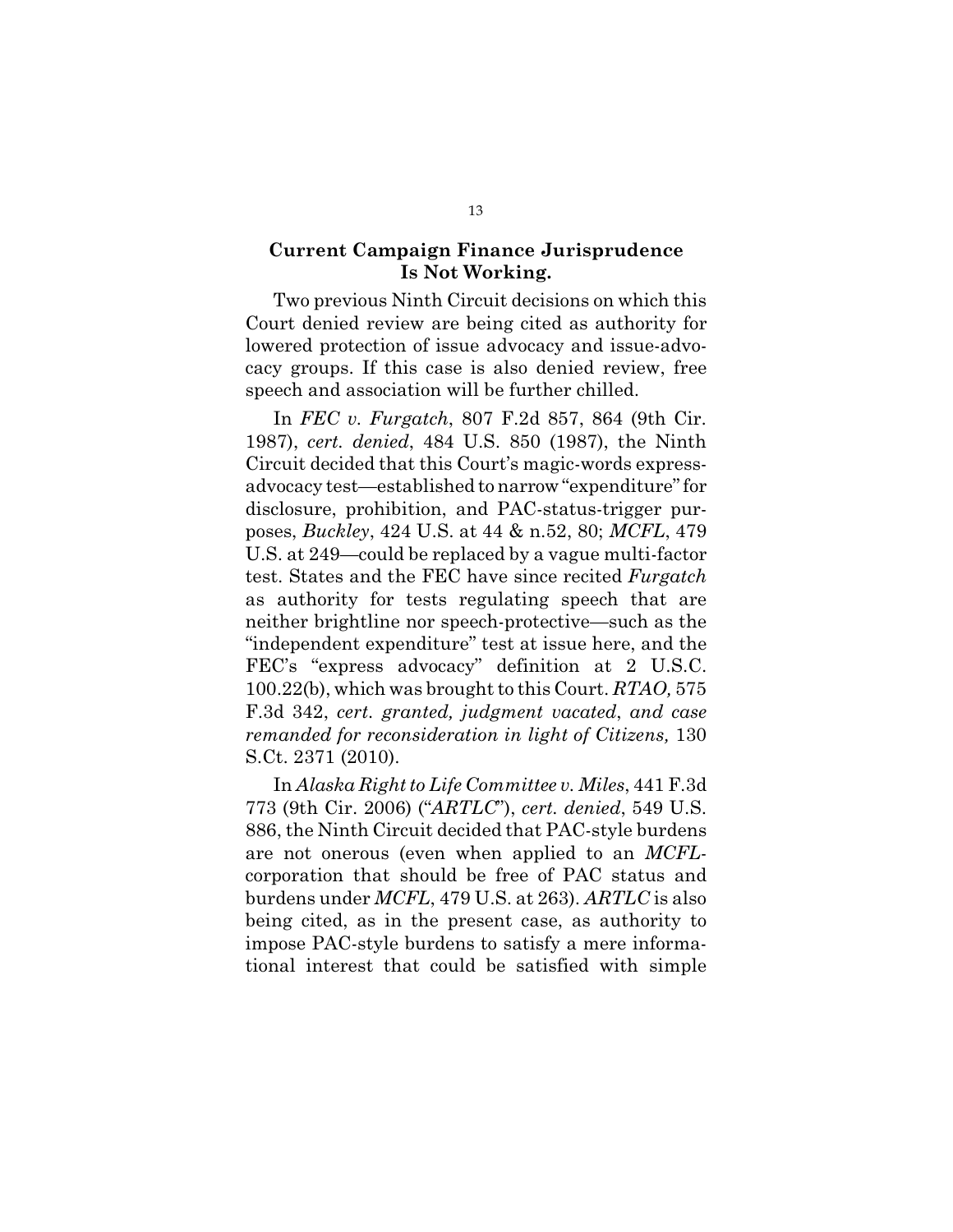disclaimers and a one-time, event-driven report.<sup>9</sup>

If a writ of certiorari were denied in the present case, *HLW* would be considered as endorsing the view that *Citizens* is carte blanche for layer-on-layer of organization-wide disclosure and other administrative burdens under a complaisant scrutiny that rejects little, if anything, a state might impose in the name of disclosure.<sup>10</sup> Enough is enough. This Court should accept this case to clarify that the only thing subject to exacting scrutiny in *Citizens* was the simple disclaimers and one-time, event-driven reports *Citizens* left in place for electioneering communications, 130 S.Ct. at 914, not the PAC-style burdens *Citizens* pronounced "onerous" and reviewed under strict scrutiny, *id*. at 895-96. Review should be granted to clarify and standardize the sort of disclosure permitted and other administrative burdens imposed, so that states will not suppress core political speech and association in the name of disclosure.

## **The Decision Below Involves Four Important Federal Questions.**

#### **I. Is PAC-Status Still Determined by** *Buckley***'s "***the* **Major Purpose" Test?**

HLW wanted to oppose PAS in communications to

 $9$  This case arises in the ballot-initiative context, where only informational interests, not corruption interests, are involved.

<sup>&</sup>lt;sup>10</sup> WRTL-II rejected "a prophylaxis-upon-prophylaxis approach," 551 U.S. at 479 (principal opinion), and the PAC-style use of ongoing reporting (in the absence of ongoing activity) to satisfy the informational interest should not survive even intermediate scrutiny because one-time reports sufficiently meet the informational interest.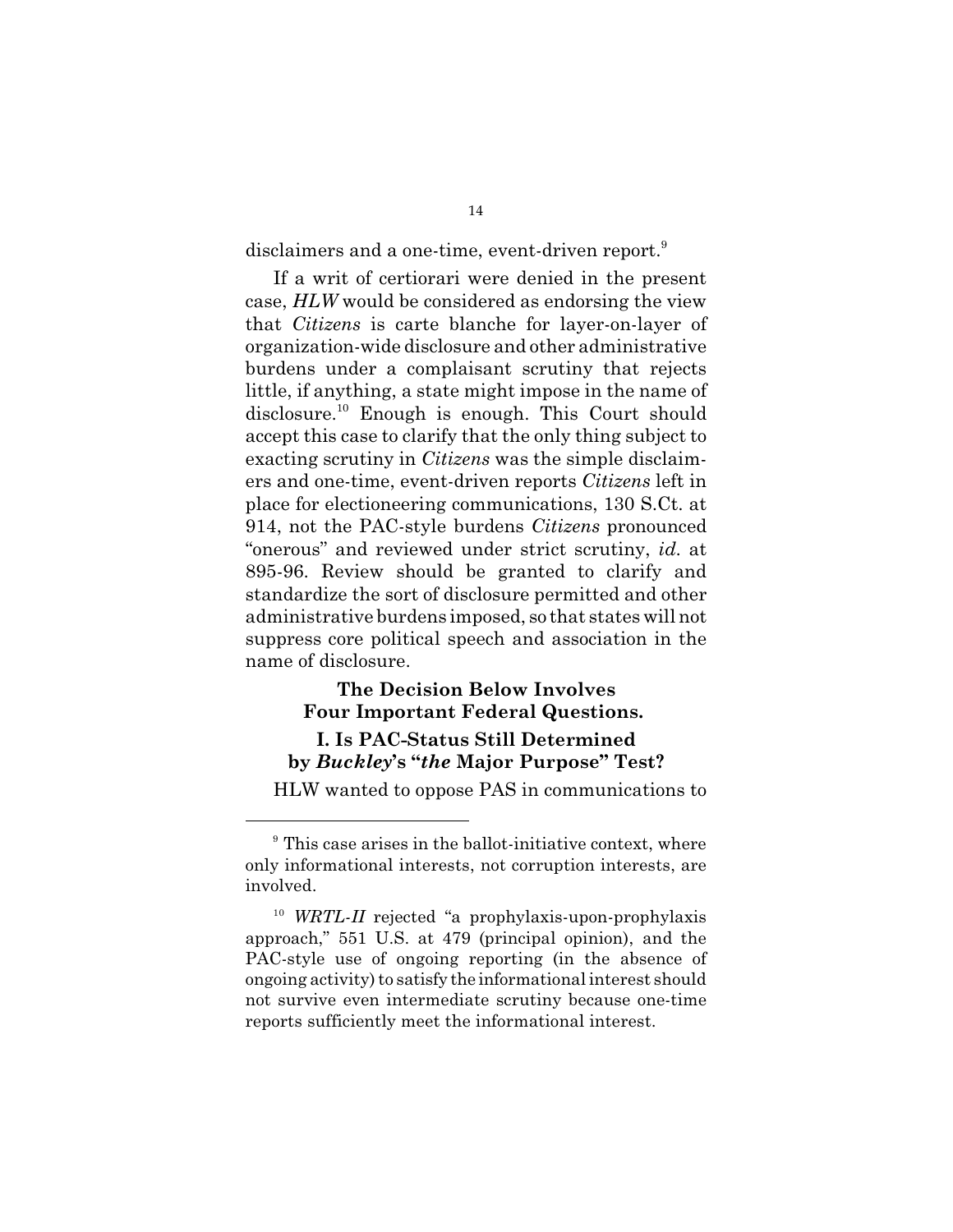Washington voters that would not constitute its major purpose, even if one counts issue advocacy, as well as express advocacy, in determining PAC-status, without becoming a PAC. Its fear was that Washington would deem it a PAC for its activity, subject to multiple disclosure and administrative burdens. That this fear was reasonable has been borne out in this litigation. Washington recited numerous facts that are not cognizable for determining PAC-status—such as the fact that *in 1991* HLW had expressly advocated against a PAS ballot initiative and the fact that HLW's *PAC* had expressly advocated against I-1000—in arguing that HLW should have been treated as a PAC if it had proceeded with its activities. Br. Appellees 8- 11, 49 n.38. The Ninth Circuit likewise recited *1991* HLW activity, activity by HLW's *PAC*, a *single* 2008 HLW *email* expressly advocating against I-1000, and HLW's "planned educational campaign," App. 3-6a, before determining that HLW's "fear . . . is well founded." App.  $17a$ <sup>11</sup>

This raises the first vital question: May PAC-status only be imposed on groups having *the* major purpose of

 $11$ <sup>11</sup> The reliance below on the proximity of planned HLW's issue advocacy to a vote on I-1000 is inconsistent with *WRTL-II*'s refusal to consider proximity to the election to determine the meaning of WRTL's ads, 551 U.S. at 473 (principal opinion) ("a group can certainly choose to run an issue ad to coincide with public interest"), 472 (rejecting contextual factors and timing as means of determining interpretation of issue ads), because interpretation of communications must be based on the content of the ads themselves. *Id.* at 469 ("focusing on the substance of the communication rather than amorphous considerations of intent and effect").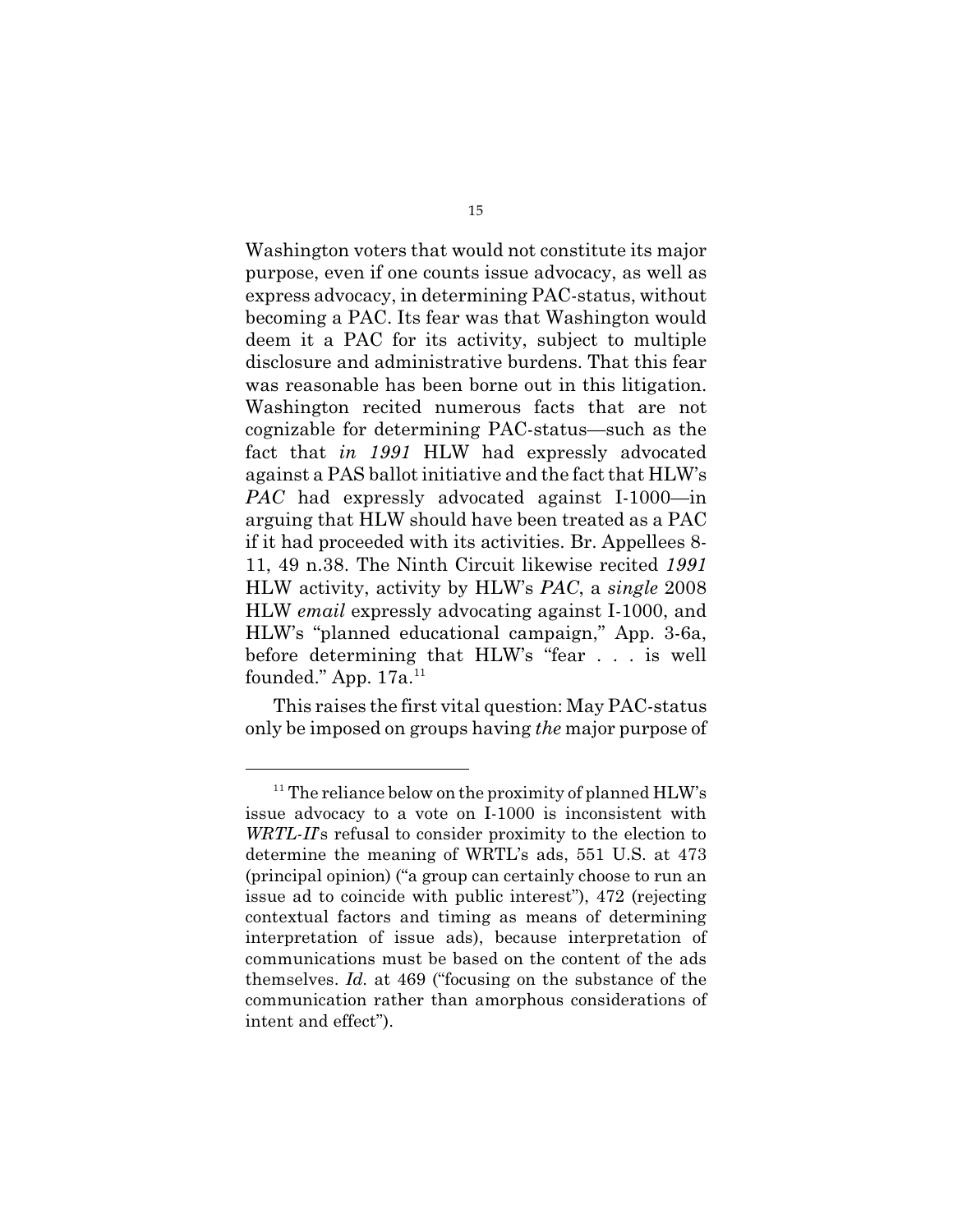regulable campaign advocacy or also on groups with *a* major purpose of regulable campaign advocacy? $12$ 

#### **A. The Decision Below Conflicts with this Court.**

This Court requires *the* major purpose. In construing what "expenditures" might be subjected to disclosure (under a vague and overbroad definition regulating expenditures "for the purpose of influencing . . . elections"), *Buckley* adopted the lower courts' construction of "political committee" as limited to

organizations that are under the control of a candidate or the major purpose of which is the nomination or election of a candidate. Expenditures of candidates and of "political committees" so construed can be assumed to fall within the core area sought to be addressed by Congress. They are, by definition, campaign related.

424 U.S. at 79. As to disclosure of expenditures by non-PAC entities, *Buckley* construed "expenditure" to apply only to express-advocacy communications to avoid the disclosure being "overbroad" by snaring information that is "too remote" because it is not "unambiguously related to the campaign of a particular federal candidate." *Id.* at 79-80.

Ten years later, this Court, in *MCFL* restated the major-purpose test thrice. First, it noted that requiring MCFL to use a separate segregated fund ("PAC") meant that "all MCFL independent expenditure<sup>[13]</sup>

<sup>&</sup>lt;sup>12</sup> What properly may be considered "regulable campaign advocacy" is considered in Part II.

<sup>&</sup>lt;sup>13</sup> Under federal law, "independent expenditures" are communications "expressly advocating the electionordefeat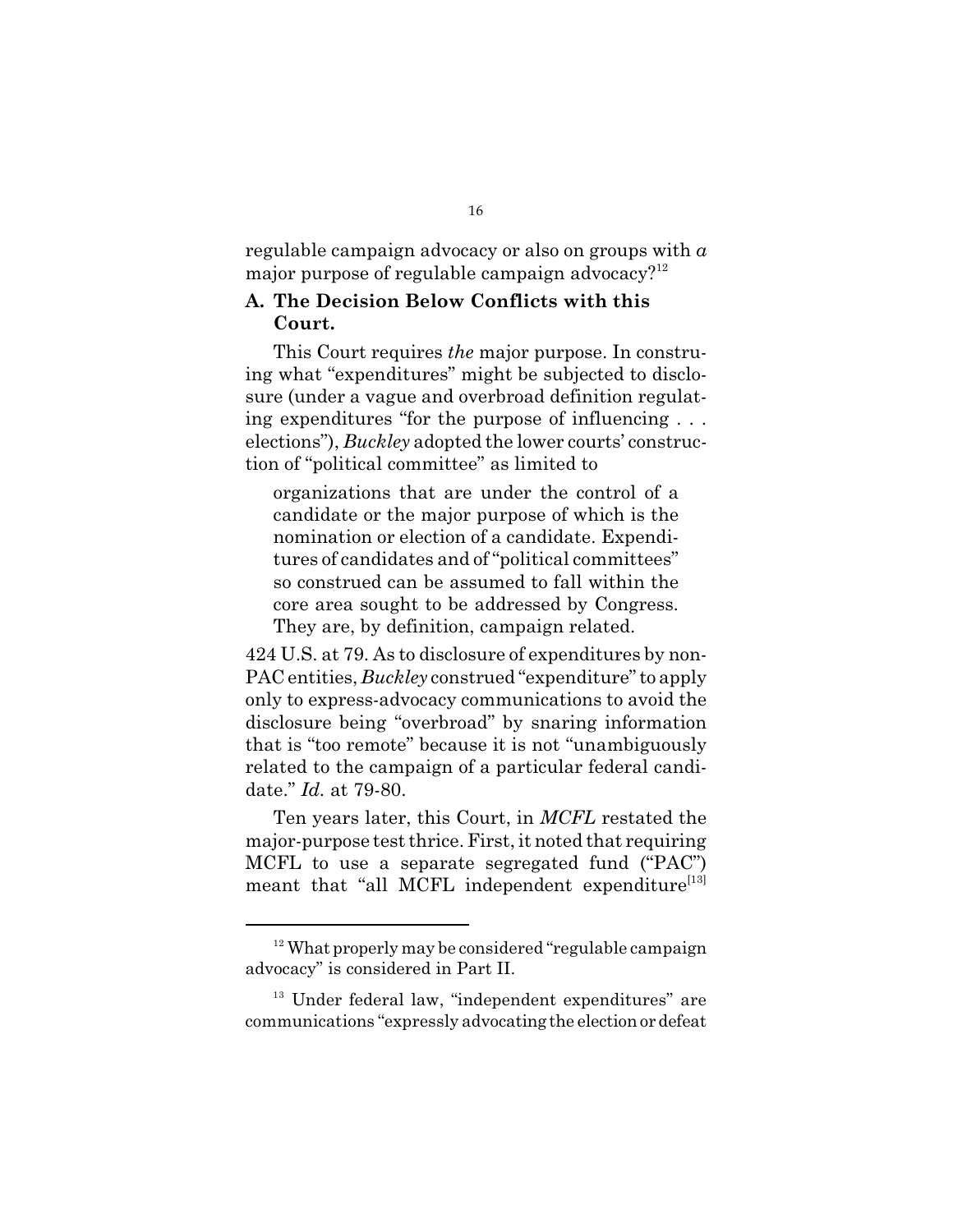activity is . . . regulated as though the organization's major purpose is to further the election of candidates." 479 U.S. at 253 (plurality opinion) (emphasis added). Second, in response to FEC concerns that not forcing MCFL's independent expenditures to be done by a PAC "would open the door to massive undisclosed political spending by similar entities, and to their use as conduits for undisclosed spending," this Court responded that the regular one-time, event-driven reporting required for those making independent expenditures and receiving contributions for the purpose of making independent expenditures was sufficient to meet the informational interest. *Id.* It concluded that "[t]he state interest in disclosure therefore can be met in a manner less restrictive than imposing the full panoply of regulations that accompany status as a political committee under the Act." *Id.* at 262.<sup>14</sup> Then it added: " Furthermore, should MCFL's independent spending become so extensive that *the organization's major purpose* may be regarded as campaign activity, the corporation would be classified as a political committee." *Id.* (emphasis added). Third, it reiterated this test: "As such, it would automatically be subject to the obligations and restrictions applicable to those groups whose *primary objective is to influence political campaigns*." *Id.* (emphasis added).

of a clearly identified candidate" that are not coordinated with a candidate, so as to be treated as contributions. 2 U.S.C. 431(17).

 $14$  "[L]ess restrictive means" indicates that strict scrutiny applied to requiring PAC-status, as does the requirement of a "compelling" interest. *Id.* at 256 ("When a statutory provision burdens First Amendment rights, it must be justified by a compelling state interest.").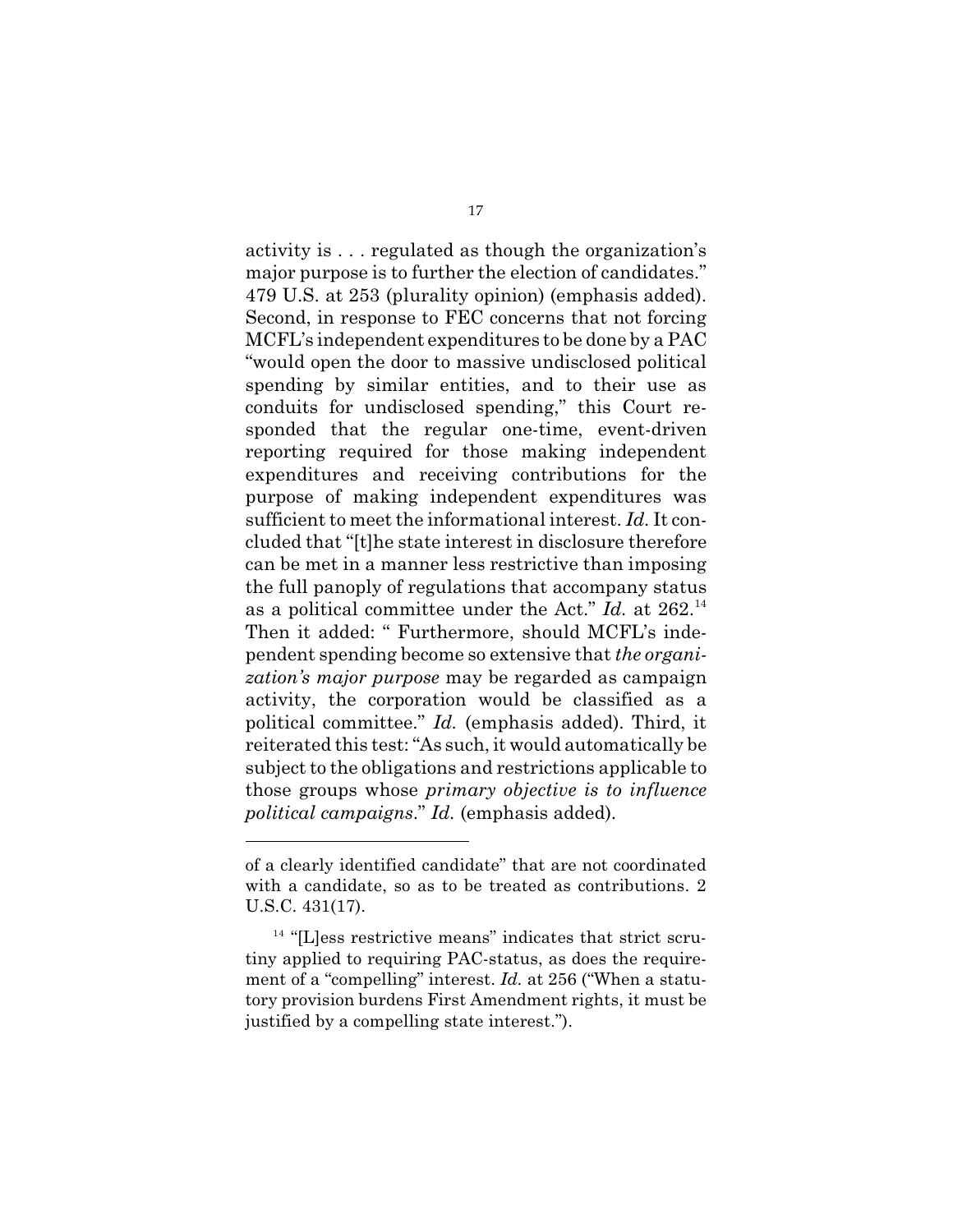In *McConnell*, 540 U.S. 93, the Court again quoted the major-purpose test from *Buckley* and relied on it in its analysis,  $id.$  at 170 n.64,<sup>15</sup> thereby "implicitly endors[ing] the major purpose framework." FEC, "Political Committee Status," 72 Fed. Reg. 5595, 5597 (Feb. 7, 2007).

This major-purpose test is constitutionally mandated and governs whether any group that otherwise meets the statutory "political committee" definition $16$ may actually be subjected to PAC-status and burdens. 72 Fed. Reg. at 5597 (stating that *Buckley* and *MCFL* "deemed this [test] necessary to avoid regulation of activity 'encompassing both issue discussion and advocacy of a political result'"). And the test examines "*the* major purpose," not *a* major purpose, of an organization. *Id.* at 5601 (emphasis added).

This Court's "*the* major purpose" test is important in protecting speech because (a) imposing these "onerous" disclosure and other administrative burdens on groups is constitutionally justified only if the groups are, "by definition . . . campaign related." *Buckley*, 424 U.S. at 79, and (b) it is a brightline test under which it is easily determined which groups may be deemed PACs (when proper standards are used in determining "major purpose") without burdensome, intrusive

<sup>&</sup>lt;sup>15</sup> MCFL set out two ways for determining major purpose of an entity, *see MCFL*, 479 U.S. at 252 n. 6, 262. Both ways indicate that it is *the*, not *a*, major purpose that is required.

 $16$  Federal law defines "political committee" as "any  $\dots$ group . . . receiv[ing] contributions . . . in excess of \$1,000 . . . a . . . year or . . . mak[ing] expenditures . . . in excess of  $$1,000...a...year." 2 U.S.C. 431(4)(A).$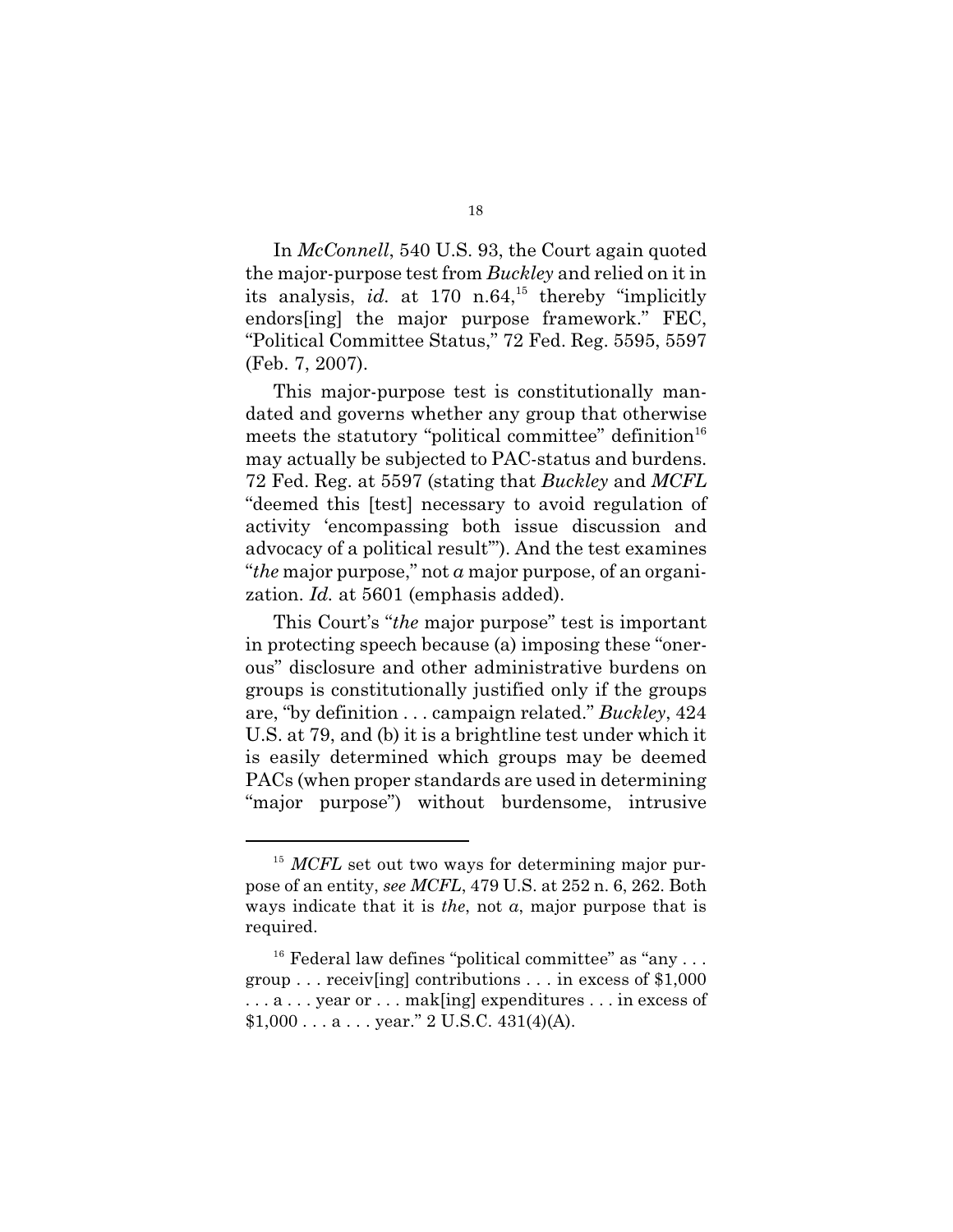investigations of groups simply engaging in constitutionally protected speech and association.<sup>17</sup>

In *Citizens*, this Court surveyed the same sort of PAC-style burdens that are imposed on Washington PACs and declared them "onerous."130 S.Ct. at 898. The *Citizens* "onerous" list included organization-wide disclosure and other administrative burdens, but *excluded* the source-and-amount limitations imposed on PACs under federal law. *Id.* at 897. Thus, the *Citizens* "onerous" list and Washington's is nearly identical. This is significant because the decision below relied at several points on *ARTLC*, which held that Alaska could impose PAC-status because Alaska's PAC burdens were "not particularly onerous" because they lacked the source-and-amount limitation of federal law. 441 F.3d at 791.

#### **B. The Decision Below Creates a Circuit Split.**

The Second, Seventh, Tenth, Eleventh, and D.C. Circuits have recognized this Court's "*the* major purpose" test, albeit with varying degrees of precision.<sup>18</sup>

<sup>&</sup>lt;sup>17</sup> The decision below insisted that Washington's " $a$ primary purpose" test was adequate because it "ensures that the electorate has information about groups that make political advocacy a *priority*, without sweeping into its purview groups that only *incidentally* engage in such advocacy" (App. 37a (emphasis added)), ignoring the fact that "priority" and "incidental" are as imprecise as "a major purpose" in imposing onerous burdens in an area where bright lines are required to prevent chilling speech.

*United States v. National Comm. for Impeachment*, 18 469 F.2d 1135, 1141-42 (2d Cir. 1972); *FEC v. Survival Educ. Fund,* 65 F.3d 285, 295 (2d Cir. 1995); *Brownsburg Area Patrons Affecting Change v. Baldwin,* 137 F.3d 503,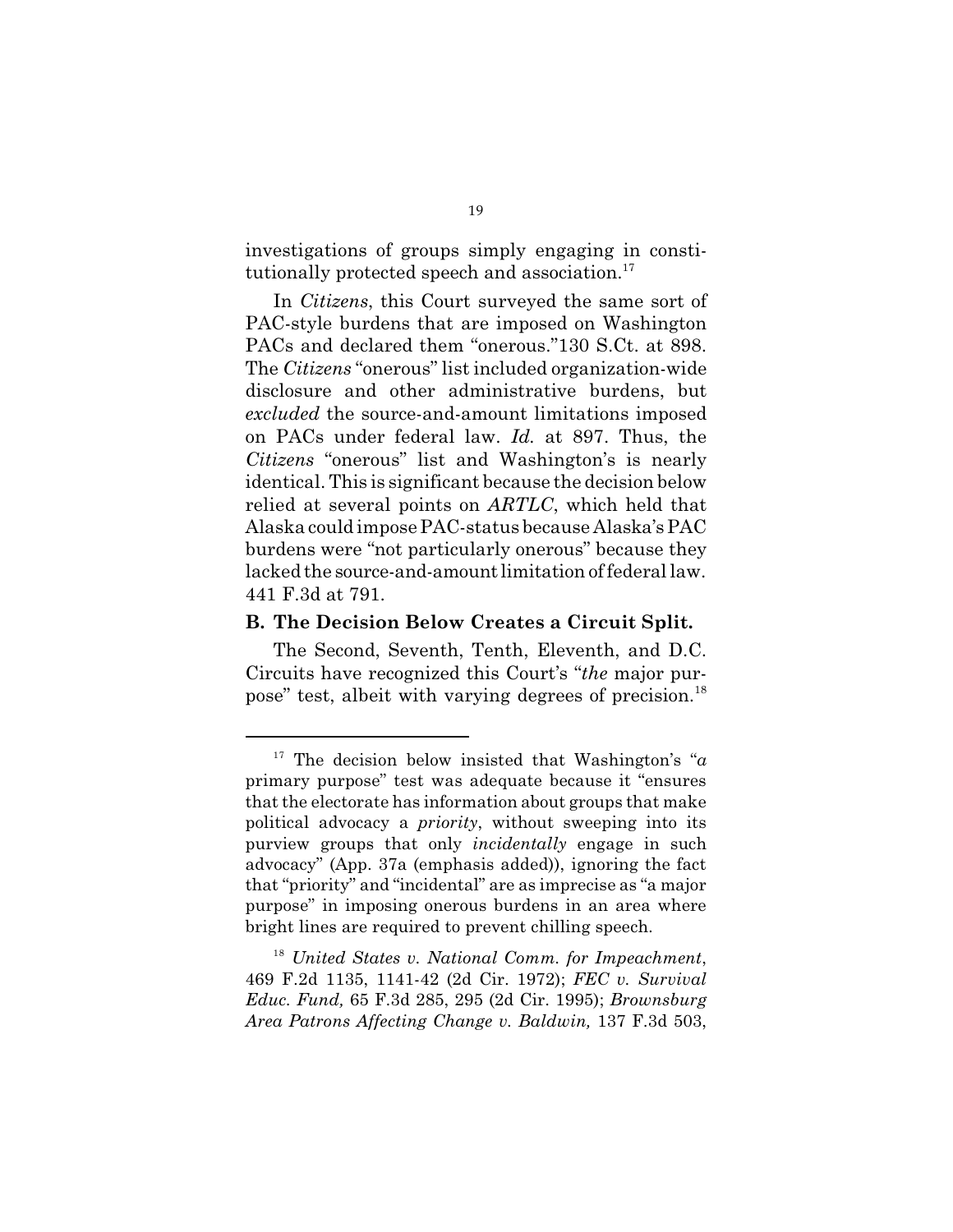The Fourth and Ninth Circuits have engaged in the full analysis of distinguishing between "*the* major purpose" and "*a* major purpose," with the Fourth Circuit explaining that major purpose is determined as "an empirical judgment as to whether an organization primarily engages in regulable, election-related speech," *Leake*, 525 F.3d at 287; *see also North Carolina Right to Life v. Bartlett*, 168 F.3d 705, 712 (4th Cir. 1999), *cert. denied*, 528 U.S. 1153 (2000) ("major purpose" must be "engaging in *express advocacy*" (emphasis in original)), and with the Ninth Circuit previously deciding in *California Pro-Life Counsel v. Randolph*, 507 F.3d 1172 (9th Cir. 2007) ("*CPLC-II*"), that PAC-status could not be imposed on groups like CPLC that lacked the major purpose of qualifying and passing ballot initiatives. 507 F.3d at 1177.

The Ninth Circuit expressly recognized the circuit split it created.<sup>19</sup> So, despite the holdings of this Court and other circuits requiring *the* major purpose of regulable campaign-related speech for imposed PAC-

 $19$  "The Fourth Circuit has adopted [HLW]'s view ... We disagree . . . ." App. 34a. As to *CPLC-II*, the panel held that it was vitiated by *Citizens*, ignoring *Citizens*'s condemnation of the PAC alternative. App. 41-42a. *ARTLC* is actually the Ninth Circuit holding vitiated by *Citizens*, not *CPLC-II*.

<sup>505</sup> n.5 (7th Cir. 1998); *Colorado Right to Life Comm. v. Coffman,* 498 F.3d 1137, 1153-54 (10th Cir. 2007) ("*CRLC*"); *NMYO,* 611 F.3d 669, 677 (10th Cir. 2010); *FEC v. Florida for Kennedy Comm.,* 681 F.2d 1281, 1287 (11th Cir. 1982); *Unity08 v. FEC,* 596 F.3d 861, 867 (D.C. Cir. 2010); *FEC v. Machinists Non-partisan Political League*, 655 F.2d 380, 392 (D.C. Cir.1981), *cert. denied*, 454 U.S. 897 (1981); *FEC v. EMILY's List,* 581 F.3d 1, 16 n.15 (D.C. Cir. 2009).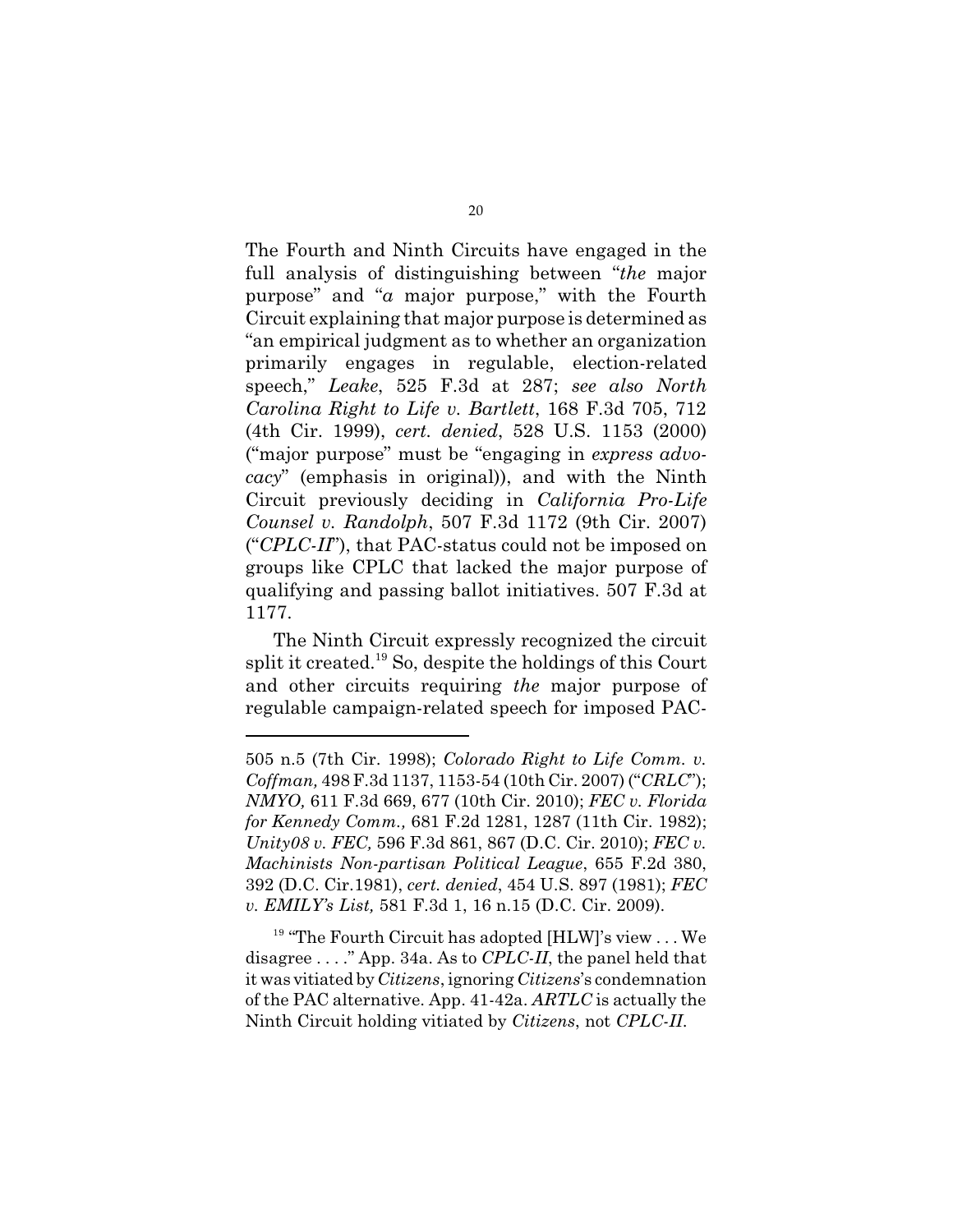status, the Ninth Circuit upheld Washington's "*a* primary purpose" test for PAC-status. App. 37a. It held that "what is constitutionally significant" is "the word 'primary'—not the words 'a' or 'the,'" though it then declared that "we do not hold that the word 'primary' or its equivalent is constitutionally necessary." App. 37a.<sup>20</sup> Thus, a group might have "several primary purposes," with only one being regulable campaign activity, and yet be deemed a PAC. App. 38a. The decision below argued that, under a test examining *the* major purpose, an organization with a large budget could spend larger amounts for "political advocacy" without PAC burdens than could a small organization. App. 38a. But the Ninth Circuit's analysis ignores the facts that (1) PAC-status is based on the *nature* of the organization (its major purpose makes it, "by definition, campaign related," *Buckley*, 424 U.S. at 79), not the *amount* of its expenditures; (2) disclosure of properly defined contributions and expenditures occurs regardless of PAC-status (because there are required disclaimers and one-time, event-driven reports); and (3) in any event, the sort of issue advocacy at issue here is non-cognizable for determining PAC-status (because it is not "regulable, election-related speech," *Leake*, 525 F.3d at 287).

Whether PAC-status and the attendant onerous disclosure and administrative burdens may only be imposed on groups having *the* major purpose of regulable, election-related speech is a vital question of federal law regarding which there is a conflict in the

 $20$  Thus, the Ninth Circuit seems to say that a group might even be deemed a PAC for merely having "a purpose" of campaign advocacy, which is far afield from this Court's "the major purpose" test.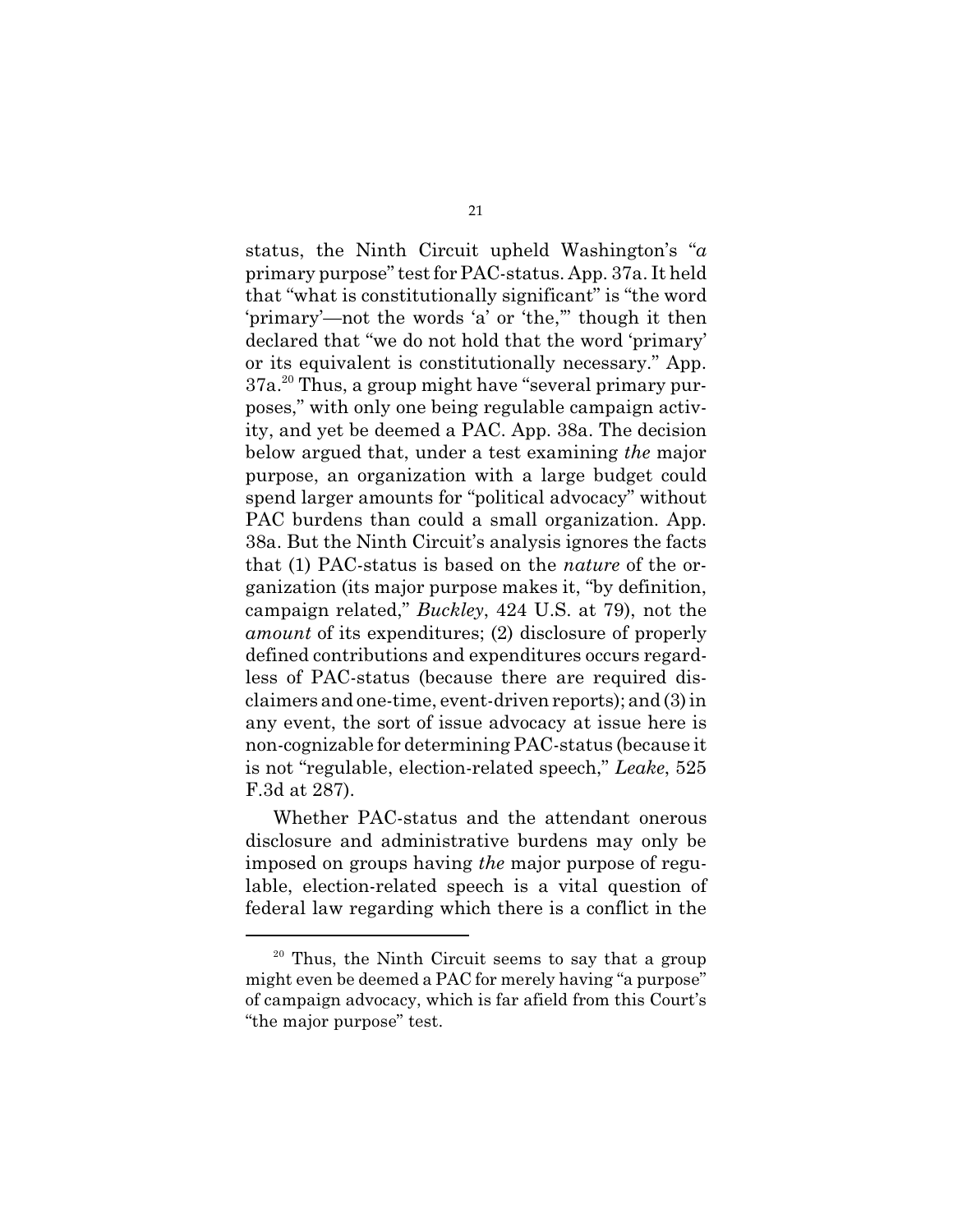Circuits and which has resulted in considerable confusion among the lower courts. $21$  This petition should be granted to reaffirm that this Court meant what it said in *Buckley* when it chose the words "the major purpose" in construing which groups could be subject to PACstyle burdens but approving disclosure of expenditures by one-time, event-driven reports.  $424$  U.S. at  $79-80.<sup>22</sup>$ 

## **II. Is "Major Purpose" Based on "Regulable, Election-Related Speech"?**

Washington construes its PAC definition to require at least "a major purpose," but how does it determine "major purpose"? Washington recited facts from *1991* and things HLW's *PAC* did in an attempt to portray HLW as "political," Br. Appellees 8-11, 49 n.38, as did the Ninth Circuit, App. 3-6a, but such facts have nothing to do with HLW's *own* status in *2008*. The Ninth Circuit pointed to a single express-advocacy email from HLW to supporters, App. 3-4a, though Washington does not regulate emails as "expenditures," *see*PDC, "Campaign Activities on the Internet,"

 $21$ <sup>21</sup> This confusion has been evident in the last few weeks, as district courts have issued vastly different rulings on the impact of the major-purpose test. *Compare, e.g., Iowa Right to Life v. Smithson*, 2010 WL 4277715, at \*14 (S.D. Iowa, Oct. 20, 2010) ("the Court reads no such [major-purpose] "mandate" in *Buckley*) *with National Organization for Marriage, Inc. v. Roberts*, No. 1:10-cv-00192 at 11 (N.D. Fla, Nov. 8, 2010) (recognizing the major-purpose test for political-committee status).

<sup>&</sup>lt;sup>22</sup> Buckley's creation of the major-purpose test in the context of discussing expenditure *disclosure* indicates that the test is not limited to the *prohibition* context, and its concern about "encompassing both issue discussion and advocacy of a political result" clearly applies here.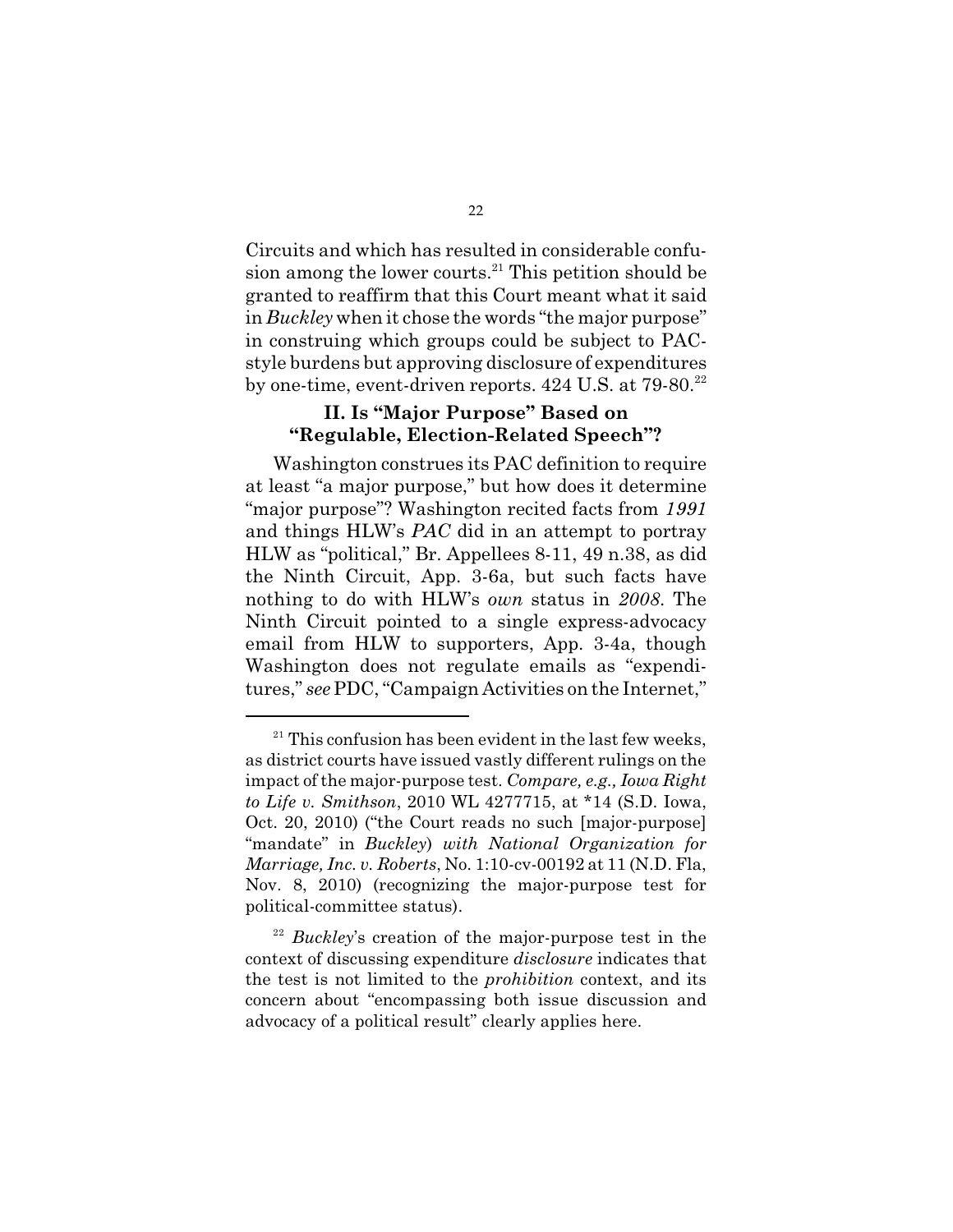PDC Interpretation 07-04 (Oct. 25, 2007), making it non-cognizable for PAC-status, and, in any event, the cost of a single email is de minimus and could not establish even *a* primary purpose.

Washington's PAC definition provides no better guidance in determining "major purpose." It speaks of "contributions" and "expenditures," without the constructions given those terms in *Buckley*<sup>23</sup> It triggers PAC-status on "having the *expectation* of receiving *contributions* or making *expenditures* in *support* of, or *opposition* to, any candidate or any ballot proposition." RCW 42.17.020(39) (emphasis added). The italicized terms are unconstitutionally vague and overbroad. And it lacks the monetary trigger of *actual* "contributions" or "expenditures," which the federal definition contains, and has been construed to encompass activities decades before, which heightens the vagueness and overbreadth.

This raises the second vital question requiring this Court's decision: Must"major purpose" (PAC-status) be determined only as "an empirical judgment as to whether an organization primarily engages in regulable, election-related speech," *Leake*, 525 F.3d at

<sup>&</sup>lt;sup>23</sup> Buckley construed "contribution" as "[f]unds provided to a candidate or political party or campaign committee either directly or indirectly through an intermediary . . . . In addition, dollars given to another person or organization that are earmarked for political purposes are contributions under the Act." 424 U.S. at 23 n.24. "[F]or political purposes" clearly meant "for regulable contributions and expenditures," as those terms were construed in *Buckley*. "Expenditure" was construed to require magic-words express advocacy. *Id.* at 44 (prohibition context), 80 (disclosure context).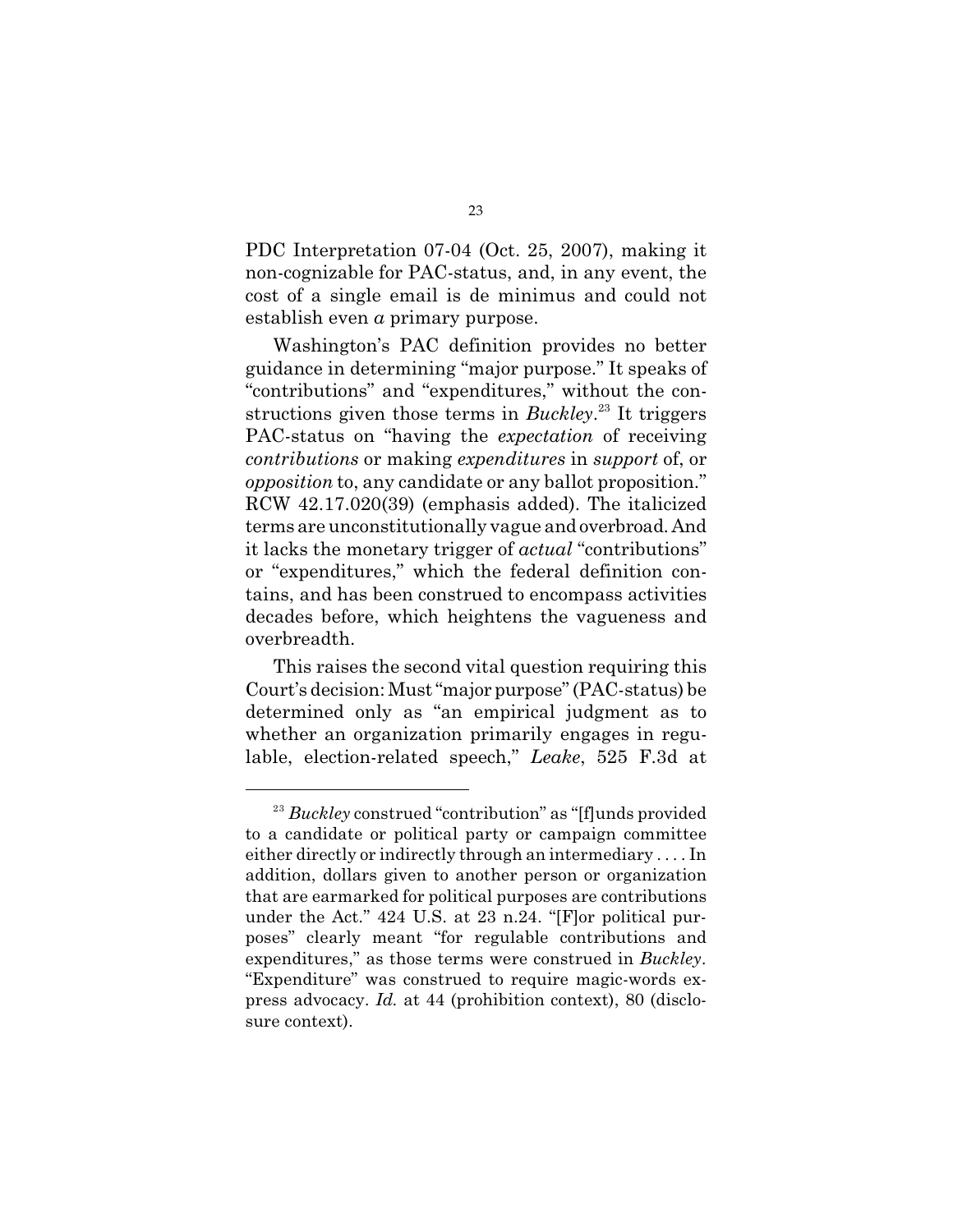287—including only "expenditures" and "contributions," during a single year, *Buckley*, 424 U.S. at 39-44, 79-80—or may PAC-status be determined on a vague, overbroad support/oppose test?<sup>24</sup>

#### **A. The Decision Below Conflicts with this Court.**

*Buckley* required that a group's "major purpose" be "nominating or electing candidates" before PAC burdens could be imposed. *Id.* at 79. *Buckley* expressly rejected any vague "intent and . . . effect" approach to regulating core political speech, *id.* at 43, so the regulable activities that could have been considered in determining major purpose would have been narrowly construed "contributions" and"expenditures." *See id*. at 23 n. 24, 44, 80.

In *MCFL*, this Court identified two objective ways of determining "major purpose," as explained by the Tenth Circuit:

In *MCFL,* the Court suggested two methods to determine an organization's "major purpose": (1) examination of the organization's central organizational purpose; or (2) comparison of the or-

<sup>&</sup>lt;sup>24</sup> This Court upheld a support/oppose test in *McConnell*, but made the point that it was not vague because it applied to entities that were *already* political committees, whose activities were *presumed* to be campaign related. 540 U.S. at 170 n.64. The same cannot be said of a test to decide *whether* a group is a "political committee," as here, or else presumptions *flowing from* political status are employed to *determine* PAC-status. In determining PAC-status and in construing definitions of "contributions" and "expenditures" by *non*-political committees, this Court has required brightline tests.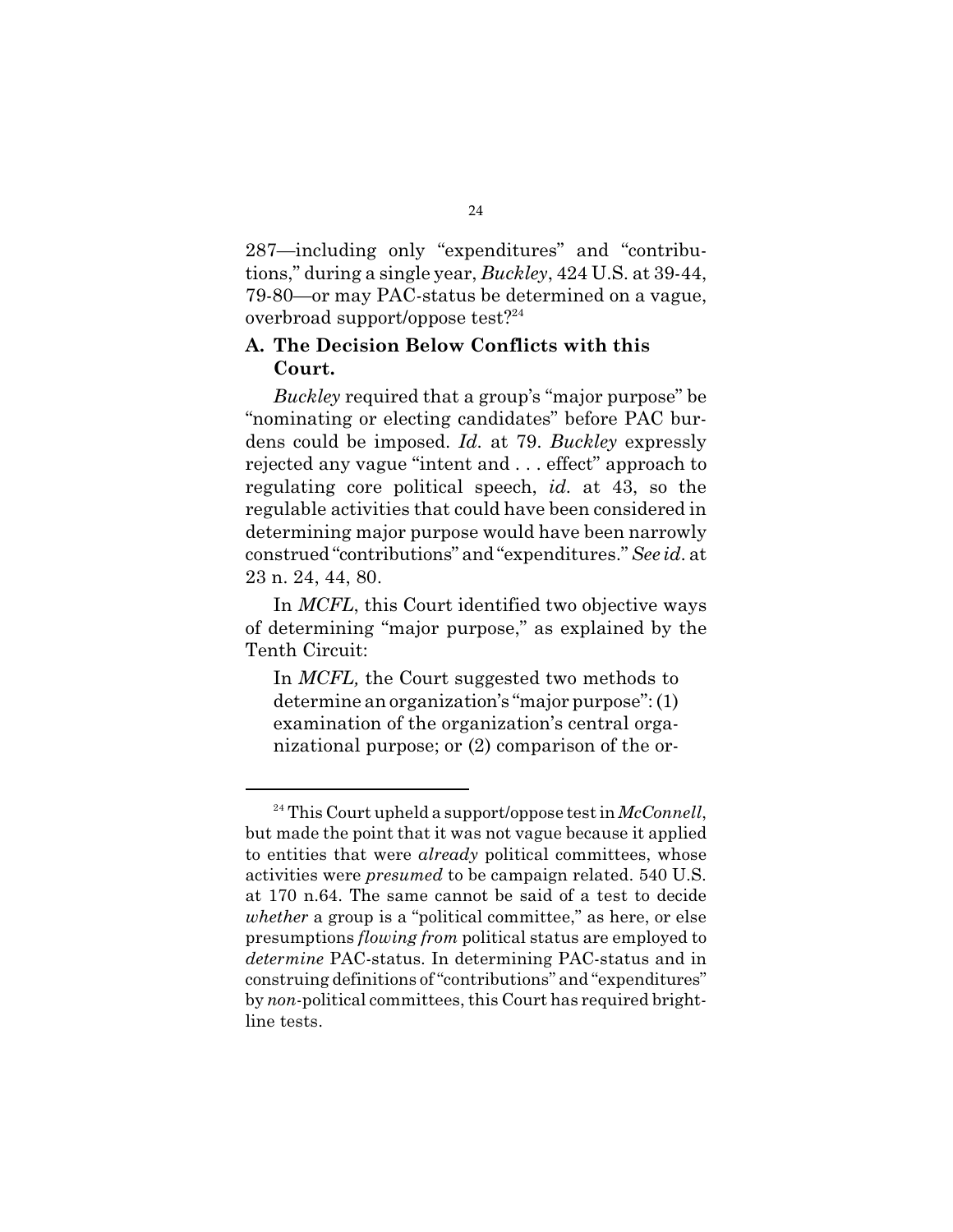ganization's independent spending with overall spending to determine whether the preponderance of expenditures are for express advocacy or contributions to candidates. 479 U.S. at 252 n. 6 (noting that MCFL's "central organizational purpose [wa]s issue advocacy, although it occasionally engage[d] in activities on behalf of political candidates"); *see id.* at 262 (noting that "should MCFL's independent spending become so extensive that the organization's major purpose may be regarded as campaign activity, the corporation would be classified as a political committee").

 $CRLC$ , 498 F.3d at  $1152.<sup>25</sup>$  The cited "independent spending" at issue in *MCFL* was magic-words express advocacy. *See MCFL*, 479 U.S. at 249.

#### **B. The Decision Below Creates a Circuit Split.**

In addition to conflicting with the Tenth Circuit's decision in  $CRLC$ ,<sup>26</sup> the decision below conflicts with decisions of the Fourth Circuit. The Fourth Circuit succinctly held that major purpose "is best understood as an empirical judgment as to whether an organization primarily engages in *regulable, election-related speech*," *Leake*, 525 F.3d at 287 (emphasis added). That approach would examine how much an advocacy group spends on express-advocacy "independent expenditures" and contributions to candidates compared to its

 $^{25}$  This formulation was restated in 2010 in *NMYO*, 611 F.3d at 677.

*See also Alliance for Colorado's Families v. Gilbert*, 26 172 P.3d 964 (Colo. Ct. App. 2007) (recognizing test and remanding for administrative law judge to determine group's major purpose).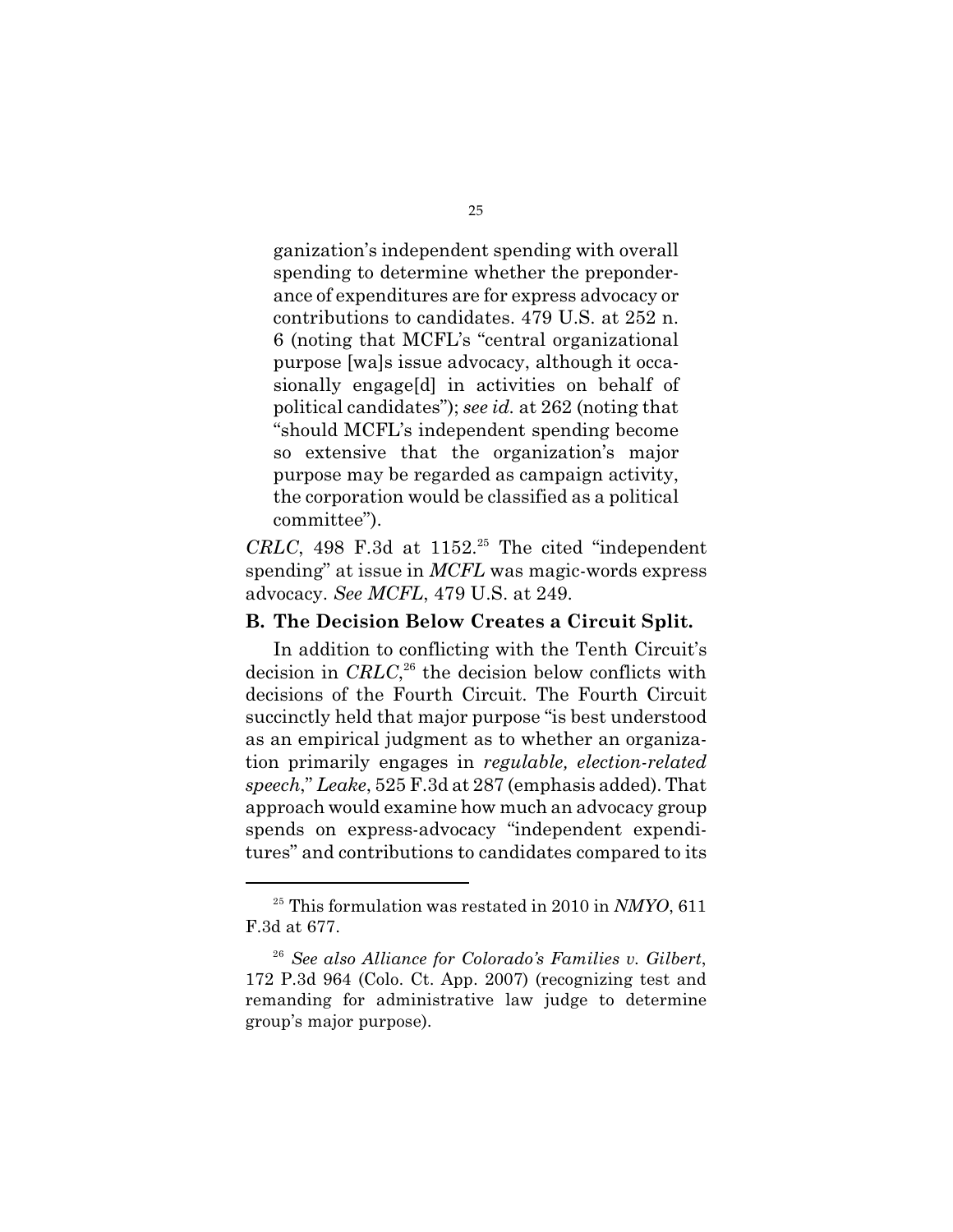total disbursements in a particular year to determine if the group was a "political committee" for that year.<sup>27</sup> If over fifty percent of a group's expenditures were for express advocacy and for properly defined "contributions," then the major purpose of the group would be "nominating or electing candidates," *Buckley*, 424 U.S. at 79, and PAC-status could be imposed. There would be no examination of non-regulable speech or other factors. *See also Bartlett*, 168 F.3d at 712.

The Ninth Circuit, however, declined to recognize that major purpose must be determined "as an empirical judgment as to whether an organization primarily engages in regulable, election-related speech," *Leake*, 525 F.3d at 287, instead deciding that the support/oppose test and the PAC definition containing undefined "expectations" and vague terms such as "contribution," and "expenditure" were adequate and citing to non-cognizable activity to determine HLW's major purpose. App. 34-37, 61-62a.

How "major purpose" is determined is a vital question of federal law that this and other courts have resolved differently than the decision below. This petition should be granted to reaffirm that only regulable, election-related speech may be considered in determining "the major purpose" of a group for the purpose of imposing PAC-status and PAC-style burdens.

#### **III. Did** *Citizens* **Approve "Onerous" PAC-Style Disclosure Under "Exacting Scrutiny"?**

The decision below relied on *Citizens*, 130 S.Ct. 876,

<sup>&</sup>lt;sup>27</sup> See also FEC *v.* GOPAC, 917 F. Supp. 851, 852 (D.D.C. 1996) (PAC-status determination done by particular year).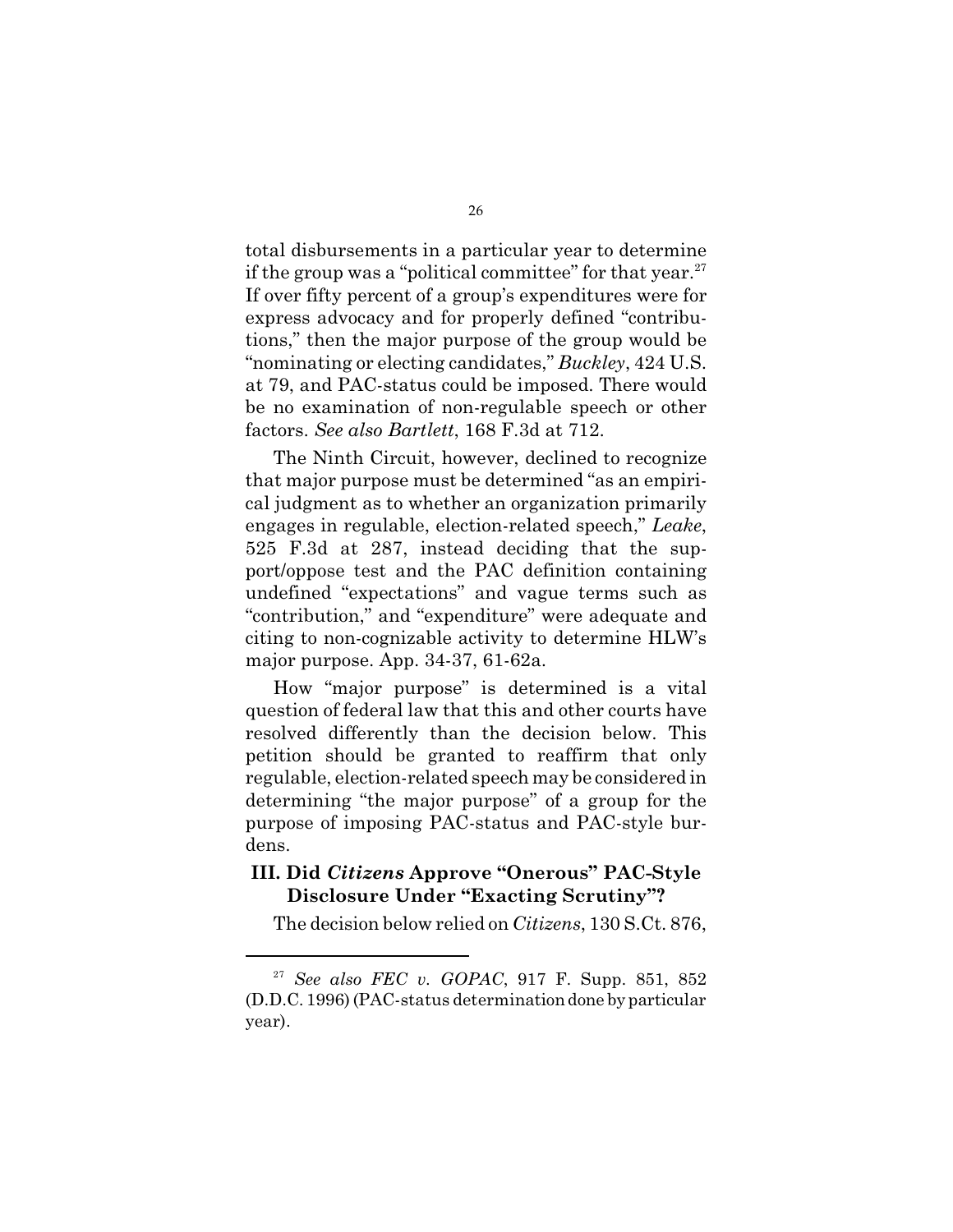as authority for treating PAC-status and PAC-style burdens as "mere disclosure" subject to complaisant "exacting scrutiny," App. 24a, under which it held that the only consideration was "whether the law's requirements are substantially related to a sufficiently important governmental interest." App. 25a. It readily foundaninformational interest sufficient, App. 25-31a, decided that PAC-style burdens were not particularly onerousunder exacting scrutiny, App. 40-44a, and held that the "modest political committee disclosure requirements are substantially related to the government's interest in informing the electorate." App. 44a.

This raises the third vital question requiring this Court's decision: Was *Citizens*, 130 S.Ct. 876, carte blanche for imposing—in the name of "mere disclosure" and under complaisant scrutiny—the PAC-style organization-wide disclosure and other administrative burdens that *Citizens* rejected as "onerous" and which could not be imposed on groups not properly PACs, *id.* at 898, when the informational interest could be met under the a simple federal-style scheme of disclaimers and one-time, event-driven reports that *Citizens* left in place for electioneering communications?

#### **A. The Decision Below Conflicts with this Court.**

The answers to four corollary questions demonstrates the conflict between the decisions of this Court and the Ninth Circuit. First, has this Court viewed PAC-style burdens as onerous or modest? Clearly the sort of burdens at issue here have long been considered onerous. *MCFL* considered them onerous. It examined two kinds of burdens (divided into two groups by the word "[f]urthermore," 479 U.S. at 254-55) with the first group being the sort at issue here. That group included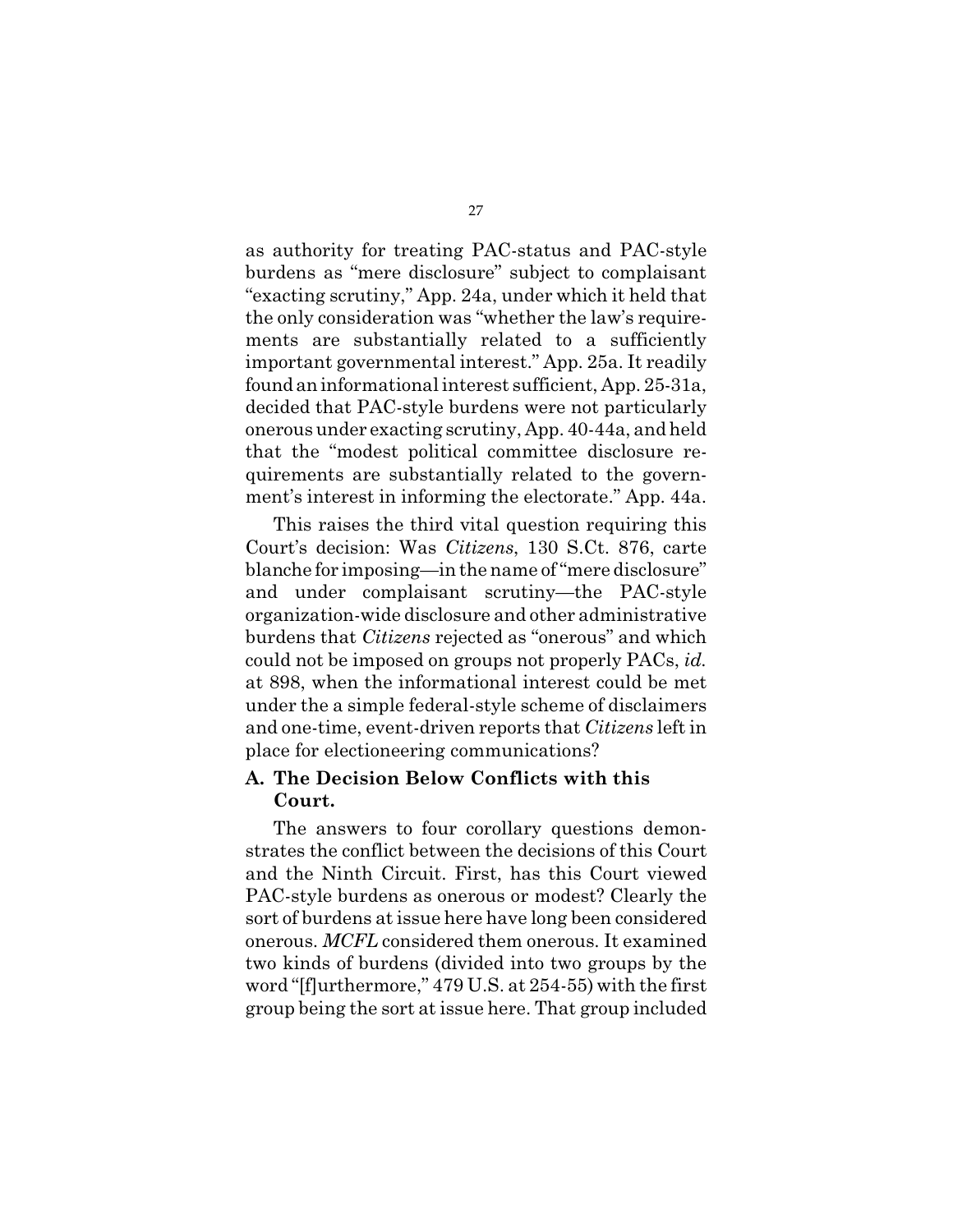"[d]etailed recordkeeping and disclosure obligations, along with the duty to appoint a treasurer and custodian of the records." *Id.* at 254. The plurality said that such burdens "impose administrative costs that many small entities may be unable to bear" and "such duties require a far more complex and formalized organization than many small groups could manage." *Id.* at 254-55. Only *after* these PAC-style burdens were thus pronounced onerous did the discussion turn to source limitations. *Id.* at 255. So even *absent* source-andamount restrictions, PAC-style burdens were found onerous in *MCFL*.<sup>28</sup> Justice O'Connor concurred that "the significant burden on MCFL in this case comes not from the disclosure requirements that it must satisfy, but from the additional organizational restraints imposed upon it by the Act." *Id.* at 266.

Furthermore, the principal opinion in *WRTL-II* agreed that "PACs impose well-documented and onerous burdens, particularly on small nonprofits." 551 U.S. at 477 n.9 (Roberts, C.J., joined by Alito, J.) (*citing MCFL*, 479 U.S. at 253-255 (plurality opinion)). And *Citizens* listed the PAC-style burdens at issue here, with no mention of source-and-amount limitations, and pronounced these precise burdens "onerous." 130 S.Ct. at 898.

So for the Ninth Circuit to pronounce these PACstyle burdens "not particularly onerous" in *ARTLC*, 441 F.3d at 791, and "somewhat modest" in the decision below, App. 44a, conflicts with the decisions of this

<sup>&</sup>lt;sup>28</sup> And *MCFL* explicitly said that the fact that MCFL had a *PAC* did not alter the analysis, 479 U.S. at 255 n.8, which vitiates the Ninth Circuit's argument to the contrary with regard to HLW. App. 40a.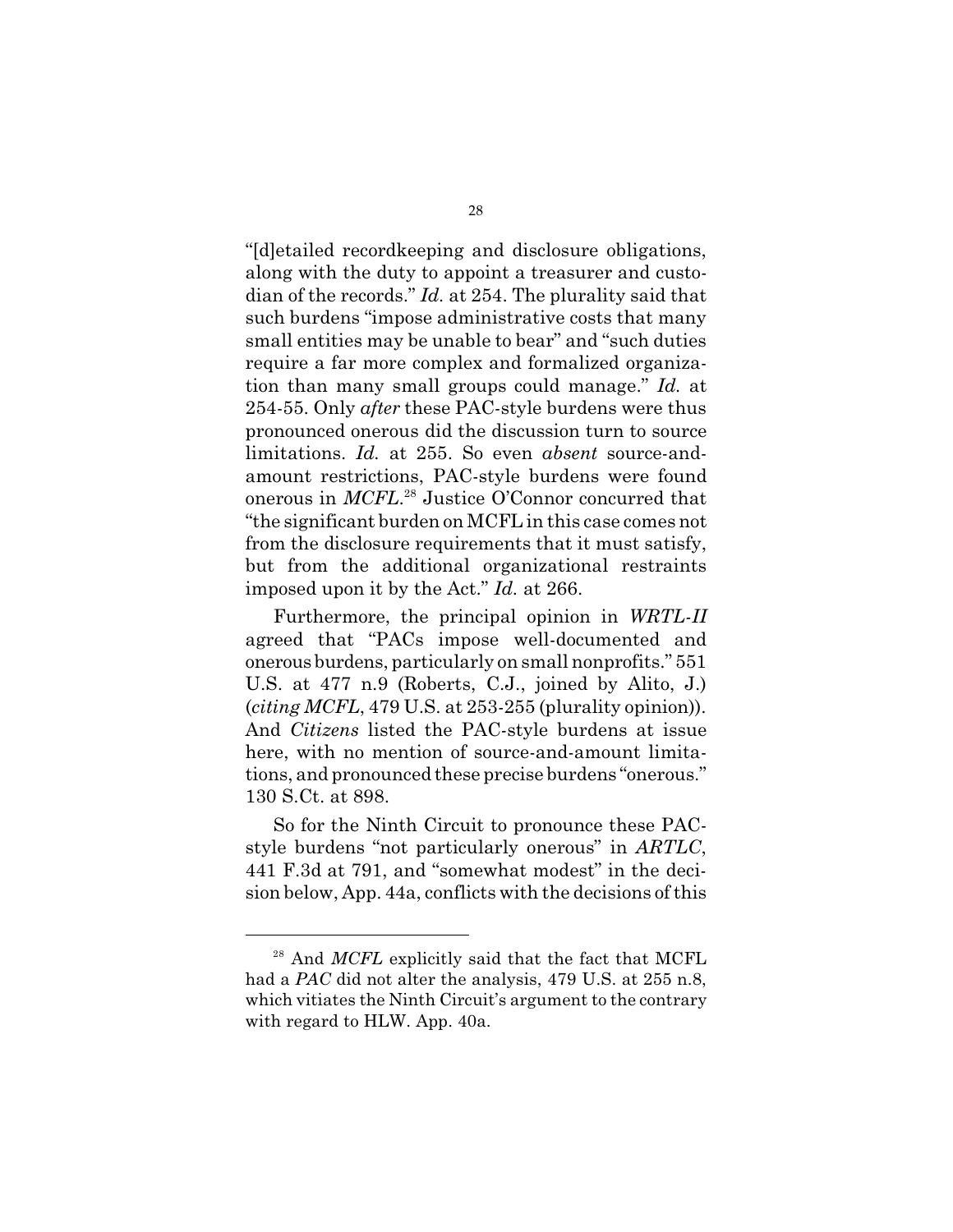Court.<sup>29</sup>

Second, what standard of review has this Court applied to PAC-style burdens? In *MCFL*, this Court applied strict scrutiny to the determination of whether PAC-status could be imposed on an *MCFL*-corporation. This is particularly evident in its holding that the lessrestrictive means of simple one-time, event-driven, independent-expenditure reports for groups that were not properly PACs adequately met the government's informational interest. 479 U.S. at 262. In *Austin v. Michigan Chamber of Commerce*, 494 U.S. 652 (1990), *overruled on other grounds*, *Citizens*, 130 S.Ct. 876, this Court also held that strict scrutiny applied to imposed PAC-style burdens. 494 U.S. at 658 ("Although these requirements do not stifle corporate speech entirely, they do burden expressive activity. Thus, they must be justified by a compelling state interest." (*citing MCFL* plurality and concurring opinions)).

It is not enough to say that *MCFL* and *Citizens* involved a prohibition and the present one does not, as the Ninth Circuit did, App. 21-25a, because both *MCFL* and *Citizens* directly applied strict scrutiny to their analysis of the PAC-style burdens, not just the prohibition. *Citizens* directly addressed the government's argument that there really was *no* prohibition because the PAC-option was available. 130 S.Ct. at

 $29$  And the Ninth Circuit's view that Washington's PACstyle scheme is "not unduly onerous," App. 43a, is contradicted by Washington's own *PAC Manual*, which declares that "[t]reasurers for most political committee[s] . . . will have to devote many hours to keeping exact records and filing accurate, detailed reports of receipts and expenditures." App.138a ¶ 44.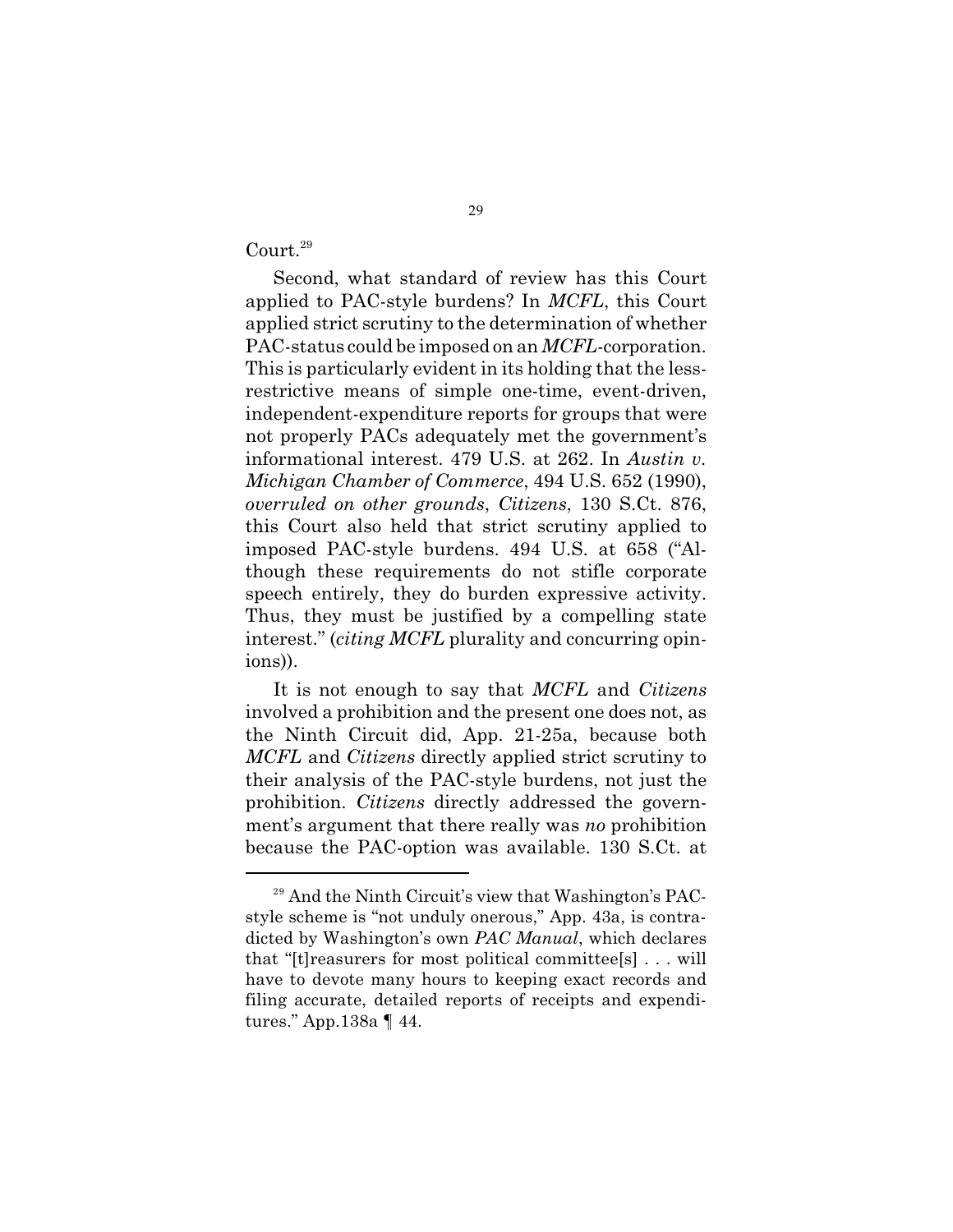897. Consequently, *Citizens* evaluated the PAC-style burdens as if there *were* no prohibition. *Citizens* evaluated them under strict scrutiny to see if the PACoption adequately protected First Amendment rights, holding that it did not. *Id.* at 897-99. If PAC-style burdens don't protect First Amendment rights as the only option because of a prohibition, then they don't protect the group's rights as the only option because the same "onerous" burdens have been imposed in the name of "mere disclosure." In other words, if a prohibition is eliminated but the same onerous PAC-style burdens remain—or a nearly identical subset—the same scrutiny that originally applied should yet be applied to this effort to circumvent the holding that such burdens unduly undermine First Amendment rights.

Third, even if "exacting scrutiny" applies to PACstyle burdens, as the Ninth Circuit held, App. 24-25a, would it be complaisant or high exacting scrutiny? *Buckley* called "exacting scrutiny" the "strict test" and employed it as a non-complaisant test. 424 U.S. at 66. In *Davis v. FEC*, 128 S.Ct. 2759 (2008), this Court held that, under "exacting scrutiny," "the strength of the governmental interest must reflect the seriousness of the actual burden on First Amendment rights." *Id.* at 2775. Here the burdens are serious. So even assuming *arguendo* that *Citizens* imposed "exacting scrutiny" on PAC-style burdens, it would have to be a demanding exacting scrutiny—the functional equivalent of strict scrutiny, which the Ninth Circuit did not apply.

Fourth, what sort of disclosure did *Citizens* leave in place for electioneering communications? *Citizens* upheld federally-defined disclosure reports for communications meeting the federal"electioneering communi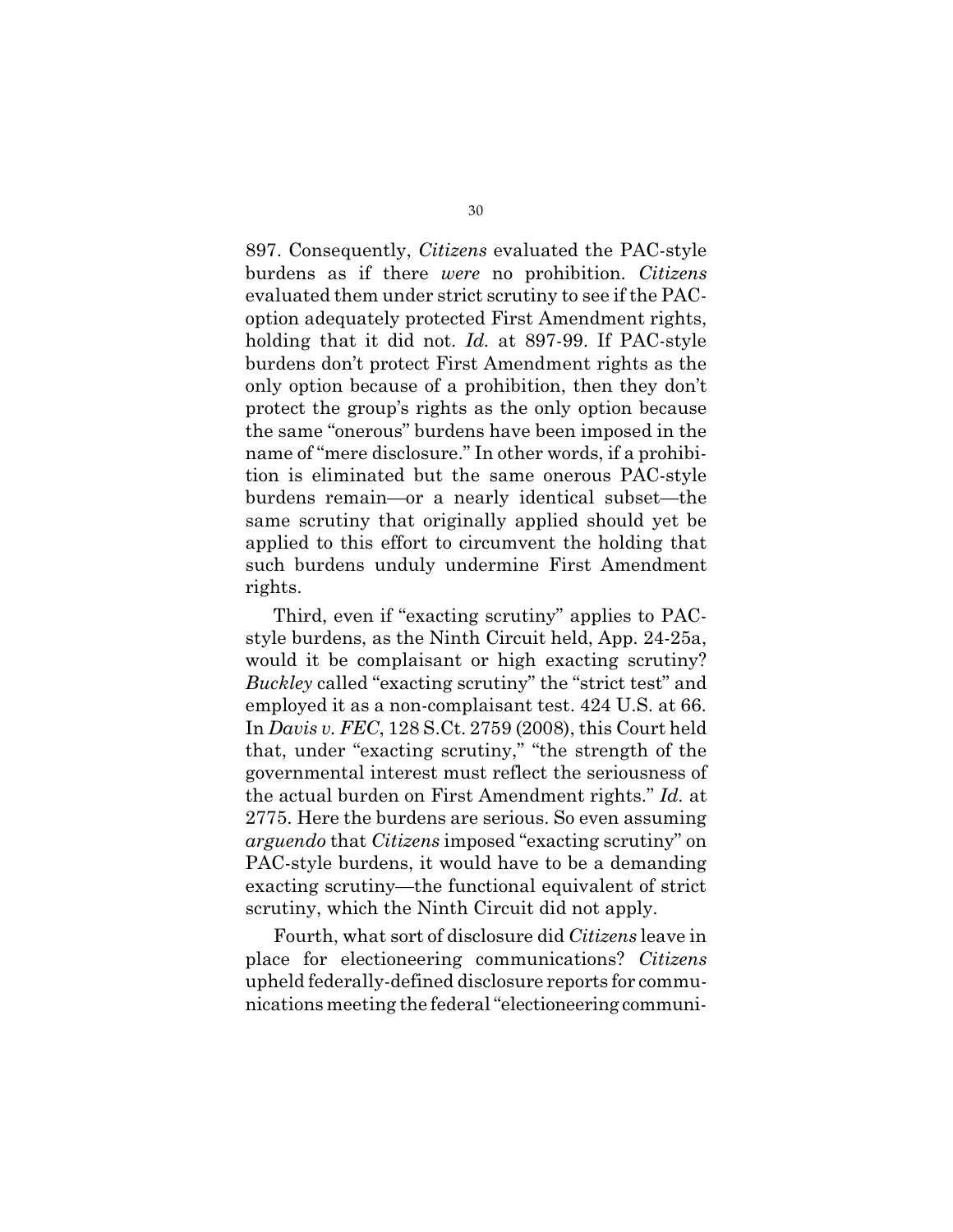cation" definition (as opposed to disclosure only for thosemeeting *WRTL-II*'s appeal-to-vote test, *WRTL-II*, 551 U.S. at 451). Electioneering-communication disclosure requires a simple disclaimer, 2 U.S.C. § 441d, and simple, one-time, event-driven report when the cost of the broadcast ads exceed \$10,000 (per calendar year) upon which a *single* statement is filed identifying the payor (and its accounts custodian and principal place of business, if not an individual), anyone else sharing control over the disbursements, itemized disbursements over \$200 for electioneering communications, the election and candidate identified, and the names of persons donating \$1,000 or more for the purpose of making electioneering communications. 2 U.S.C. 431(f)(1)-(2). This is not organization-wide, *PAC-style* reporting of the sort declared onerous in *Citizens*, and this Court's exacting scrutiny of the simple disclosure scheme is not warrant for complaisant scrutiny of the PAC-style burdens to which this Court has applied strict scrutiny.

The answers to these four corollary questions reveal that *Citizens* is not carte blanche for PAC-style burdens under complaisant exacting scrutiny for groups not properly PACs. PAC-style burdens are inherently onerous because they go beyond satisfying a mere informational interest and treat as PACs groups whose focus is issue advocacy.

#### **B. The Decision Below Creates a Circuit Split.**

The decision below creates a circuit split with both the Fourth and the Tenth Circuits on the level of scrutiny to be applied. In *Leake*, the Fourth Circuit applied a "high bar . . . developed in the strict-scrutiny context," to review all provisions, including standards for imposing PAC-status. 525 F.3d at 311 (Michael, J.,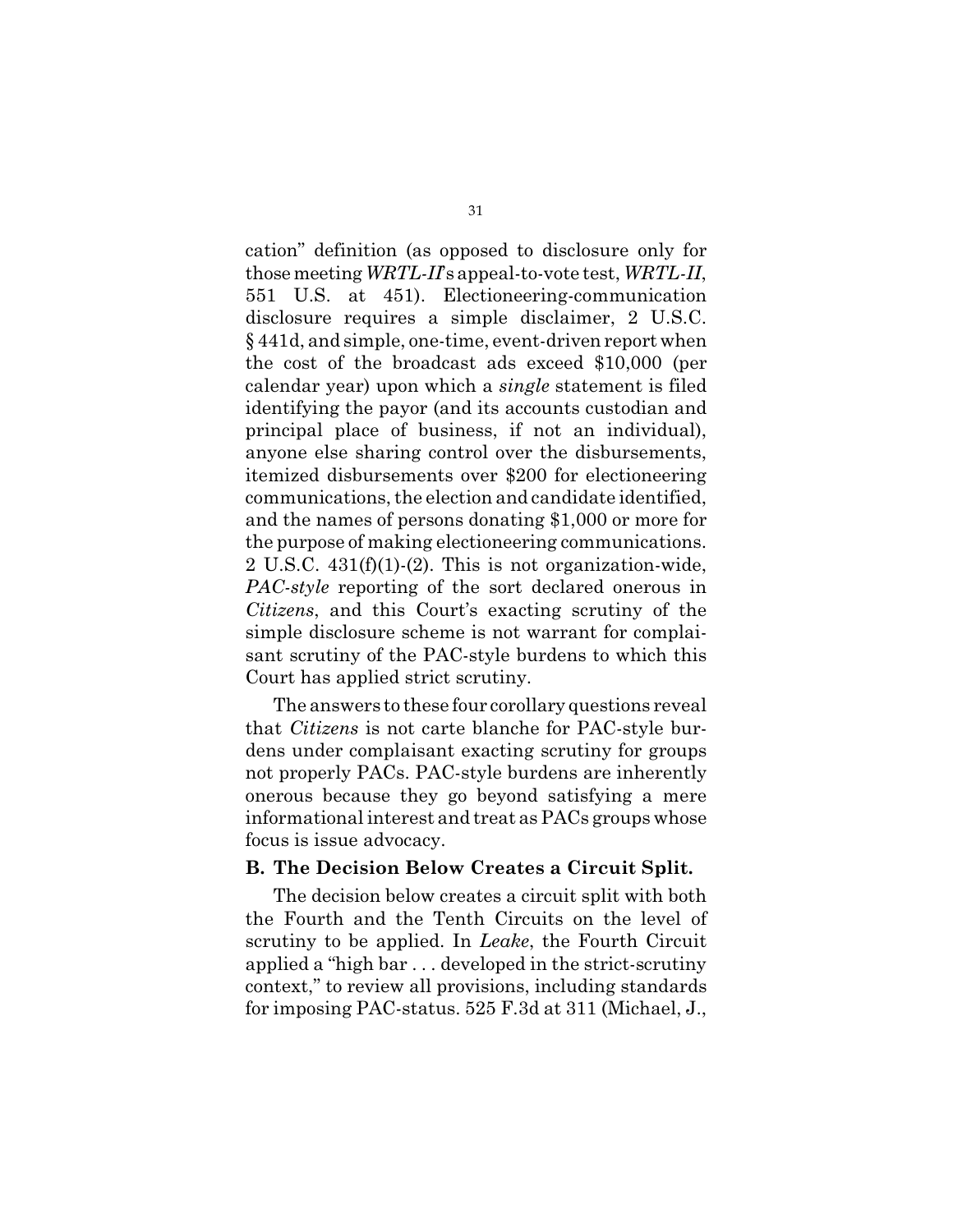dissenting). The Tenth Circuit in *CRLC*, 498 F.3d at 1146, did likewise. $30$ 

The decision below also creates an intra-circuit split in the Ninth Circuit since prior decisions have applied strict scrutiny to PAC-style burdens in the ballotinitiative context, *CPLC-I*, 328 F.3d at 1101 n.16, and *CPLC-II*, 507 F.3d at 1177-78, decisions that the court below erroneously asserted were effectively overruled by *Citizens*. App. 41-42a.

Whether *Citizens* was carte blanche for imposing, under complaisant scrutiny, PAC-style burdens that *Citizens* rejected as "onerous" is a vital question of federal law that this and other courts have resolved differently than the decision below. This petition should be granted to reaffirm that PAC-style burdens are reviewed under strict scrutiny and may only be imposed on groups having the major purpose of regulable, election-related speech.

#### **IV. Do this Court's High Standards for Definitions and Tests Regulating Speech Survive?**

HLW challenged, as unconstitutionally vague and overbroad, terminology in Washington's PAC definition in Count 1; the definitions of "independent expenditure" (Count 2, challenging "in support of or in opposition to any candidate or ballot proposition") and

<sup>&</sup>lt;sup>30</sup> The Tenth Circuit, using exactly scrutiny, recently found Colorado's campaign-disclosure statutes unconstitutional as applied to a ballot-issue committee that raised less than \$1,000. *Sampson v. Buescher*, 2010 WL 4456970 (10th Cir. Nov. 9, 2010). Exacting scrutiny was appropriate because the political committee definition was not at issue since the major purpose test was satisfied. The court was evaluating the disclosure burdens.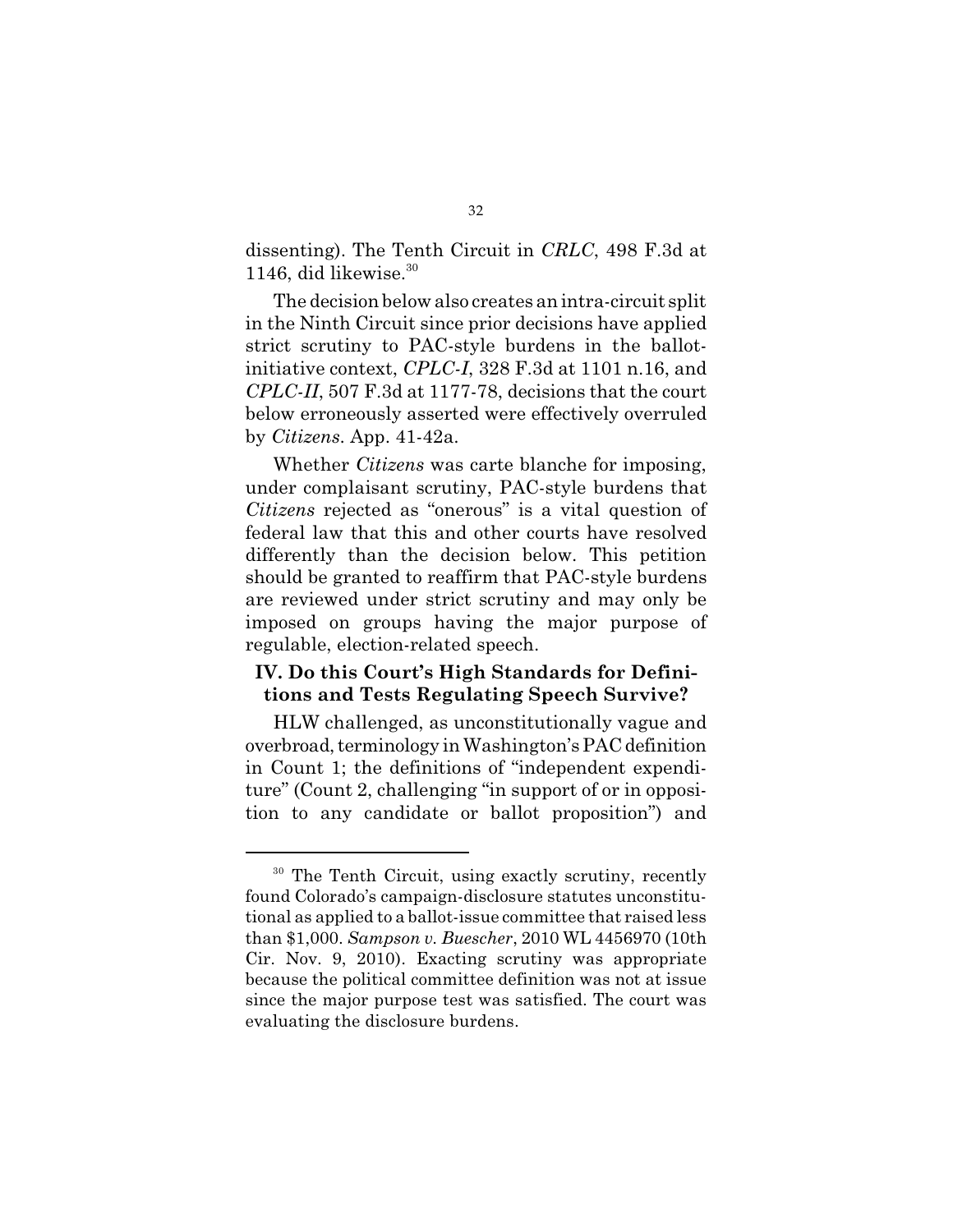"political advertising" (Count 3, challenging "for the purpose of appealing, directly or indirectly, for votes or for financial or other support or opposition in any election campaign" and "mass communication"); and regulation of a "rating, evaluation, [or] endorsement" (Count 4, challenging the stated terms as well as "for or against a candidate or ballot proposition"). The decision below rejected all of the vagueness and overbreadth challenges it considered, App. 55-60a—it did not discuss some—though the challenged language is like terminology this Court has already rejected.

This raises the fourth vital question requiring this Court's decision: Are the high vagueness and overbreadth standards and bright, speech-protective tests of *Buckley*, 424 U.S. 1, and *MCFL*, 479 U.S. 238, now abandoned so that states may regulate speech under vague terminology comparable to that previously rejected by this Court?

#### **A. The Decision Below Is in Conflict Decisions of this Court.**

This Court has historically been highly protective of the people's issue advocacy by requiring bright-line tests: "'Because First Amendment freedoms need breathing space to survive, government may regulate in the area only with narrow specificity.'" *Buckley*, 424 U.S. at 41 n.48 (citation omitted). "The test is whether the language of [the challenged provision] affords the '(p)recision of regulation (that) must be the touchstone in an area so closely touching our most precious freedoms.'" *Id.* at 41 (citation omitted). This Court has specifically found vague and overbroad the operative phrases "relative to a clearly identified candidate," *id.* at 39-44; "for the purpose of . . . influencing the nomination or election of candidates," *id.* at 23 n.24, 76-81;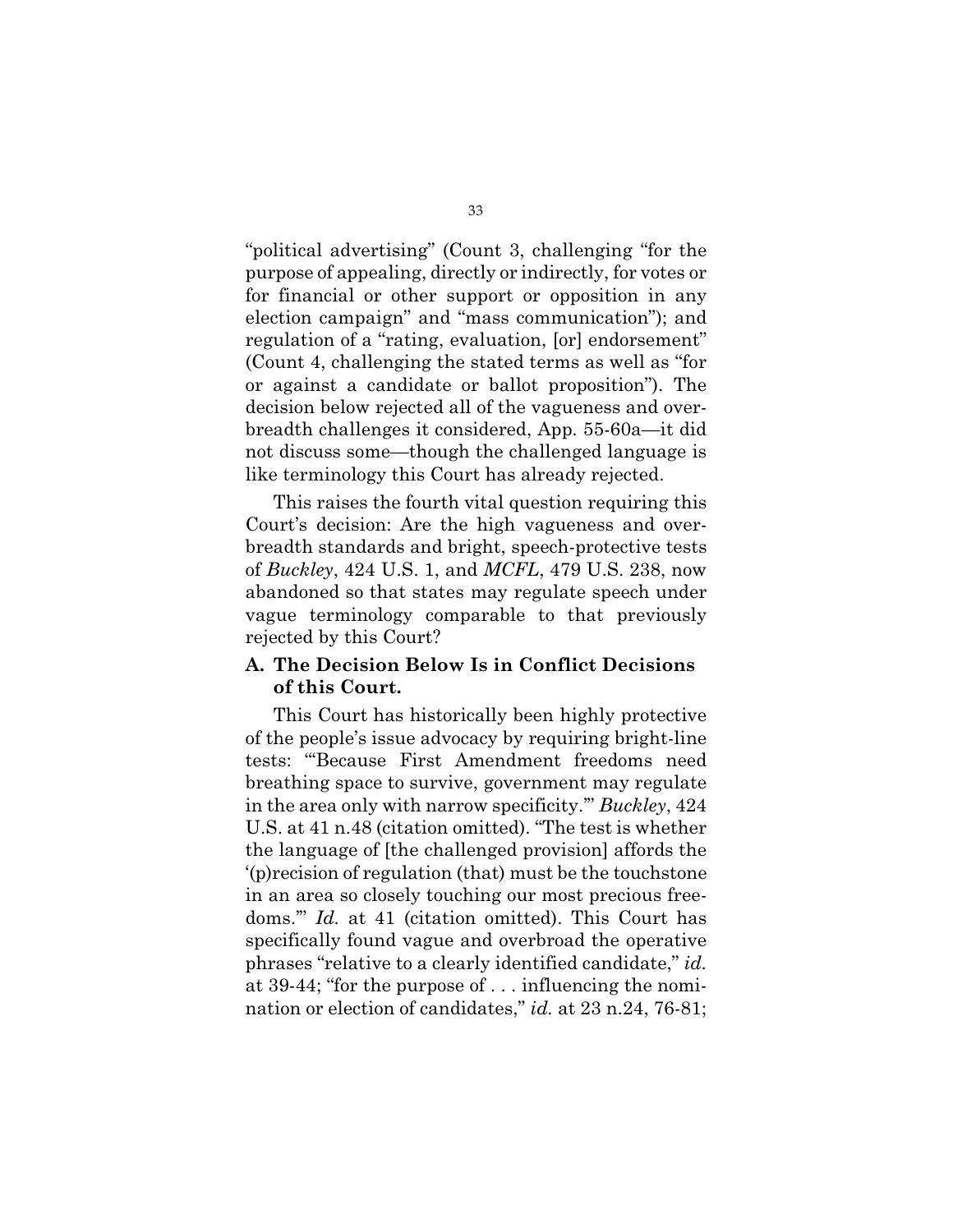"advocating the election or defeat of a candidate," *id.* at 42; and "in connection with any election," *MCFL*, 479 U.S. at 248-49; including in *disclosure* contexts. In particular, *Buckley* required that disclosure of"expenditures" be limited to magic-words, express-advocacy communications. 479 U.S. at 80. While *Citizens* approved extending disclosure to all federally defined "electioneering communications,"130 S.Ct. at 913-14, that definition has a very bright line,<sup>31</sup> and so *Citizens* does not serve as justification for regulating issue advocacy under vaguer terminology.

#### **B. The Decision Below Is in Conflict with Other Circuits.**

The decision below expressly noted a circuit split with the Fourth Circuit, App. 34a, where the Fourth Circuit had held that the only two regulable communications are federally defined "independent expenditures" and "electioneering communications," because those strike the right "balance" between liberty and governmental authority to regulate elections. *Leake*, 525 F.3d at 284.

Whether this Court's high vagueness and overbreadth standards and bright, speech-protective tests govern speech in this area is a vital question that this and other courts have resolved differently than the decision below. This petition should be granted to reaffirm that speech regulations require bright, speech-protective definitional lines and tests.

 $31$  Electioneering communications are essentially broadcast ads clearly identifying candidates in 30- and 60-day periods before primaries and general elections. 2 U.S.C. 431(4)(3).